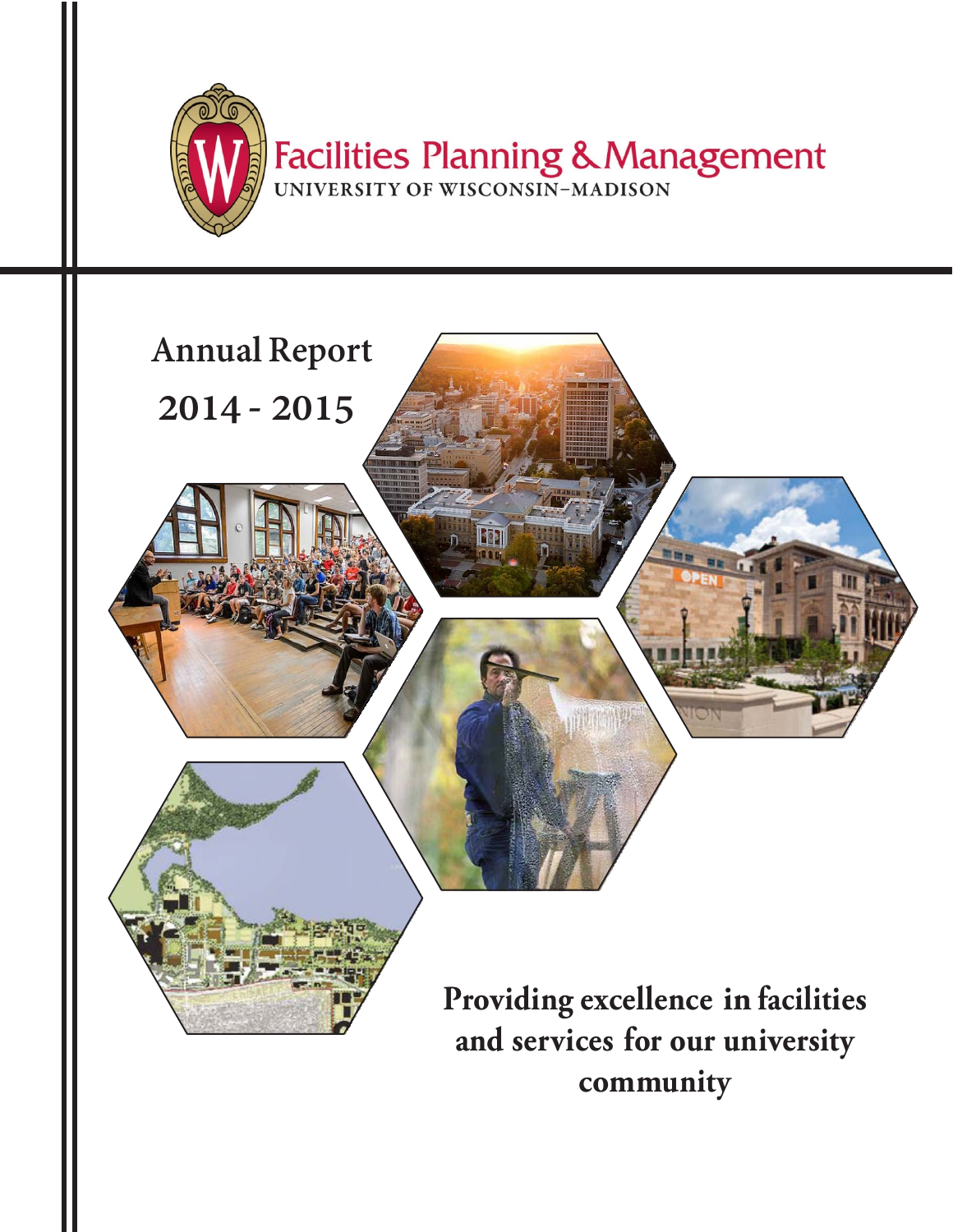This annual report is organized into four sections:

Section 1: FP&M Summary Statement

Section 2: VCFA Strategic Priorities Engagement, Inclusion and Diversity (EID) Student Leadership Development Resource Stewardship Through Process Improvement

Section 3: FP&M Strategic and Operational Priorities

Section 4: VCFA Strategic Priorities and FP&M Strategic and Operational Priorities – Summary Chart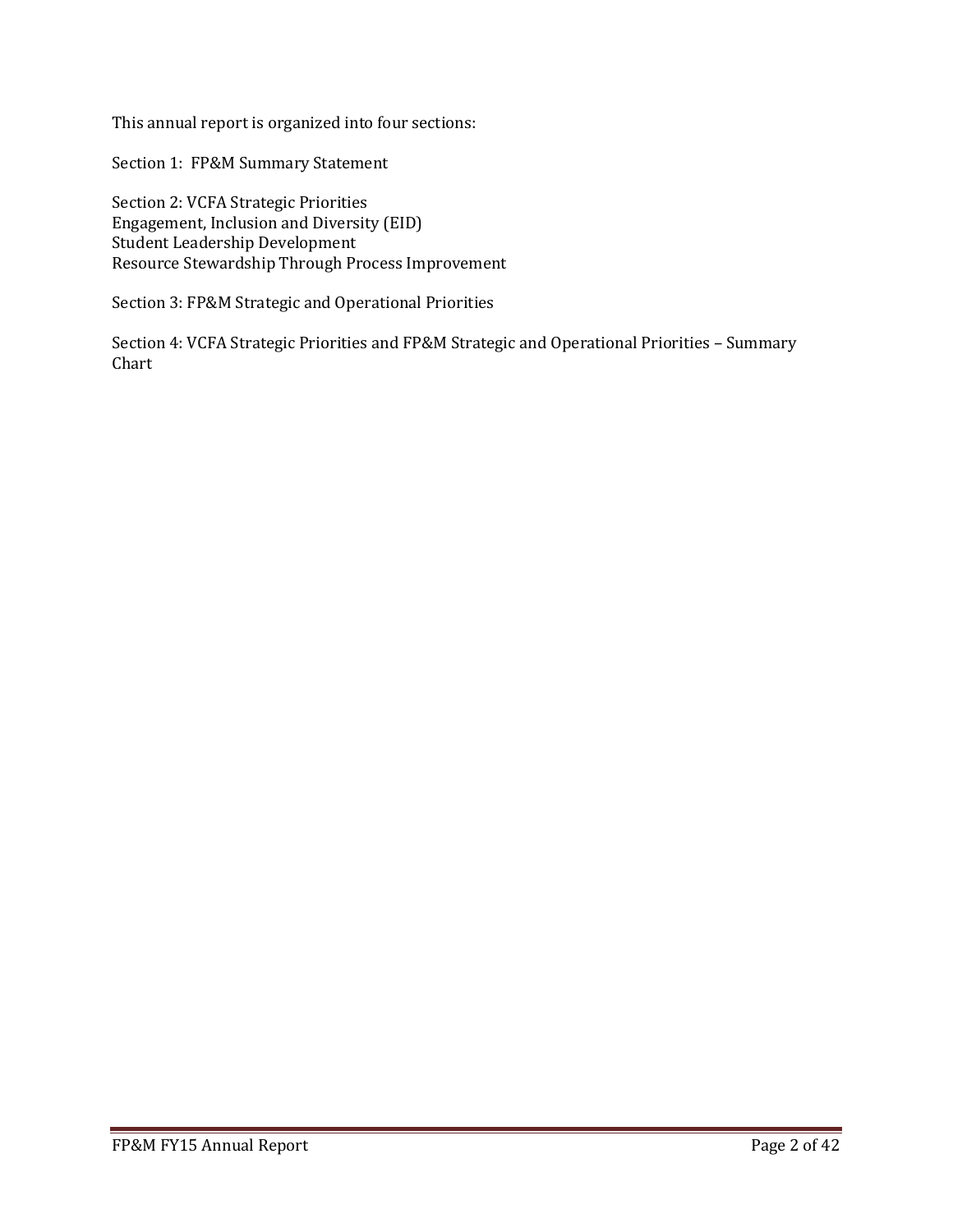# **Section 1: FP&M Summary Statement**

Facilities Planning and Management is a service organization, reporting to the Associate Vice Chancellor, Bill Elvey. The organization consists of six core departments in addition to the Office of the Associate Vice Chancellor:

- Campus Planning and Landscape Architecture
- Capital Planning and Development
- Environment, Health and Safety
- Physical Plant
- Space Management Office
- Transportation Services

The goals and objectives listed in this report were identified by Facilities Planning and Management to support, and align with, the strategic priorities established by the Vice Chancellor for Finance and Administration. They reflect critical success factors for FP&M, or are associated with specific initiatives designed to improve the effectiveness and efficiency of FP&M services. These goals were identified and advanced by staff working within their departments or representing their departments on cross-organizational teams. The Leadership Team's commitment to these goals validates the work of these employees, and will hopefully, encourage others to engage in improving our services and our organization. The common thread throughout these goals is the desire to achieve our mission; begin to realize our vision of 'an inclusive and diverse team, working together to provide exceptional service for our university community'; and, engage staff in creating a work environment that truly reflects our core values.

**FP&M Mission:** *Providing excellence in facilities and services for our university community.*

**FP&M Vision:** *An inclusive and diverse team, working together to provide exceptional service for our university community.*

**FP&M Shared Values:** *Shared values guide how we behave toward our customers, coworkers and stakeholders.*

- We are People Centered by being inclusive, engaged, diverse and customer-focused.
- We promote Stewardship through sustainable, effective and efficient use of resources.
- We promote Integrity by building trust, respect and accountability.
- We support Innovation and Discovery through continuous learning and improvement.
- We promote Safety, ensuring a safe and healthy campus environment.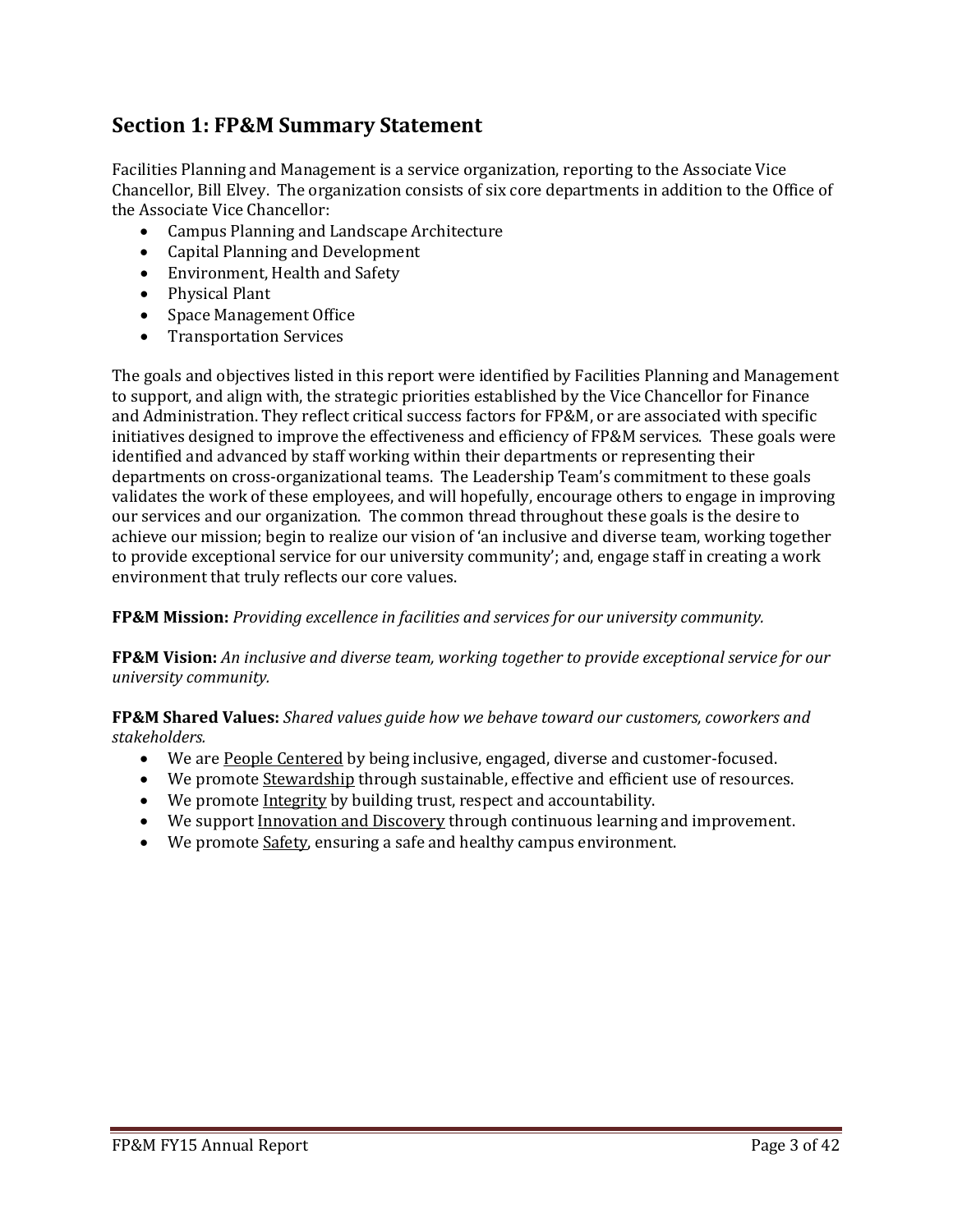### **Departments:**

### **Office of the Associate Vice Chancellor (AVC)**

The Office of the AVC provides support services to all units of FP&M in the areas of budget and financial reporting, business operations and purchasing, human resources, and training and organizational development.

#### **Campus Planning and Landscape Architecture (CPLA)**

CPLA works with faculty, staff, students and the surrounding urban community on physical planning issues, including implementation of the Campus Master Plan. Staff assist with the capital budgeting and infrastructure planning processes, assist with facility-related ADA issues, design and manage landscape architecture projects, and serve as a liaison with municipal governments and adjacent neighborhoods.

#### **Capital Planning and Development (CP&D)**

CP&D is responsible for identifying and developing capital programs and related policies and procedures to address the University's strategic, long-range physical planning needs. Staff oversees development of the biennial capital budget and serves as university representatives and project managers for the design of new facilities, additions, utility improvements and large scale remodeling projects.

#### **Environment, Health and Safety (EH&S)**

EH&S provides guidance, technical consultation and expertise to the campus community in the areas of biological, chemical, environmental, radiation, lake, and fire and life safety.

#### **Physical Plant (PP)**

PP is responsible for the maintenance of campus buildings, grounds, utilities and vehicles. Design resources, construction trades and specialized facilities services are available for departmental requests and remodeling projects on a fee-for-service basis.

#### **Space Management Office (SMO)**

SMO collects, maintains and analyzes information about University space use. The office coordinates the allocation and reassignment of existing space and participates in the planning for modified or new space. This includes providing appropriate office, laboratory or support space for research and instruction, as well as classroom environments for effective teaching and learning, and support services for use of multimedia classrooms. The office also provides support for leasing space, manages campus real estate transactions, and assists with space relocation for major remodeling projects.

#### **Transportation Services (TS)**

TS is responsible for the coordination and administration of all transportation-related services for the University of Wisconsin-Madison campus community. Primary functions include the sale/management of parking permits, special event coordination, maintenance and enforcement, construction coordination, lot and booth operations, citation payments and appeals, information technology, financial, transportation planning and development of multi-modal options.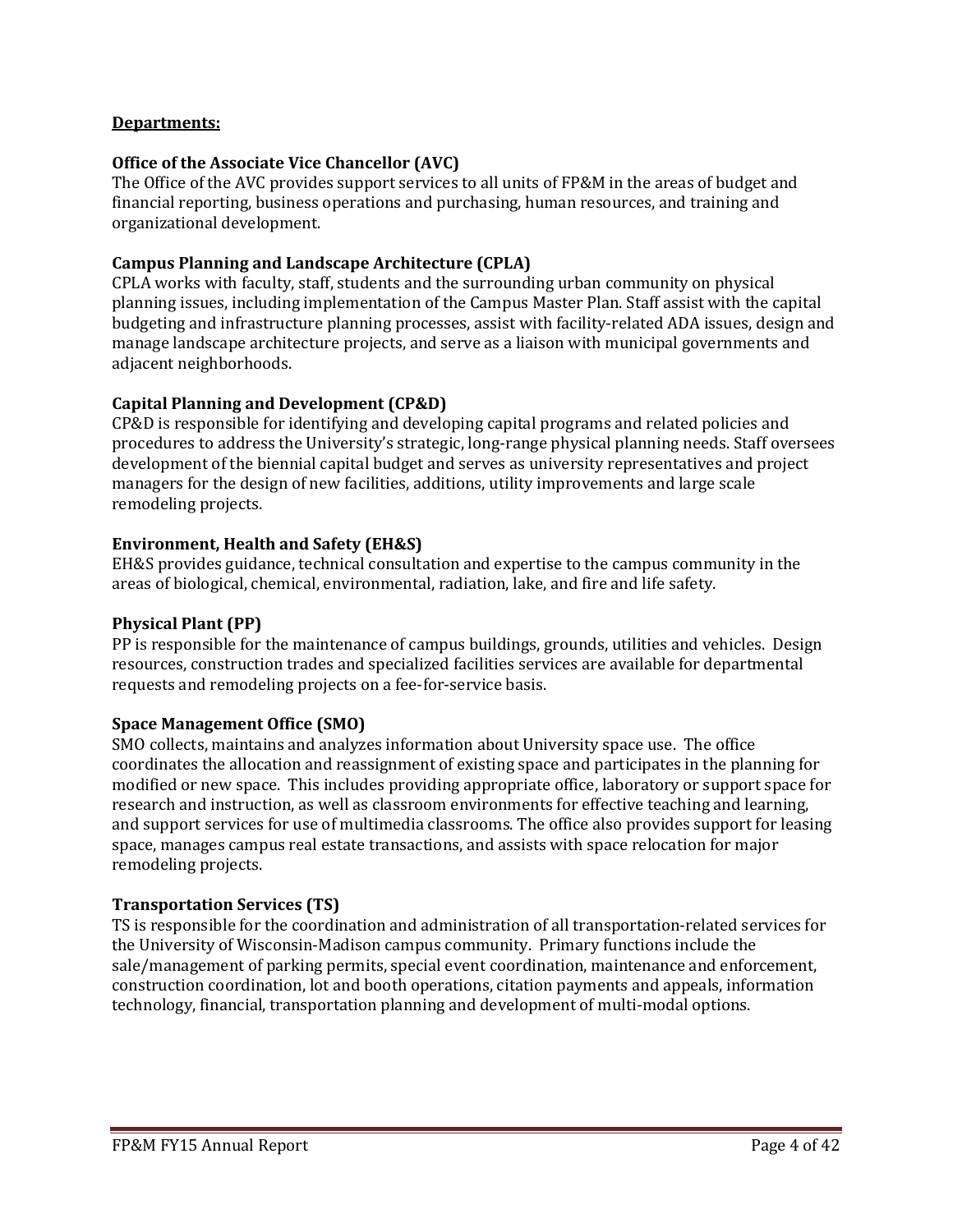# **Section 2: VCFA Strategic Priorities**

# **VCFA Strategic Priority 1**: **Engagement, Inclusion and Diversity (EID)**

*Note: The information included here is based on the FP&M 2014 EID Plan Update and focuses on activity that has occurred since the Plan Update was submitted on December 1, 2014. For a complete list of key actions, survey baseline measures, target performance indicators, and milestone accomplishments achieved prior to December 1, 2014, please reference the 2014 Plan Update document.*

# *Description*

The FP&M EID initiative is a shared responsibility between the FP&M Divisional EID Team, the FP&M Leadership Team, and seven departmental EID teams representing the staff in each of the following areas: Office of the Associate Vice Chancellor; Capital Planning & Development; Campus Planning & Landscape Architecture; Environment, Health & Safety; Physical Plant; Space Management; and, Transportation Services. The FP&M 2014 EID Plan Update was a product of the Divisional EID Team who used the results of the 2014 Employee Survey to identify seven priorities. In addition, each of the seven departmental teams was tasked with developing their own plan updates to guide EID efforts within their functional area.

# *FY 15 EID Plan Update – Priorities, Key Actions, & Milestones Achieved, 12/1/14 – 6/30/15*

#### **Diversity Recruitment and Retention**

FP&M recognizes that diversity and inclusion initiatives help to create an environment where individuals from different backgrounds, orientations, and points of view are treated fairly and given equal access to opportunities and resources. By increasing representation at all levels, FP&M will be able to leverage a broader range of mindsets and backgrounds for more creative problem-solving and decision-making. Other benefits include increased employee and customer satisfaction, higher productivity, and higher retention.

# *Key Actions*

- Use social media and other diverse recruiting tactics. STATUS: ON HOLD DUE TO FP&M HR DIRECTOR VACANCY.
- Partner with campus and community agencies to develop apprenticeship programs with Environment, Health & Safety and the Physical Plant. STATUS: ON HOLD DUE TO FP&M HR DIRECTOR VACANCY.
- Require all FP&M supervisors and managers to attend VCFA-EID trainings. STATUS: COMPLETE FOR CURRENT SUPERVISORS/MANAGERS; ON-GOING FOR FUTURE HIRES.
- Develop a written set of recruitment guidelines for FP&M hiring managers outlining expected best hiring practices and track individual recruitments to ensure guidelines are being consistently followed. STATUS: REQUIRED HIRING GUIDELINES ARE CURRENTLY BEING DRAFTED AS PART OF HR DESIGN IMPLEMENTATION.

# **Employee Onboarding**

A coordinated, integrated FP&M onboarding process for new hires will increase inclusion and employee engagement from the onset of employment and shorten the time from hire to full productivity.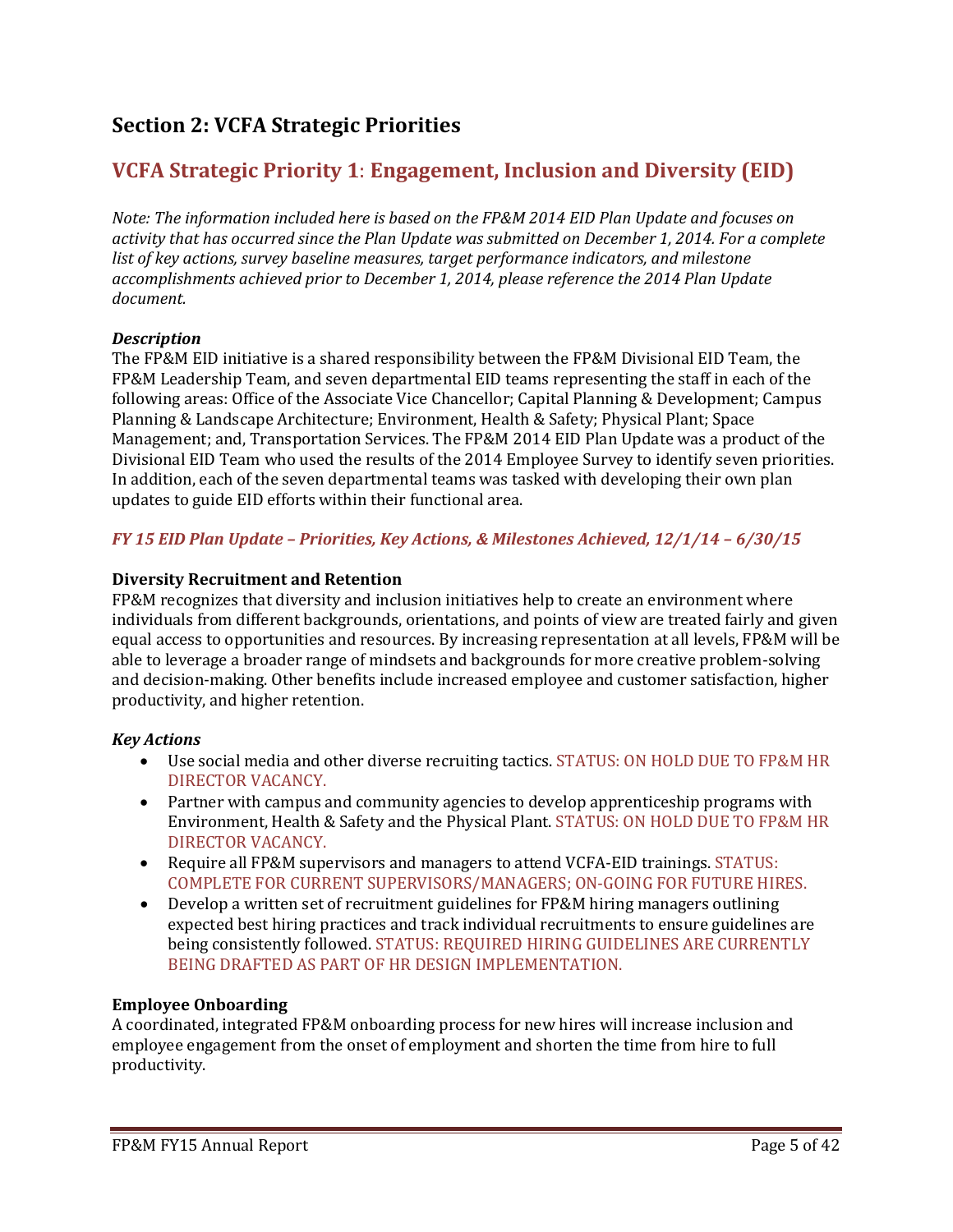# *Key Actions*

- Create a formal onboarding process across FP&M.
- Ensure onboarding program includes:
	- o Information about affinity groups, childcare, transportation options, mission, vision, and core values;
	- o Employee handbook and standard operating procedures;
	- o Training plan; and,
	- o Worksite preparation and onboarding checklists.
- Develop supervisor training regarding onboarding program responsibilities and expectations.

STATUS: AN FP&M CROSS-FUNCTIONAL WORK TEAM WAS FORMED IN JANUARY 2015 TO DEVELOP PROGRAM RECOMMENDATIONS TO MEET CAMPUS REQUIREMENTS AND INCORPORATE THE ELEMENTS LISTED ABOVE. DRAFT PROGRAM RECOMMENDATIONS WERE PRESENTED TO THE AVC AND DEPUTY AVC FOR REVIEW IN MAY. THE NEXT STEP IS TO APPOINT A STAFF ONBOARDING PROGRAM COORDINATOR WHO WILL BE RESPONSIBLE FOR PROGRAM IMPLEMENTATION AND DEVELOPMENT OF A TRAINING PROGRAM FOR SUPERVISORS.

# **Performance Reviews**

In FY14, all FP&M employees received an annual performance review, but due to the use of multiple formats and different levels of training, not all evaluations accurately describe work performance, set goals for improvement, or include professional development. With HR Design, UW-Madison will be moving to a performance-based merit system making high quality, consistent performance reviews essential. In addition, in FY15 all FP&M supervisors will be required to have a solid understanding of the core EID competencies, which will also be tracked through the annual evaluation process.

# *Key Actions*

- Create a consistent performance evaluation process across FP&M that meets UW-Madison's performance management policy requirements, strengthens the evaluation process, and incorporates EID competencies for supervisors and managers.
- Establish core competencies and expectations for all supervisors regarding performance management and provide necessary training. STATUS: A CROSS-FUNCTIONAL WORK TEAM WAS FORMED IN JANUARY 2015 TO MOVE THIS INITIATIVE FORWARD. THE GROUP COMPLETED ITS WORK IN TIME FOR THE FY15 YEAR-END REVIEW PROCESS AND, AFTER CAREFUL CONSIDERTATION, A PILOT OF THE NEW PROCESS WAS CONDUCTED IN THE OFFICE OF THE ASSOCIATE VICE CHANCELLOR, CAPITAL PLANNING & DEVELOPMENT, AND PHYSICAL PLANT – GROUNDS. FEEDBACK FROM THE PILOT GROUPS WILL BE COLLECTED IN JULY AND THE WORK TEAM WILL MAKE MODIFICATIONS TO THE NEW PROCESS, IF NEEDED. ONCE COMPLETE, A TRAINING PROGRAM WILL BE DEVELOPED SO THAT THE NEW PROCESS CAN BE IMPLEMENTED FOR ALL FP&M STAFF IN TIME FOR FY16 MID-YEAR CONVERSATIONS.

# **Manager and Supervisor Trainings**

The 2014 VCFA EID Survey results suggest a need for FP&M managers and supervisors to continue to develop their competencies. FP&M has already made a substantial commitment to this initiative by requiring all managers to participate in the VCFA EID trainings and by offering the four-day APPA Supervisor's Toolkit Workshop. The FY15 EID Plan continues these efforts by focusing on strategies to build credibility, trust, and growth within the division.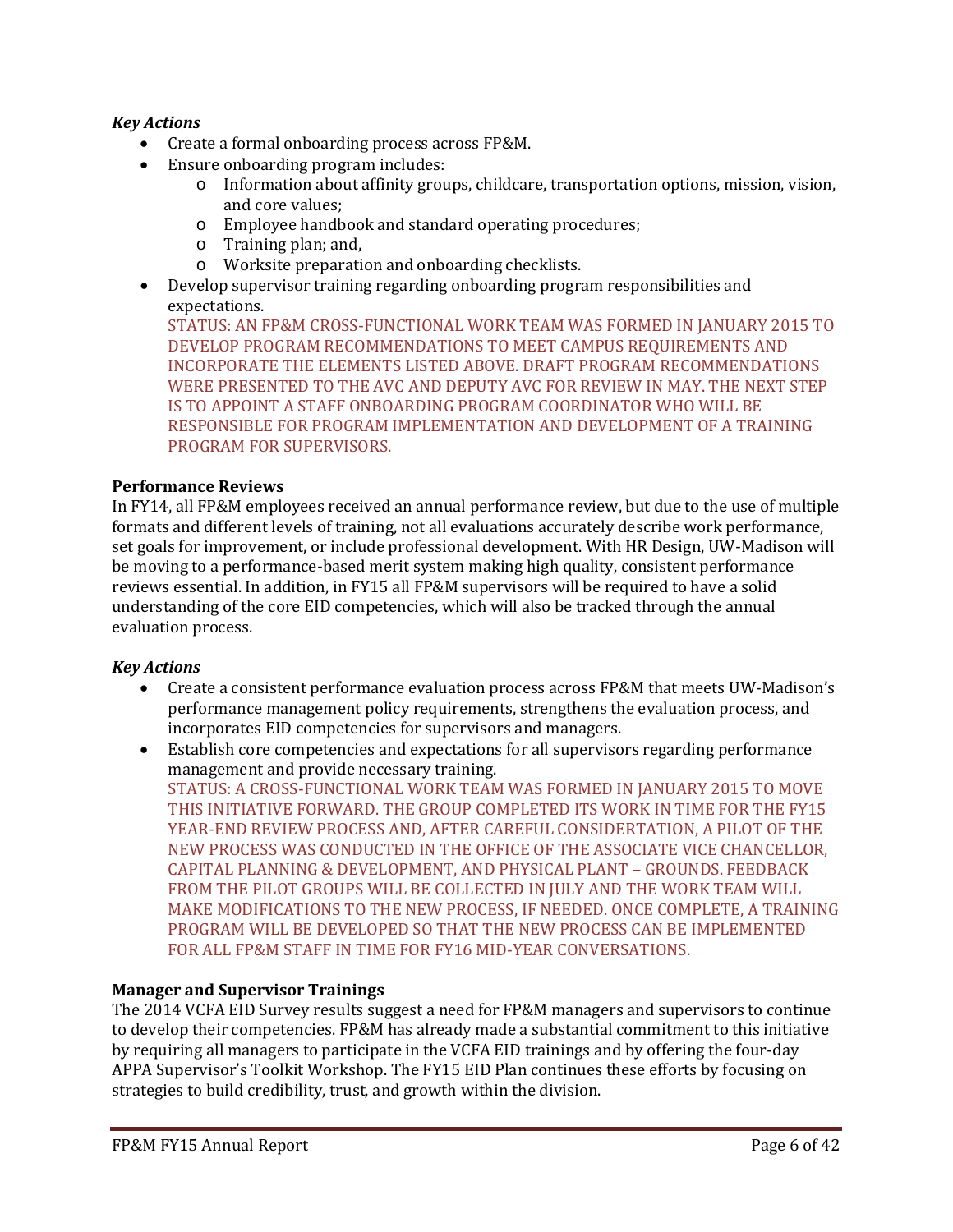### *Key Actions*

- Provide training/resources for employees to increase trust with management, i.e. trainings on purpose of performance evaluations, learning to receive feedback, how to access resources (FP&M HR, Employee Assistance, Ombuds Office, etc.) to help resolve problems.
- Continue to provide APPA Supervisor Toolkit and VCFA Engagement, Inclusion and Diversity trainings for all FP&M supervisors and managers. STATUS: AS NOTED ABOVE, ALL FP&M SUPERVISORS AND MANAGERS ARE REQUIRED TO TAKE THE VCFA EID TRAINING SESSIONS AND A PROCESS IS IN PLACE TO TRACK ATTENDANCE. ADDITIONALLY, THE APPA SUPERVISOR TOOLKIT TRAINING PROGRAM, WHICH IS A FOUR-DAY WORKSHOP ON THE 'NUTS AND BOLTS' OF FACILITIES MANAGEMENT SUPERVISION, WAS OFFERED FOR A THIRD TIME AT UW-MADISON IN MARCH 2015 SO THAT ALL REMAINING PHYSICAL PLANT AND MOST EH&S AND TRANSPORTATION SERVICES SUPERVISORS COULD COMPLETE THE TRAINING. THIS WORKSHOP WILL CONTINUE TO BE OFFERED ON AN ANNUAL BASIS SO THAT NEW HIRES AND OTHER FP&M SUPERVISORS CAN PARTICIPATE. ADDITIONAL TRAINING OPPORTUNTIES WILL BE PURSUED ONCE THE FP&M HR DIRECTOR POSITION IS FILLED.

#### **Develop Internal Talent**

Employee development builds loyalty in an organization. An inclusive, engaged workforce is required for an environment where employees develop. An exclusive, disengaged workforce where employees do not develop can cost an organization by the loss of talented individuals with aptitude who have a need to progress and learn. FP&M seeks to foster an environment where employees have commitment (a willingness to persevere through a task) and confidence (a belief in one's ability to accomplish tasks) that is supported by the organization, unit and management, regardless of race, gender, age, sexual orientation, political affiliation, or labor organization membership.

#### *Key Actions*

- Host an FP&M Job Fair.
- Provide training opportunities for FP&M employees to help them learn how to advance their career either within FP&M or elsewhere at the University.
- Set an expectation that supervisors will provide employees opportunities to build skills.
- Create a model for advancement/career development.
- Provide feedback/mentoring to internal candidates who are not selected for promotional opportunities.
- Promote FP&M's tuition reimbursement policy to all employees.
- Provide professional development opportunities for all employees to stay current in their respective fields.

STATUS: A PROFESSIONAL DEVELOMENT, TRAINING, AND CAREER GROWTH SECTION HAS BEEN ADDED TO THE NEW PERFORMANCE REVIEW PROCESS FOR ALL STAFF TO ENSURE THAT EVERY EMPLOYEE HAS A PERSONALIZED PROFESSIONAL DEVELOPMENT PLAN. ADDITIONALLY, THE FP&M TUITION REIMBURSEMENT POLICY WAS APPROVED IN DECEMBER 2014 AND IS BEING COMMUNICATED TO ALL STAFF.

#### **Recognition**

The 2014 VCFA EID Survey reiterates that recognition, including tools and opportunities, is important to FP&M staff and needs to be improved division-wide.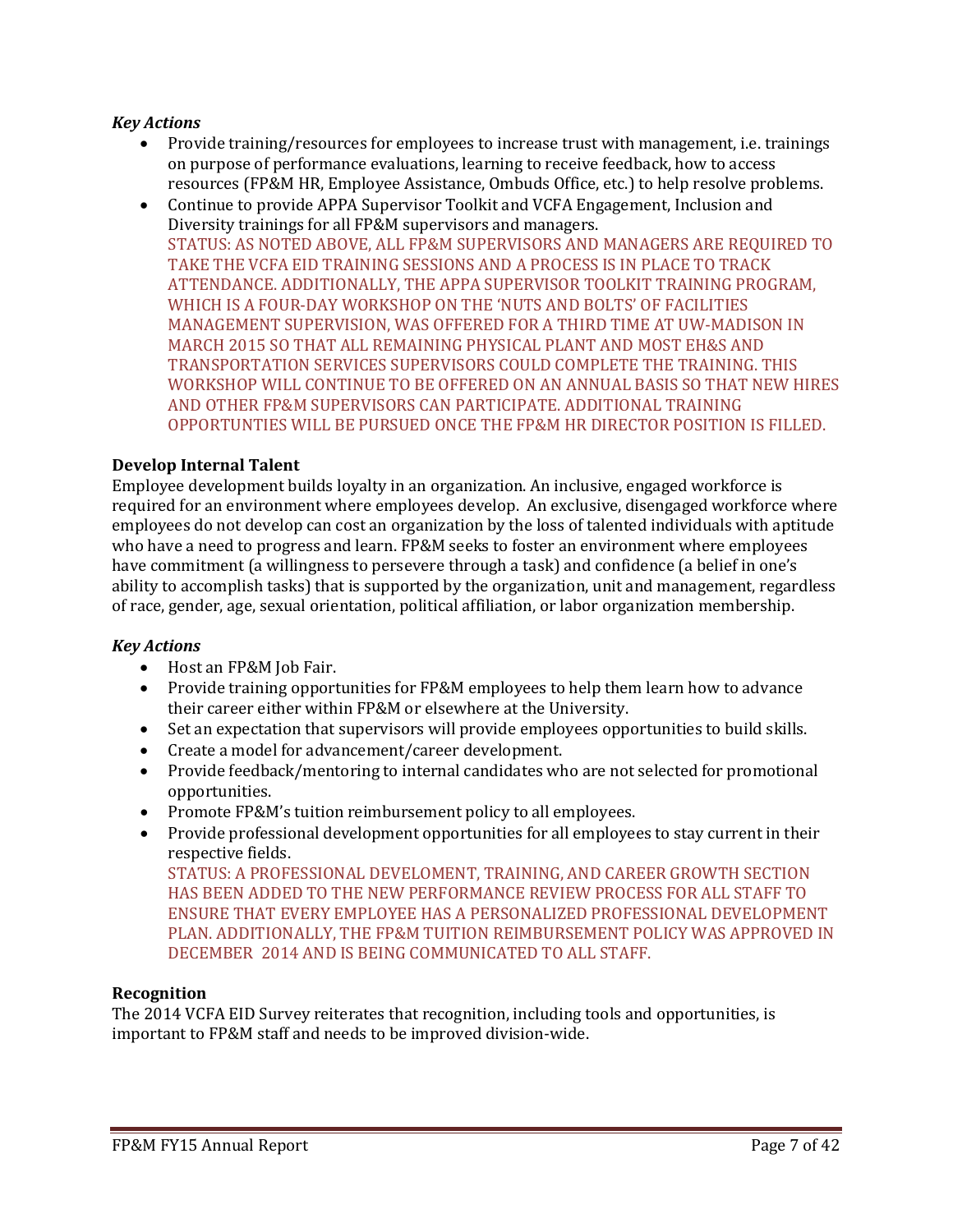### *Key Actions*

- Develop supervisory/manager competencies regarding performance appraisals and employee recognition.
- Establish a comprehensive program to acknowledge contributions and recognize employees. STATUS: WHILE PROGRESS HAS BEEN MADE IN THE AREA OF IMPROVING PERFORMANCE

APPRAISALS, THE PLAN IS TO COMMISSION A CROSS-FUNCTIONAL WORK TEAM LATER THIS SUMMER TO FOCUS ON THIS PRIORITY. IN THE MEANTIME, FP&M CONTINUES TO HOLD ANNUAL LENGTH OF SERVICE AWARDS TO RECOGNIZE EMPLOYEES.

# **Communication**

Communication continues to be a key component for how FP&M informs, includes, and engages employees. The FY15 EID Plan continues to address the diverse needs of staff over multiple shifts as well as those multilingual staff, by using multiple distribution channels to communicate with employees.

# *Key Actions*

- Provide a mechanism to inform FP&M staff of current job opportunities. STATUS: COMPLETE – WEEKLY JOB VACANCY LISTINGS ARE NOW DISTRIBUTED TO STAFF VIA E-MAIL AND ARE POSTED ON BULLETIN BOARDS.
- Provide computer access for employees who do not work in offices. STATUS: IN PROGRESS.
- Allow all employees to attend Benefits Fair, including 2<sup>nd</sup> and 3<sup>rd</sup> shift workers. STATUS: COMPLETE. ADDITIONALLY, FP&M PAYROLL STAFF REGULARLY FLEX THEIR SCHEDULES TO MEET WITH 2ND AND 3RD SHIFT EMPLOYEES TO ANSWER BENEFITS QUESTIONS.
- Ensure managers and supervisors regularly pass information on to employees to the best of their ability. STATUS: ON-GOING. ALL E-MAILS TO FP&M STAFF NOW INCLUDE A REMINDER TO SUPERVISORS TO POST COMMUNICATIONS FOR STAFF WHO DO NOT PERORM THEIR WORK ON COMPUTERS AND MESSAGES ARE TRANSLATED WHENEVER FEASIBLE.
- Develop effective strategies for sharing information across the division using multiple distribution channels. STATUS: A MONTHLY FP&M STAFF NEWSLETTER WAS INSTITUTED IN FY15 TO IMPROVE COMMUNICATION. AS A NEXT STEP, THE FP&M EID TEAM PLANS TO COMMISSION A COMMUNICATIONS WORK TEAM LATER THIS YEAR TO IDENTIFY OTHER STRATEGIES TO IMPROVE AND ENHANCE COMMUNICATION WITHIN THE DIVISION.

# **VCFA Strategic Priority 2: Student Leadership Development (WiGrow)**

# **Goal: Extend WiGrow Initiative to all FP&M student employees.**

#### *Description*

FP&M piloted the WiGrow program with two groups of students in FY14: (1) Campus Planning and Landscape Architecture – three students studying landscape architecture; and, (2) Transportation Services – 24 students assigned to Booths. Additionally, we expanded the program in Transportation Services to include 33 students in the SAFEWalk program. This allowed us to introduce the program to a group of students working in their field of study and students working primarily to earn income for school. This also allowed us to assess the success and relevancy of WiGrow across a variety of students. Participation in this initiative required that we be more intentional in our interactions with students and that we clearly articulate the knowledge and skills gained by working in FP&M.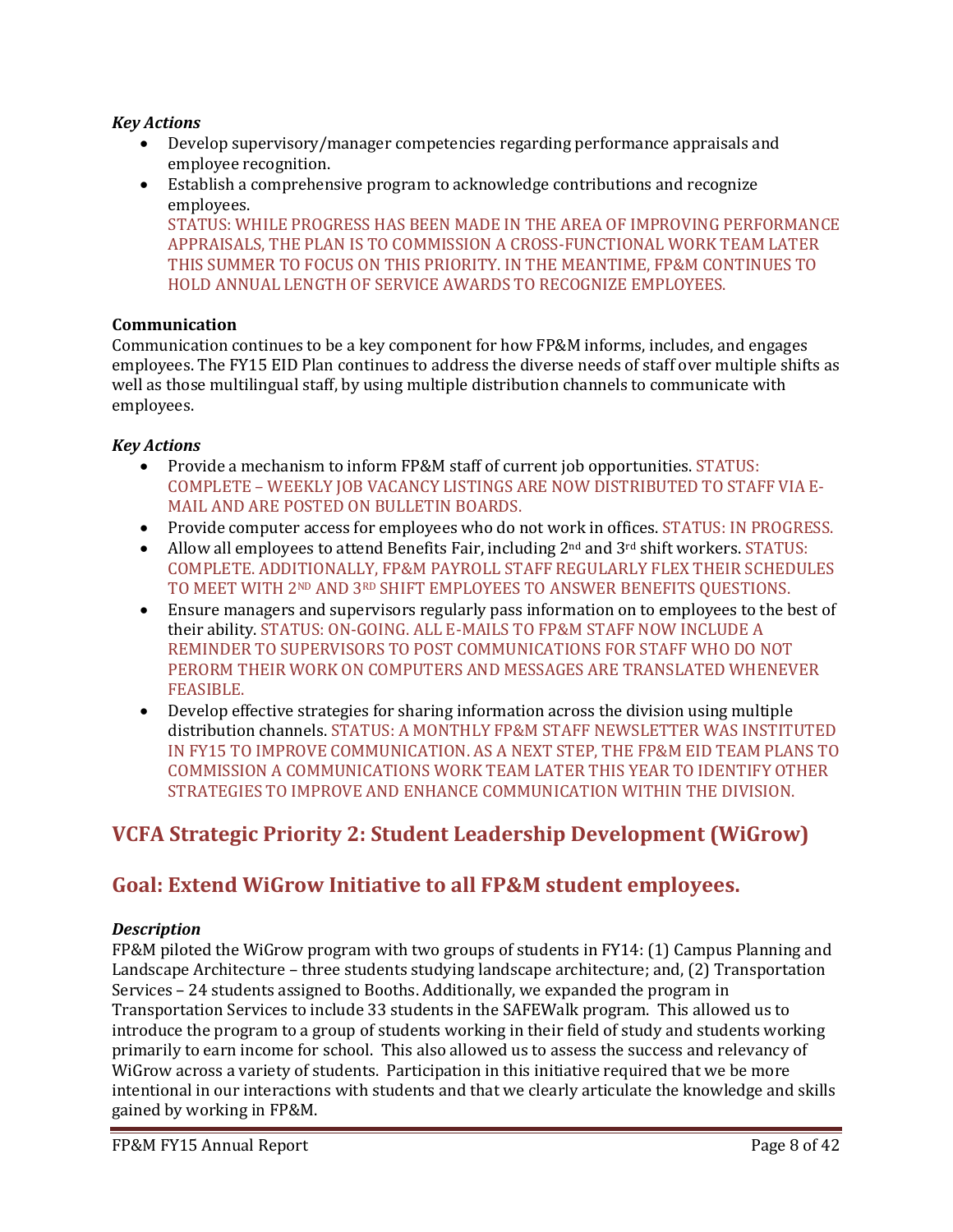# *Baseline Measure*

- Two pilot groups identified for WiGrow completed.
	- o Transportation Services Booths 57 students
	- o Campus Planning and Landscape Architecture 3 students.
- For FY15, we will expand the WiGrow program to all approximately 120 student employees in FP&M.

#### *Target Performance Indicators*

- Implementation plan is developed and included in the WiGrow toolkit.
- Number of student supervisors trained for implementation of WiGrow goal is 100% in FY15.
- Assessment of learning outcomes for students enrolled in WiGrow.
- Number of student employees who complete the WiGrow program goal is 100% in FY15.
- Learning outcomes for those students participating in WiGrow.
- Number of focused discussions between supervisors and students.
- Percentage of students participating in the pilot groups who receive performance reviews goal of 100%.
- Final year assessment of pilot conducted with supervisors and students goal is 100% favorable rating.

#### *Risks & Challenges*

- Risk Supervisors do not have resources and/or skills to adequately coach students.
- Risk Students lack skills in reflection or are unable to identify transferable skills.
- Risk Resource allocation and increased demands results in potential to overload/stress staff.

# *Milestones Accomplished*

- Wigrow FP&M Supervisor training August 2014.
- FP&M WiGrow coordinator, supervisors, and directors provide orientation to WiGrow for participating students – September/October 2014.
- Initial focused discussions completed within 45 days of hire.
	- o GOAL: 100% of student employees.
- Evaluation of focused discussion questions/responses.
	- o GOAL: 60% of students indicate moderately or strongly agree with the following statement:<br>"Wu
		- *"My supervisor helps me make connections between my current work and my academic pursuits."*
	- o GOAL: 75% of students indicate moderately or strongly agree with the following statement:<br>"*M* 
		- *"My supervisor helps me see connections between knowledge gained/used in my current work that are transferable to a future occupation."*
- Collect and report WiGrow performance metrics for focused conversations.
- Develop and implement a supervisor survey to include elements regarding: (1) preparation to implement WiGrow; (2) confidence in implementing WiGrow; and, (3) satisfaction with WiGrow program. Items will form a basis for future years' performance metrics.
- Potential additional goals:
	- o Implement a pre and post-career thoughts inventory for student participants.
	- o Offer 2 student workshops/retreats for all student employees.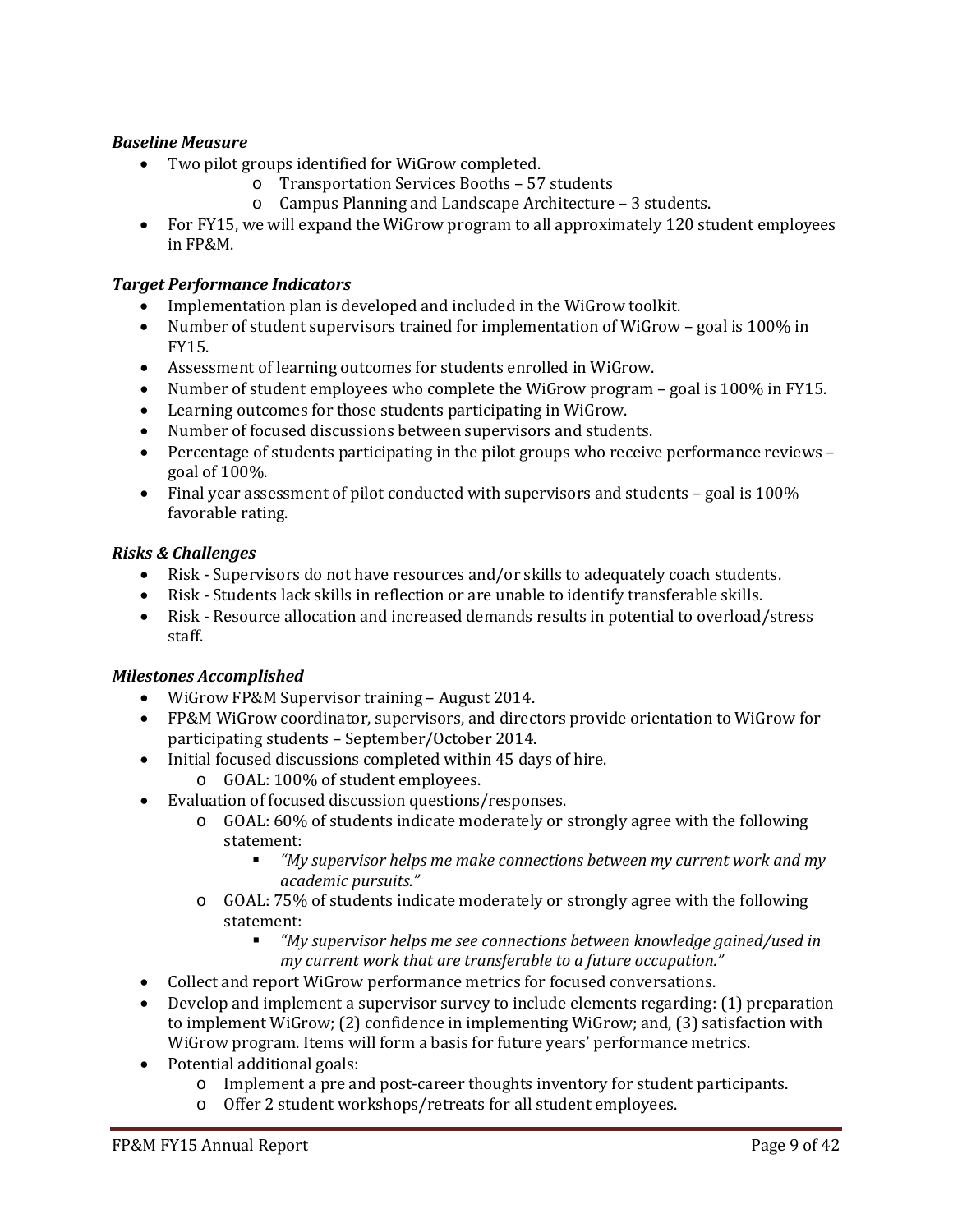- o Hold another supervisor/manager session.
- o Work with VCFA WiGrow steering committee to submit an article to Inside UW and on the WiGrow website.

STATUS: 100% OF FP&M SUPERVISORS AND 100% OF STUDENT EMPLOYEES IN FP&M PARTICIPATED IN THE PROGRAM THIS PAST YEAR. (GOAL=100%; ACTUAL=100%, GOAL MET)

IN OUR ANNUAL STUDENT EMPLOYEE SURVEY, 63.42% STATED THAT THEY EITHER MODERATELY OR STRONGLY AGREE THAT THEIR SUPERVISOR HELPED MAKE CONNECTIONS BETWEEN THEIR CURRENT WORK AND THEIR ACADEMIC PURSUITS. (GOAL=60%; ACTUAL=63.42%, GOAL EXCEEDED).

IN OUR ANNUAL STUDENT EMPLOYEE SURVEY, 78.05% STATED THAT THEY EITHER MODERATELY OR STRONGLY AGREE THAT THEIR SUPERVISOR HELPED MAKE CONNECTIONS BETWEEN THEIR CURRENT WORK THAT ARE TRANSFERABLE TO A FUTURE OCCUPATION. (GOAL=75%; ACTUAL=78.05%, GOAL EXCEEDED).

TWO STUDENT RETREATS WERE HELD TO PROVIDE TRAINING SESSIONS AND WORKSHOPS FOR STUDENTS TO APPLY DIRECTLY TO THEIR ACADEMIC PURSUITS AND THEIR FUTURE CAREER GOALS. ONE SUPERVISOR RETREAT WAS HELD FOR SUPERVISORS OF STUDENT EMPLOYEES TO DISCUSS THE OVERALL PROGRAM AND HOW TO IMPROVE MOVING FORWARD.

# *Next Steps & Future Opportunities*

- Review/evaluation of responses to focused discussions by supervisors, directors, and the FP&M WiGrow coordinator.
- Review/discuss any additional training needs of supervisors or students.
- Review/evaluation of responses to focused discussions by supervisors, directors, and the FP&M WiGrow coordinator.
- Conduct performance reviews with all students.
- Conduct assessment of WiGrow (supervisors, students, directors) annually.
- Adjust program to meet on-going needs.

# VCFA Strategic Priority 3: **Resource Stewardship Through Process Improvement**

# **Original Goal: Improve the FP&M customer billing process.**

# **Revised Goal: Improve the FP&M Physical Plant Work Order and Small Projects Processes.**

# *Description*

Leadership within FP&M has received feedback that some customers perceive FP&M as not being timely or within cost estimates in addressing service requests, providing required maintenance,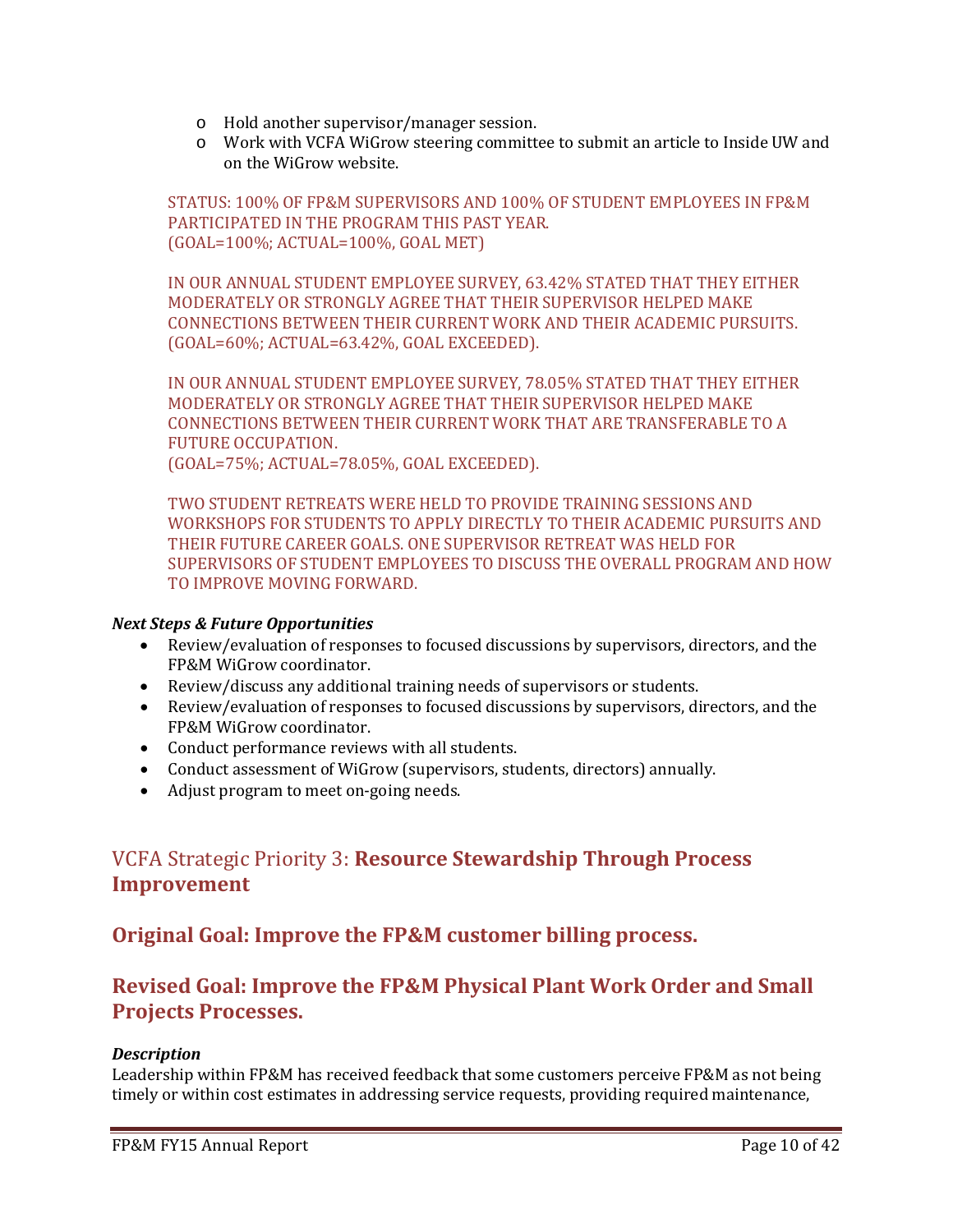and delivery of in-house projects. As a result, it was decided that a thorough review of the Work Order and Small Project Delivery processes was necessary. Under the guidance of the Administrative Process Redesign (APR) office, a work team with membership from both campus and FP&M was established in February 2015 to reach out to campus customers to understand the customer experience using Lean Six Sigma principles.

# *Baseline Measure*

- Voice of Customer interviews conducted in the Spring 2015 identified three key themes for improvement: Communication, Cost/Billing, and Timeframe for completion of work.
- The Work Order process is not responsive nor user friendly.
- Customers report being frustrated by the lack of transparency and access to timely data/tools.
- A gap exists between customer expectations and realities/constraints of the enterprise.

# *Target Performance Indicators*

- Redesigned processes for Work Orders, small project delivery, and customer billing.
- Requirements for new technology/system to support the redesigned processes.
- A plan to implement the new Work Order processes, including specific points of customer communication.
- A set of metrics to support and control the new processes.

# *Risks & Challenges*

- Challenge State of Wisconsin rules dictate many aspects of the small project delivery system and impose constraints that limit flexibility.
- Risk Some FP&M staff are skeptical that current processes can be improved and may be resistant to change.

# *Milestones Accomplished*

- Phase 1: Voice of Customer, Baseline Data, and Identification of Improvement Areas completed in May 2015.
- Phase 2: Intake, Work Order Process, Small Project Delivery, and Billing project charter has been drafted.

# *Next Steps & Future Opportunities*

- Phase 2 potential project team members have been identified.
- Work on Phase 2 is expected to get underway as soon as the draft charter has been approved by the executive sponsors.

# **Section 3: FP&M Strategic and Operational Priorities - Summary**

In addition to the VCFA priorities identified above, FP&M has identified the following goals to pursue in the coming year. These goals have the greatest potential to support and advance FP&M's mission of providing excellence in facilities and services for the UW-Madison community.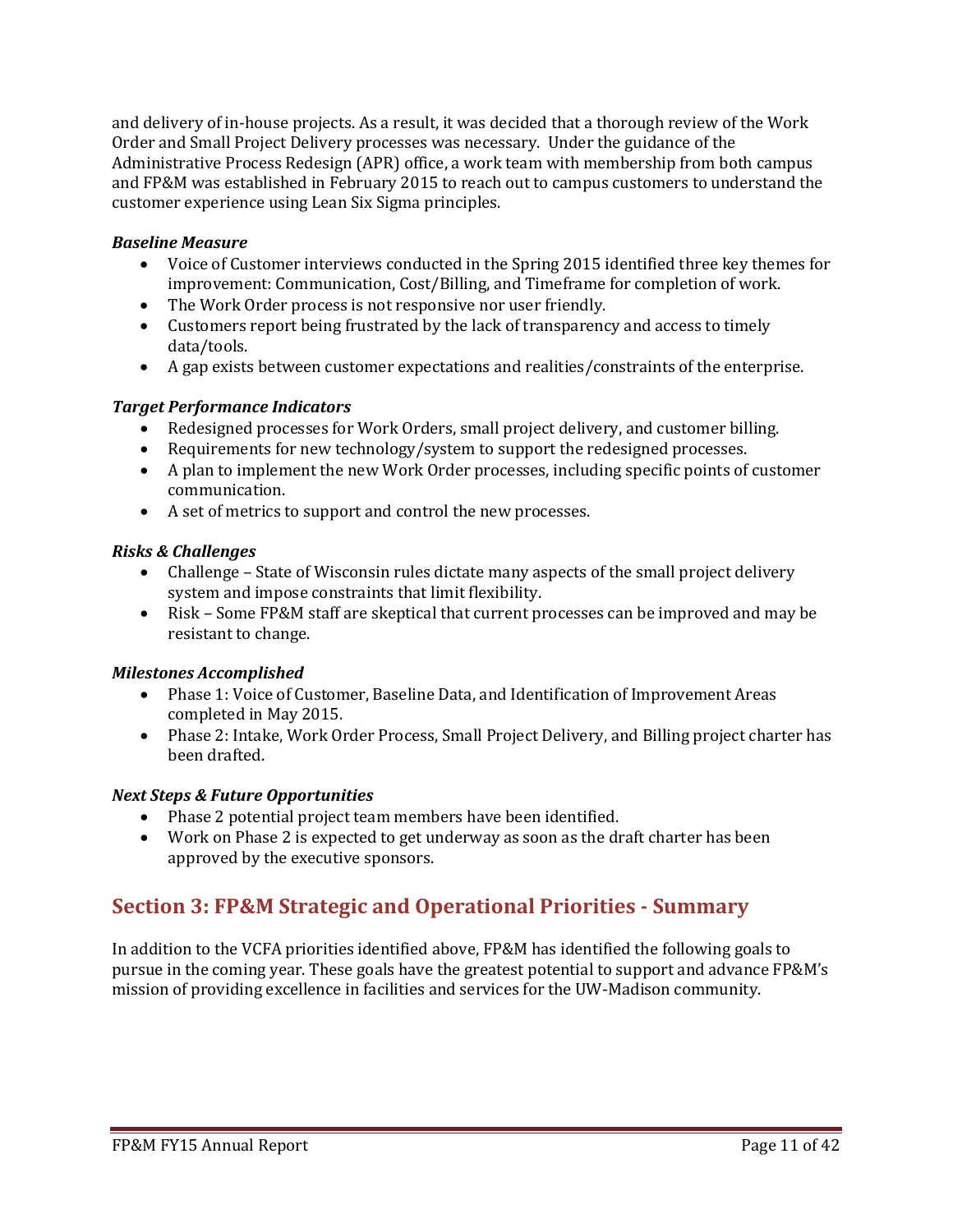# **Goal 1: Strengthen FP&M's annual performance review process and incorporate EID competencies for supervisors and managers.**

# *Description*

FP&M currently requires all permanent staff to receive an annual performance review and has provided an evaluation for 100% of permanent staff in each of the last two years, but there is a need for greater consistency across the organization. In addition, EID competencies need to be added for all supervisors and managers. For FY15, the focus was on enhancing the process, creating consistency across the organization, incorporating EID competencies, and improving the review process for both supervisors and employees. This initiative is especially important because providing meaningful performance evaluations and holding managers, supervisors and staff accountable for performance was identified as a key action in the FP&M 2014 EID Plan Update.

#### *Baseline Measure*

- Performance evaluations are required for all permanent staff in FP&M, typically by June of each year.
- Performance evaluations are not required for LTE or student employees.
- A variety of formats is employed for documenting performance reviews.
- Evaluations are not competency based.

#### *Target Performance Indicators*

- All performance reviews include a professional development component.
- Each employee receives an annual performance review, completed by May of each year; this includes student employees.
- The format is consistent for employee categories (e.g. exempt has a standard form, nonexempt uses a standard form).
- Training provided to all supervisors on how to provide constructive performance evaluations and coach for success - Goal is 100% of supervisors.
- EID competencies incorporated and communicated in advance of the FY14-15 performance review cycle.
- Performance evaluations completed for 100% of staff.
- Performance evaluations completed for 100% of LTE and student employees.
- Random check of quality of performance reviews are conducted regularly.

#### *Risks & Challenges*

- Challenge Cycle-time for performance reviews has been challenging due to workloads, particularly during the summer months.
- Challenge Assessing the quality of performance reviews, particularly of the face-to-face interactions, is difficult.
- Challenge Employees may not trust the process or feel comfortable meeting with supervisors.
- Risk Assessing employees against an expectation that has not been previously or completely communicated.
- Risk Competencies not being explained in terms that are readily understood by all employees.
- Challenge Ensuring performance reviews include face-to-face discussion between supervisor and employee.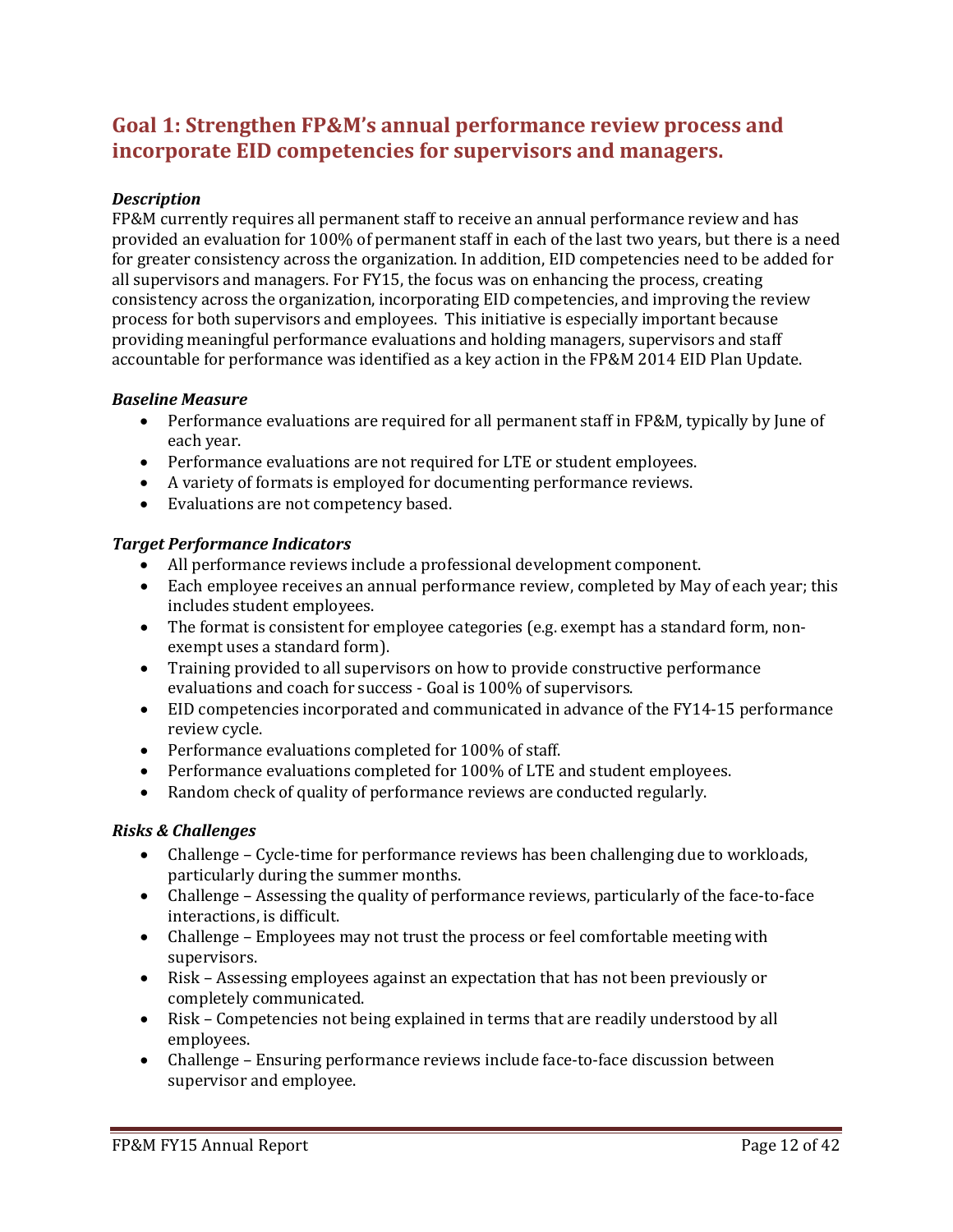# *Milestones Accomplished*

YEAR-END STATUS: IN DECEMBER 2014, FP&M LEADERSHIP FORMED A CROSS-FUNCTIONAL WORK TEAM COMPRISED OF SUPERVISORS AND FRONT-LINE STAFF TO DEVELOP RECOMMENDATIONS FOR A STANDARDIZED PERFORMANCE REVIEW PROCESS AND FORMS THAT WOULD BE CONSISTENT ACROSS THE DIVISION, INCORPORATE EID COMPETENCIES FOR MANAGERS/SUPERVISORS, AND COMPLY WITH THE NEW CAMPUS PERFORMANCE MANAGEMENT POLICY. BECAUSE OF THE MAGNITUDE OF THE CHANGES, IT WAS DECIDED TO PILOT THE NEW PROCESS AND FORMS IN PHYSICAL PLANT-GROUNDS, CAPITAL PLANNING & DEVELOPMENT, AND THE OFFICE OF THE ASSOCIATE VICE CHANCELLOR FOR FY15. STATUS UPDATES BELOW REFLECT THE PROCESS USED BY THE PILOT GROUPS.

- Phase I Focus on exempt positions (e.g. manager/supervisor/professional)
	- o Collect and analyze forms used in FP&M for evaluation of exempt staff . STATUS: COMPLETE.
	- o Incorporate competencies into forms for exempt staff January 2015. STATUS: COMPLETE.
	- o Finalize and approve form to be used for exempt staff. STATUS: COMPLETE.
	- o Develop job aids to explain competencies and expectations for exempt staff. STATUS COMPLETE.
	- o Conduct communication/training campaign to inform exempt staff of new form and competencies to be used for their positions – February 2015. STATUS: COMPLETE.
- Phase II Focus on non-exempt positions.
	- o Collect and analyze forms used in FP&M for evaluation of non-exempt staff. STATUS: COMPLETE.
	- o Incorporate competencies into forms. STATUS: COMPLETE.
	- o Finalize and approve form to be used for non-exempt staff. STATUS: COMPLETE.
	- o Develop job aids to explain competencies and expectations for non-exempt staff. STATUS: COMPLETE.
	- o Conduct communication/training campaign to inform non-exempt staff of new form and competencies to be used for their positions. STATUS: COMPLETE.
- Approval of revised format for evaluation form. STATUS: COMPLETE.
- Update training for supervisors on new forms and evaluation process. STATUS: COMPLETE.

# *Next Steps & Future Opportunities*

- The pilot groups completed the FY15 year-end review process using the new forms in June.
- The work team will collect feedback on the new process and forms this summer and make modifications to the process and forms as necessary based on user feedback.
- All FP&M staff will conduct mid-year conversations using the new forms in December 2015.
- Training on the new process and forms will be developed and rolled out division-wide in two phases; first in November 2014 for the mid-year conversations, and second, in March 2016 for the year-end review process.

# **Goal 2: Continue to develop and disseminate FP&M policies and procedures.**

# *Description*

FP&M policies and procedures have not been consistently documented or communicated historically. Last year, the FP&M EID Plan identified the need for clear, consistent, and transparent policies in order to build credibility and trust between the FP&M Leadership Team and employees. This initiative, which began in FY14, focuses on the development/documentation of specific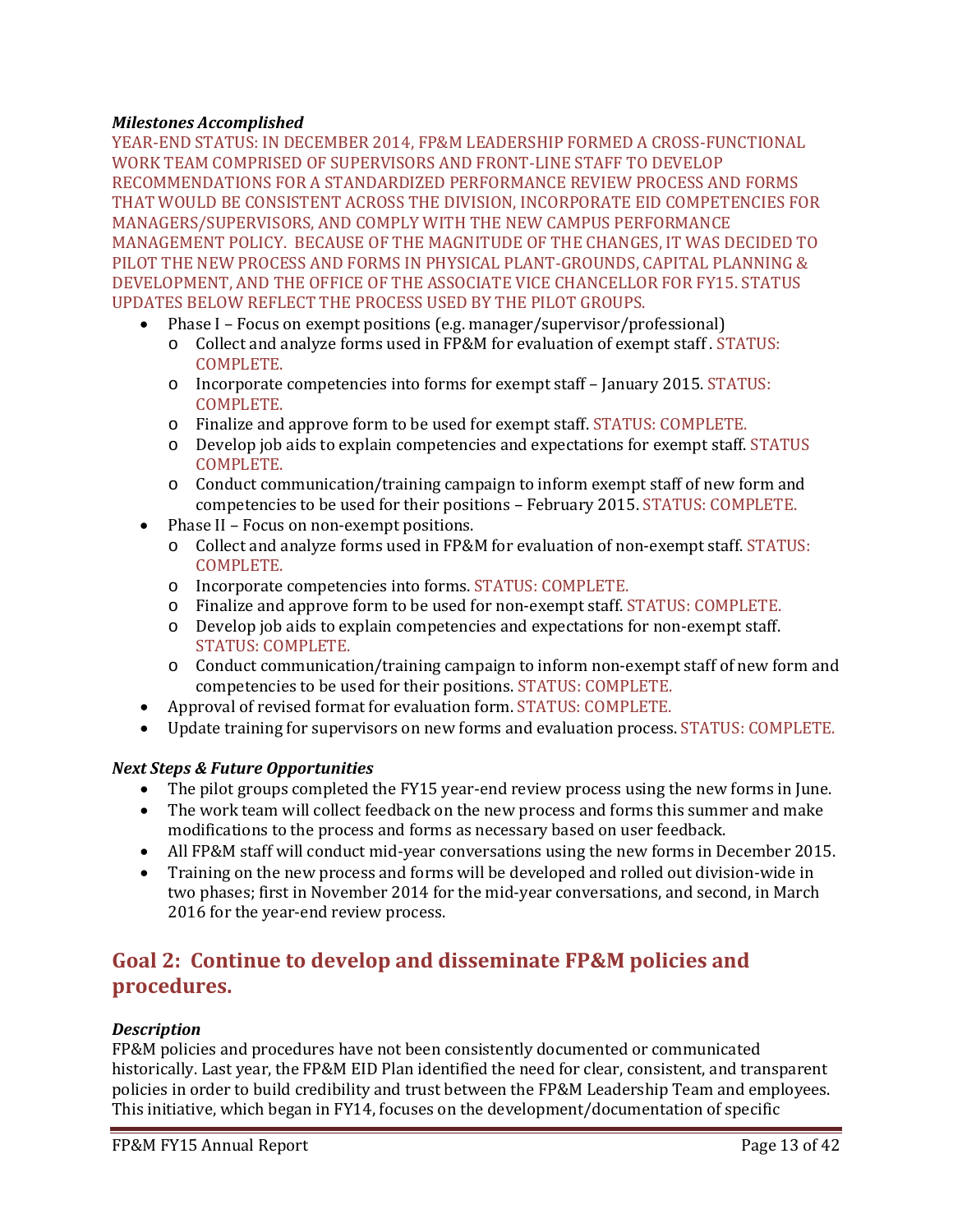divisional policies and procedures using a new, standardized template that was developed in 2014. While excellent progress has been made in identifying, prioritizing and drafting policies, a number of policies are yet to be finalized. The goal for FY15 was to make substantial progress in this area.

# *Baseline Measure*

- FP&M lacked a codified process of policy development when this initiative started in FY14.
- Policies and procedures were not formatted and tracked consistently historically.
- Policies were not readily available to staff.
- As of June 2014, an approved process exists for identifying need, drafting policy and procedures, soliciting input, finalizing and communicating policies and procedures; and an approved policy/procedure template has been established; a prioritized list of HR policies to develop has been written; and, an FP&M Policy Advisory Review Group has been formed.

# *Target Performance Indicators*

- Policies and procedures are written in plain, easily understandable language.
- Policies and procedures are communicated across the entire organization through a variety of media.
- Policies are reviewed and updated on a regularly scheduled basis.
- Managers/supervisors are educated on new policies and procedures.

# *Risks & Challenges*

- Challenge Overcoming past practice.
- Challenge Acceptance and application by all managers and supervisors.
- Challenge Staff turnover in FP&M Human Resources and Office of the AVC have reduced staff resources to draft and move new policies through the approval process.

# *Milestones Accomplished*

- Complete final approval of the five pending policies September 2014.
- Continue to develop 38 additional policies already identified continuing throughout FY15, with a goal of completing at least two new policies per quarter.
- Additional policies developed and communicated as needed On-going.

STATUS: IN TOTAL, EIGHT POLICIES WERE DRAFTED AND APPROVED IN FY15: PROCEDURE FOR POLICY DEVELOPMENT, TUITION REIMBURSEMENT, COMMITTEE PARTICIPATION, EVENT PARTICIPATION, DISCRETIONARY EQUITY AND RETENTION ADJUSTMENT, DISCRETIONARY MERIT COMPENSATION, STAFF PARKING ASSIGNMENT POLICY, AND PURCHASING CARD.

# *Next Steps & Future Opportunities*

- Monthly meetings of the Policy Advisory Review Group are occurring to ensure that steady progress occurs on this goal; currently, the group is completing its review of two additional policies: Leave Without Pay and Safety Shoes.
- Several future policy topics are on hold pending implementation of HR Design.
- Efforts are ongoing to ensure policies are translated and distributed division-wide so they are accessible to all staff.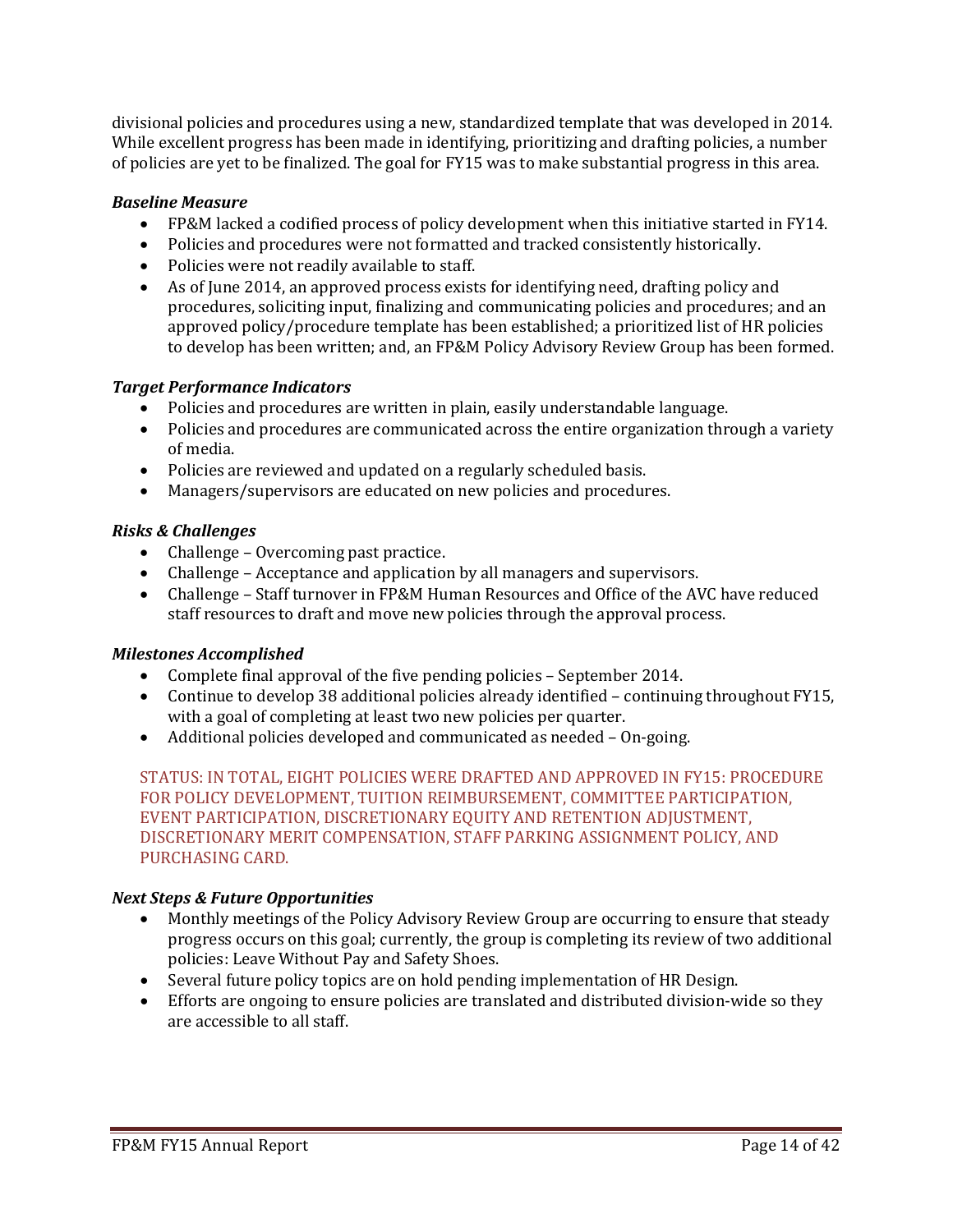# **Goal 3: Complete update and launch of a new FP&M website.**

# *Description*

Although individual departments have updated webpages over time, the overall FP&M website is outdated, both in content and in design. In addition, there is no overall consistency between departmental pages. Improving the website by aligning with the campus and VCFA standard design and upgrading the content, was identified in FP&M's 2014 Annual Plan as an important component in an improved communication strategy for FP&M. The new site will include pages containing content specifically designed to increase employee engagement, inclusion and diversity and will provide important information to applicants for possible employment in FP&M. While significant progress was made in FY14, the scope of the project is such that this initiative was carried forward in the 2015 Annual Plan.

#### *Baseline Measure*

- The old FP&M website was externally-focused with only limited resources for employees (e.g. the Training site).
- Content was not updated on a regular basis.
- As of October 2013, two FP&M departments had launched new websites using the standard DoIT CMS package.
- In January 2014, FP&M hired a new Communications Specialist whose duties include management and oversight of all FP&M websites. As part of this responsibility, the Communications Specialist was tasked with overhauling the external FP&M websites and launching a new employee intranet.

### *Target Performance Indicators*

- Complete re-design of the FP&M website to align with the design of the VCFA homepage. All departments have a consistent, user-friendly design.
- The FP&M website includes an intranet to facilitate communication with employees and improve employee engagement.
- Website traffic is measured via Google Analytics and is analyzed to inform future development.
- Website includes Google Translate to facilitate use of the site in multiple languages.
- Number of FP&M staff members trained in the UW CMS program and using it to manage and update web pages.
- Percent of FP&M sites using CMS and meeting the FP&M standard goal is 100%.

#### *Risks & Challenges*

- Challenge Departments must agree on a common design.
- Challenge The time required to create the content for the various sites.
- Risk Cost and time required to re-design sites.

#### *Milestones Accomplished*

- Continue review of existing websites as needed by the AVC Communications Specialist through June 2015.
- FP&M homepage go live September 2014. STATUS: COMPLETED DECEMBER 2014.
- FP&M intranet go live September 2014. STATUS: COMPLETED DECEMBER 2014 IN CONJUCTION WITH THE MAIN TOP LEVEL SITE.
- FP&M website committee formed October 2014. STATUS: THE PURPOSE FOR THIS GROUP HAS CHANGED SOMEWHAT TO ALIGN WITH THE COMMUNICATION PRIORITY FROM THE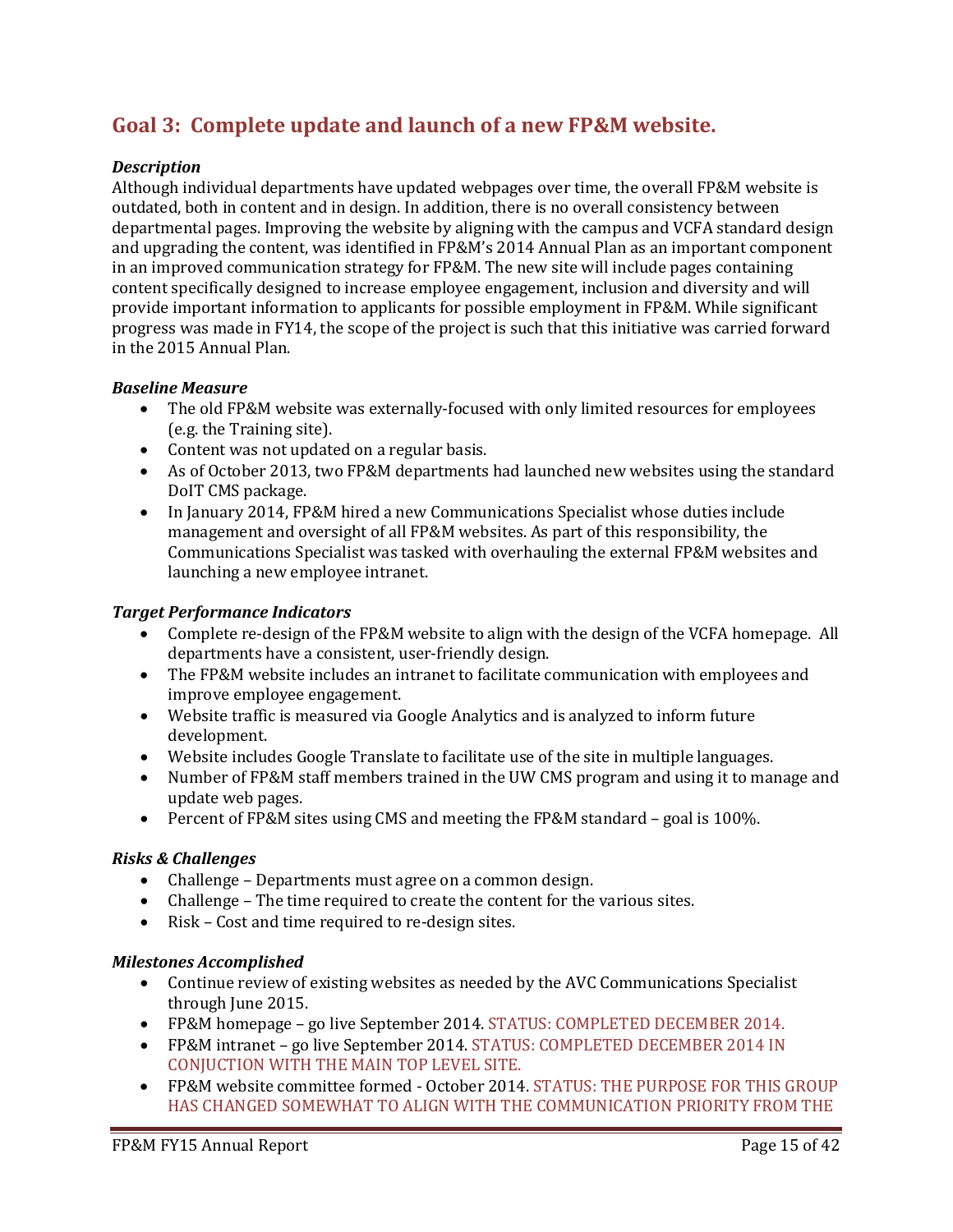2014 EID PLAN UPDATE. A WORK TEAM CHARTER IS BEING WRITTEN. ANTICPATE TEAM FORMATION BY AUGUST 2015.

- All FP&M websites re-designed using CMS June 2015. STATUS: All SITES ARE CURRENTLY IN VARIOUS STAGES OF DEVELOPMENT USING THE CMS FORMAT. EXPECTED GO LIVE FOR REMAINING SITES, SEPTEMBER 2015.
- FP&M business portals re-designed starting in July 2015. STATUS: ASSESSMENT OF CURRENT BUSINESS PORTALS NEEDS TO BE DOCUMENTED PRIOR TO STARTING REDESIGN. REVIEW OF BUSINESS PORTALS NOT STARTED YET.

# *Next Steps & Future Opportunities*

- Create a communications work team to align with the communications priority outlined in the 2014 FP&M EID plan. The work team charter is being reviewed and finalized. Team members will include representation from multiple FP&M departments. The team will focus on creating consistent communication methods across the division, utilizing department websites as a tool.
- Continue to partner with UW Communications and DoIT, for guidance as appropriate.

# **Goal 4: Provide project management services for capital projects.**

# *Description*

FP&M staff serves as the liaison between campus customers (Schools and Colleges), project managers assigned by the Division of Facilities Development (DFD) and the architectural/engineering design firms. This goal is intended to highlight the importance of managing the quality, schedule and budget for capital projects to ensure support of the academic, research and outreach mission of the university.

# *Baseline Measure*

• Baseline Measures exist for the completion of capital projects (three projects scheduled for completion during FY15).

# *Target Performance Indicators*

- Complete projects on time, within budget to the specified level of quality.
- Complete planning & design on 14 projects (\$85M) during FY15. STATUS: PLANNING AND DESIGN COMPLETED ON SEVEN PROJECTS DURING FY 15.
- Complete construction on 3 projects (\$463M) during FY 15. STATUS: CONSTRUCTION COMPLETE ON TWO AND A HALF PROJECTS DURING FY 15.
- Quality, schedule, and budget established by construction documents and bids; tracked and managed at the project level.

# *Risks & Challenges*

- Challenge process and schedule are determined by UWSA and DFD. Within the last year, the scheduling of A/E selections has slowed considerably and it is difficult to target selection dates for projects.
- Challenge DFD holds the planning, design and construction contracts for all capital projects.
- Challenge ensuring targeted funds are raised in a timely fashion for those projects funded, in part, or entirely, by gifts.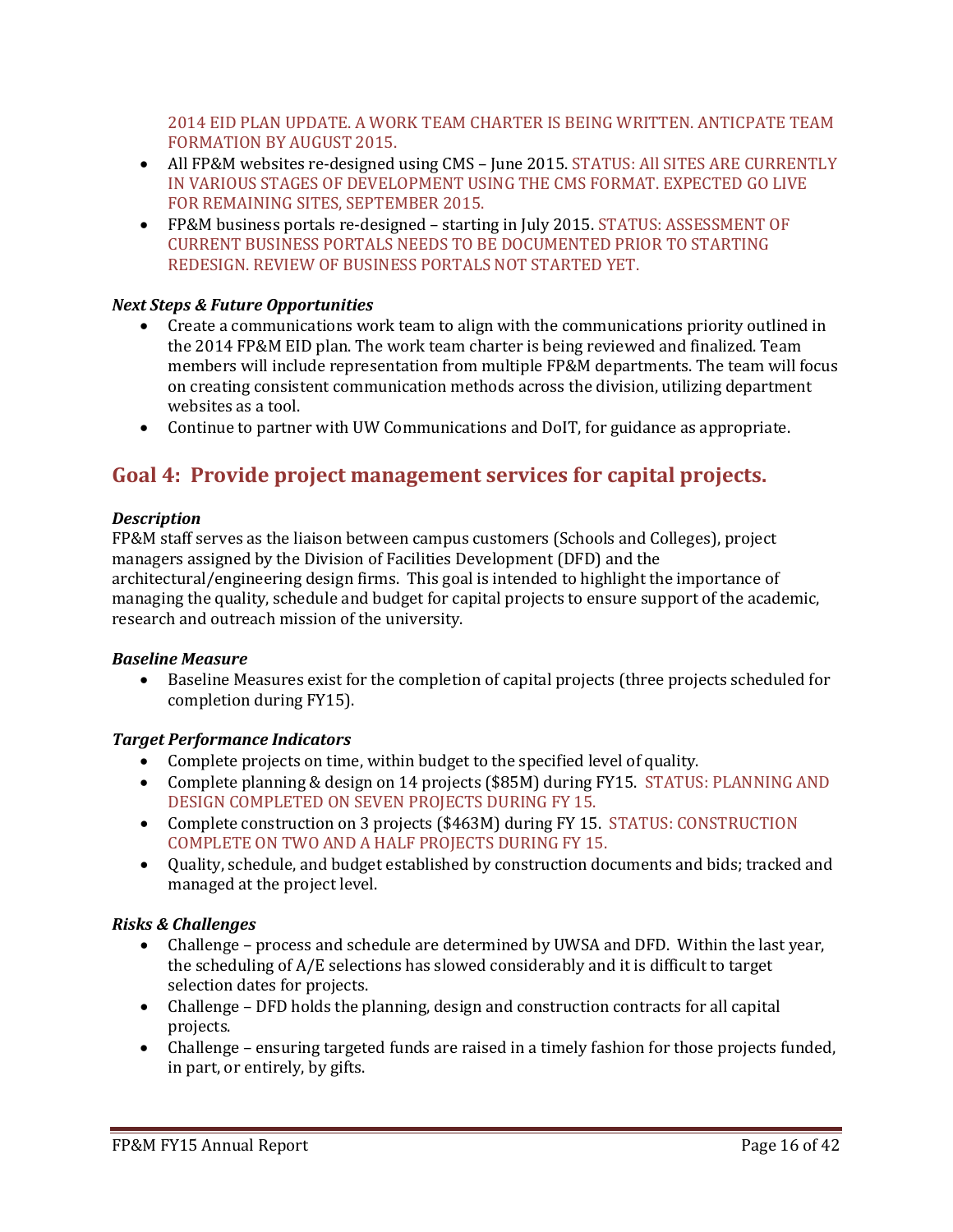# *Milestones Accomplished*

Construction complete by 6/30/2015

- West Campus Cogeneration Facility Chiller Addition (\$67M) Complete construction by January 2015. STATUS: CONSTRUCTION COMPLETE BY JUNE 2015.
- University Houses Renovation (\$15M) Complete construction by May 2015. STATUS: PROJECT HAS BEEN DELAYED AND SPLIT INTO PHASES FOR COMPLETION. PHASE I WORK WILL BE COMPLETE BY JUNE 2015, PHASE II WILL BE COMPLETE AUGUST 2015.
- Dayton Street Utility Extension Project Phase II (\$3M) Complete construction by June 2015. STATUS: CONSTRUCTION COMPLETE JULY 2015.

Planning/Design complete by 6/30/2015

- Babcock Hall Dairy Plant Renovation & Center for Dairy Research Addition (\$31.9M) complete construction documents by October 2015. STATUS: CONSTRUCTION DOCUMENTS WILL BE COMPLETE BY JUNE 2016.
- Bascom 165 Office Remodel (\$1.74M) complete bidding May 2015. STATUS: BIDDING MAY BE COMPLETE FALL 2015; NOT SURE YET.
- Chemistry Instructional Addition and Renovation (\$108M) complete 10% concept report by fall 2015. STATUS: 10% DESIGN REPORT WILL BE COMPLETE BY FALL 2015.
- Elizabeth Waters Hall Renovation (\$10.1M) complete bidding by January 2015. STATUS: BIDDING WAS COMPLETE DECEMBER 2014.
- Engineering Hall Structures Lab Addition (\$1.6M) complete A/E Selection October 2014. STATUS: A/E SELECTION COMPLETE DECEMBER 2014.
- Meat Science and Muscle Biology Building (\$42.8M) complete 10% concept report by December 2014. STATUS: 10% DESIGN REPORT COMPLETE JANUARY 2015.
- Memorial Union Renovation/Alumni Park (\$62.6M) complete construction documents by December 2014. STATUS: CONSTRUCTION DOCUMENTS COMPLETED DECEMBER 2014.
- Music Performance Facility, Phase I (\$21.8) complete 35% design by May 2015. STATUS: 35% DESIGN COMPLETE APRIL 2015.
- Parking Ramp 75 Addition (\$33.9M) complete construction documents by March 2015. STATUS: CONSTRUCTION DOCUMENTS COMPLETE AND BIDS OPENED MARCH 2015.
- SERF Replacement Project (\$87.7M) complete A/E selection in Spring 2015. STATUS: A/E SELECTION TARGETED FOR FALL 2015.
- UW Police Department Addition (\$4.8M) complete A/E selection in November 2014. STATUS: A/E SELECTION COMPLETE DECEMBER 2014.
- West Playfield Upgrade (\$6.7M) complete A/E Selection in October 2014. STATUS: A/E SELECTION COMPLETE FEBRUARY 2015.
- Wisconsin Alumni Association Below Center Renovation (\$2.8M) complete construction documents by December 2014. STATUS: CONSTRUCTION DOCUMENTS COMPLETE DECEMBER 2014.
- Witte/Sellery Halls Renovation (\$47M) complete A/E Selection by May 2015. STATUS: A/E SELECTION COMPLETE DECEMBER 2014.

# *Next Steps & Future Opportunities*

• Each project manager will continue to monitor project schedules, budgets and quality and will work with campus customers and, through the Division of Facilities Development (DFD), work with contractors to complete both continuing and new projects on time, within budgets and to the expected levels.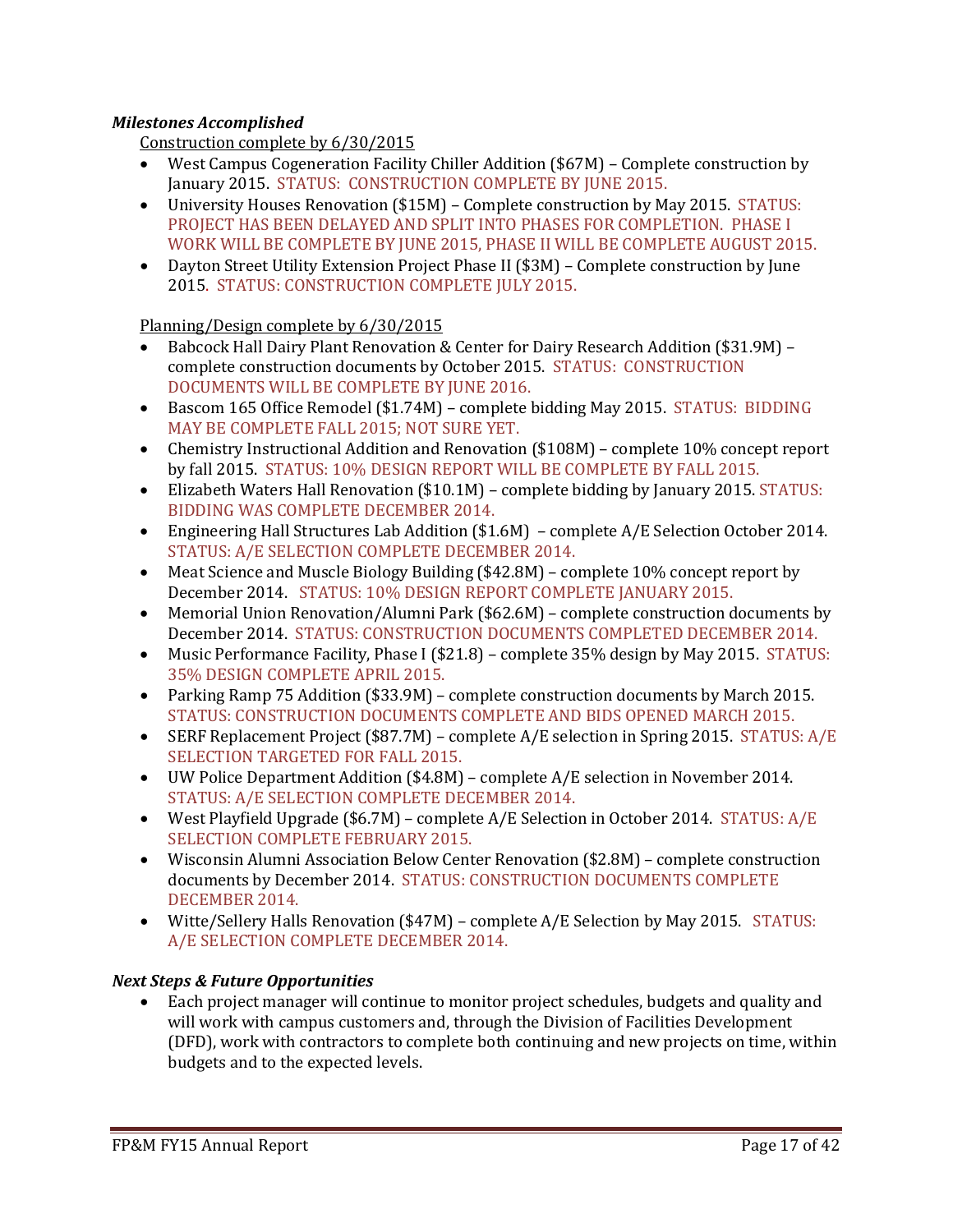# **Goal 5: 2005 Campus Master Plan on-going implementation.**

# *Description*

This goal tracks the number of major capital improvement project initiatives and overall development goals identified in the approved 2005 Campus Master Plan. The objective is to assure that we are moving ahead with the goals identified in the plan and that the Campus Master Plan is a highly respected and utilized document guiding campus growth and assuring transparent, participatory planning for the physical development of campus. This is an on-going priority for FP&M. The 2015 Campus Master Plan update is now underway and will be completed in FY16.

#### *Baseline Measure*

- The Baseline Measurement is the number of major projects and overall goals completed annually. From 2005 through July 1, 2014, we have completed (or will complete in 2013) 28 major projects (roughly 29%) of the 95 potential projects identified in the 20-year 2005 Campus Master Plan.
- In FY15, the following capital projects will continue with planning and design development:
	- o Memorial Union Phase II
	- o Alumni Park
	- o Babcock Hall Dairy Plant renovation & Center for Dairy Research Addition
	- o College of Engineering Facilities Master Plan
	- o Music Performance Facility
	- o Veterinary Medicine Expansion Feasibility Study

#### *Target Performance Indicators*

During FY15, the following capital projects will begin their planning & design development:

- Chemistry Instructional /Addition & Renovation
- Meat Science & Muscle Biology Building
- UW Police Department Addition

Performance indicators for these projects include:

- Quality, schedule, and cost established for each project.
- Comparison of map of completed projects to the 2005 Campus Master Plan graphic.

# *Risks & Challenges*

- Risk Project implementation involves construction delays, weather and material delivery difficulties.
- Challenge Funding of projects. State dollars are scarce and each project needs to be prioritized against other campus, UW System, and State priorities. Private dollars also continue to be scarce as resources are directed to other priorities and initiatives on campus that do not support brick and mortar projects.
- Risk Resource allocation and increased demands results in potential to overload/stress staff.

#### *Milestones Accomplished*

• Each of the above projects has their own milestone schedules and overall completion schedule as defined in Capital Planning & Development's Quarterly Report.

# IN FY15, 28 PROJECTS HAVE BEEN COMPLETED SINCE 2005. TWO PROJECTS ARE IN CONSTRUCTION AND FIVE PROJECTS ARE IN PLANNING & DESIGN, INCLUDING:

• MUSIC PERFORMANCE, PHASE I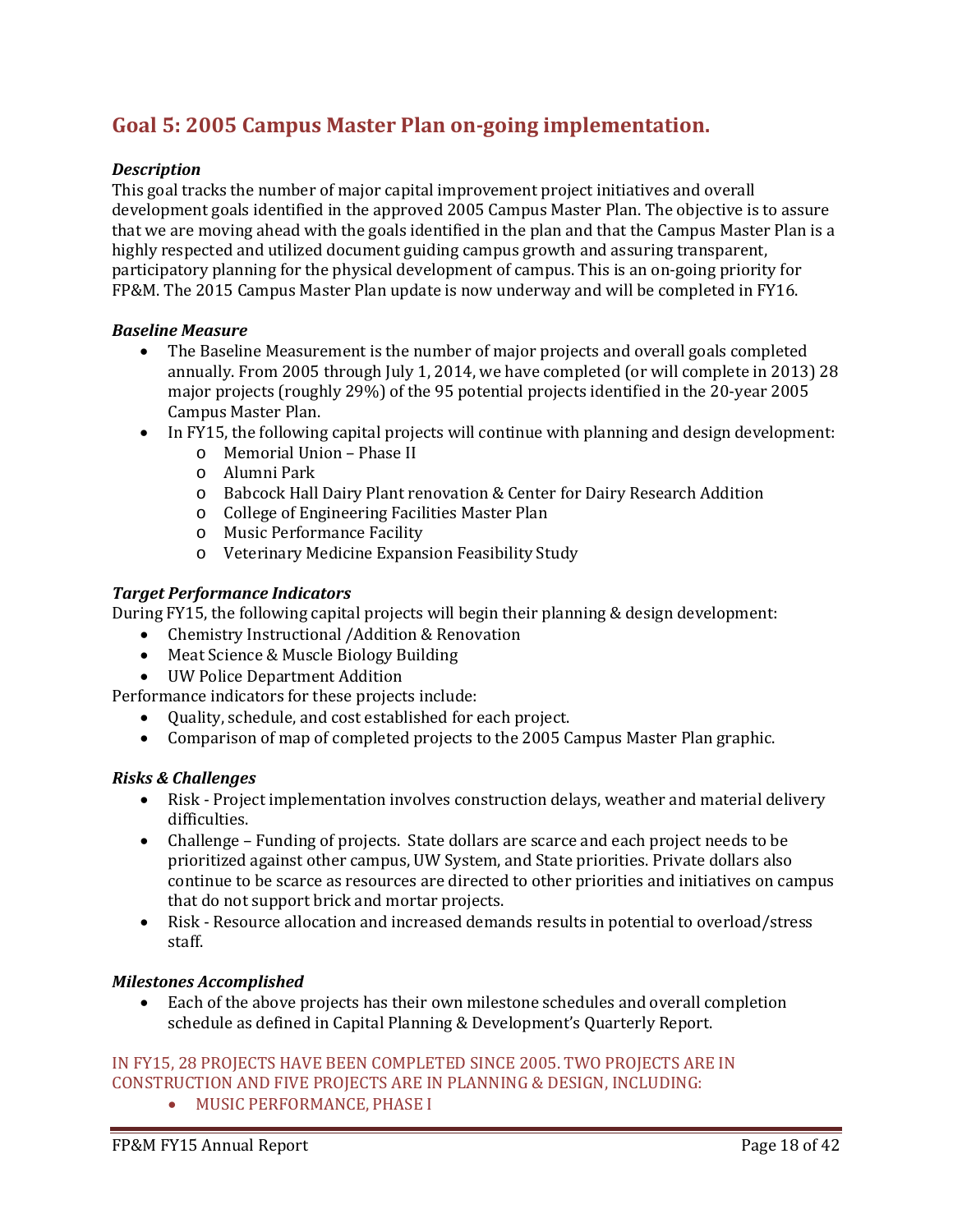- BABCOCK HALL DAIRY PLANT RENOVATION
- MEAT SCIENCE AND MUCSLE BIOLOGY FACILITY
- UW POLICE DEPARTMENT ADDITION
- WALNUT STREET GREENHOUSES (SOON TO BE IN ADV. PLANNING)

THE FOLLOWING PROJECTS ARE IN ADVANCE PLANNING OR AT THE UNIT MASTER PLAN LEVEL:

- COLLEGE OF ENGINEERING FACILITIES MASTER PLAN (SOON TO BE COMPLETE)
- VETERINARY MEDICINE EXPANSION FEASIBILITY STUDY (SOON TO BE COMPLETE)
- COLLEGE OF LETTERS & SCIENCES FACILITIES MASTER PLAN

# *Next Steps & Future Opportunities*

• Continue to support major projects and 2005 Campus Master Plan goals to assure that they are implemented effectively. At the end of each fiscal year, we will review the number of projects completed to assure that we are moving forward with the planned opportunities and goals of the 2005 Campus Master Plan and recommendations coming out of the 2015 Campus Master Plan Update process. NOTE: THIS GOAL WILL BE COMBINED WITH GOAL 7 IN FP&M'S FY16 ANNUAL PLAN TO REFLECT THE SHIFT IN FOCUS TO THE 2015 CAMPUS MASTER PLAN.

# **Goal 6: Improve storm water management on campus.**

# *Description*

UW-Madison is part of the Yahara Lakes watershed and occupies over 4 miles of lakefront on its largest water body, Lake Mendota. Virtually all of the storm water runoff from campus ends up in either Lake Mendota or Lake Monona. This objective tracks pervious land area changes for the main UW-Madison campus to better understand our impact on storm water runoff. The goal, which is a continuation from FY14, is to maintain or increase the amount of pervious area within the main campus boundary. Maintaining or increasing pervious area is important because it helps the university meet Wisconsin Department of Natural Resources (DNR) requirements for storm water runoff, as well as sediment and phosphorus control. Doing so demonstrates the UW's commitment to improving water quality; reducing the quantity of storm water flowing into the lakes (and thus reducing risk of flooding); and, strengthens relationships with surrounding municipalities.

# *Baseline Measure*

- As of 2008, campus consists of approximately 556 acres of pervious area (66%) and 283 acres (34%) of impervious area north of University Avenue (including the Lakeshore Nature Preserve).
- Additional studies are being completed for the current conditions across campus including the urban area south of University Avenue.

# *Target Performance Indicators*

- Initial goal is to increase pervious areas to 70% and decrease impervious areas to 30% campus-wide by 2015.
- Calculations will be done on an annual basis to compare prior data with changes made over the past fiscal year in development.
- Changes to the overall numbers are based on the number and types of major capital improvement projects in development each year.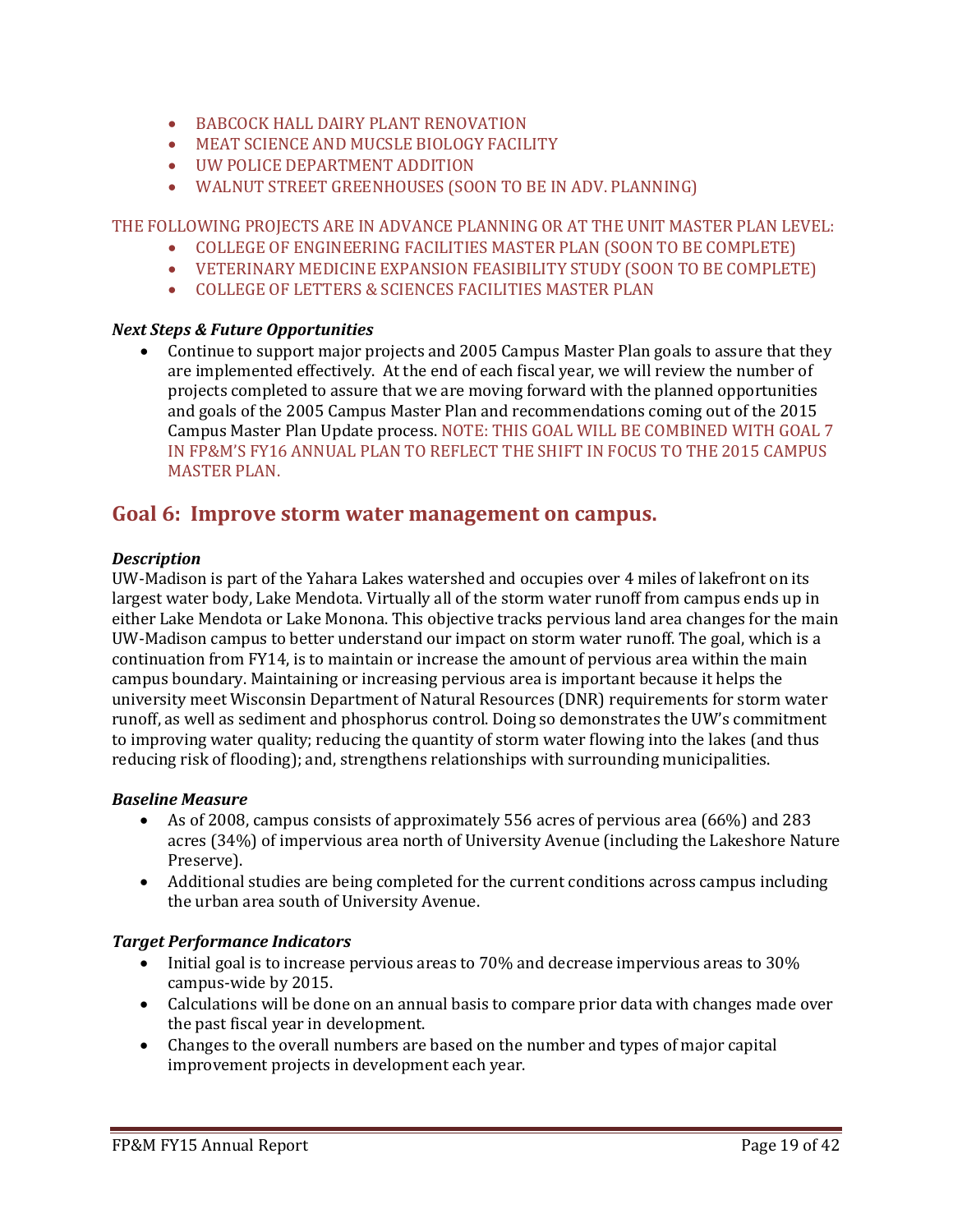### *Risks & Challenges*

• Challenge – tracking changes and ensuring that the data set is accurate and up-to-date.

#### *Milestones Accomplished*

- Update storm water model and analysis for entire campus as part of the overall Campus Master Plan update process in 2015.
- Review and recommend changes to major capital improvement projects to assure storm water management is being considered and impervious areas are reduced as much as possible to meet the goal.
- Confirm 70% goal can be met with current, on-going projects in FY15.

FY15 STATUS: WE CONTINUE TO WORK ON A PROJECT- BY-PROJECT BASIS TO MAXIMIZE STORMWATER INFILTRATION, INCREASE PERVIOUS AREAS AND DECREASE IMPERVIOUS AREAS ON CAMPUS. A COMPREHENSIVE ANALYSIS AND GREEN INFRASTRUCTURE PLAN IS BEING DEVELOPED AS PART OF THE 2015 CAMPUS MASTER PLAN UPDATE PROCESS, INCLUDING A COMPLETELY UPDATED STORMWATER MODEL AND RECOMMENDATIONS FOR ADDITITIONAL BEST MANAGEMENT PRACTICES.

#### *Next Steps & Future Opportunities*

- Continue to monitor major projects during design and construction to assure best management practices are used to manage and reduce storm water impacts.
- Utilize the results of the 2015 Campus Master Plan Update process and the Green Infrastructure/Stormwater Management Plan recommendations to manage stormwater on campus in a more sustainable fashion.

# **Goal 7: 2015 Campus Master Plan Update.**

#### *Description*

This goal is the start of the 2015 Campus Master Plan Update process which will be completed over the next 18 to 24 months with eventual completion in FY16, Q3. The project includes an update to the 2005 Campus Master Plan; the development of a Campus Landscape Master Plan; an update the 2005 Long Range Transportation Plan; an update to the 2005 Campus Utilities Master Plan; and the development of a new Storm Water Management Master Plan for the campus.

#### *Baseline Measure*

The Campus Master Plan is updated every 10 years to reflect changing facility needs, priorities and initiatives related to meeting the needs of the campus community. The last Campus Master Plan was completed in 2005 which followed a 1995 Campus Master Plan. The process will be fully transparent and engaging for the entire campus community of faculty, staff, students and community members. In 2005-06, over 225 stakeholder meetings were held during the planning process. The 2015 Campus Master Plan Update process will likely have a similar number of meetings to engage the campus constituencies.

# *Target Performance Indicators*

The target schedule is as follows: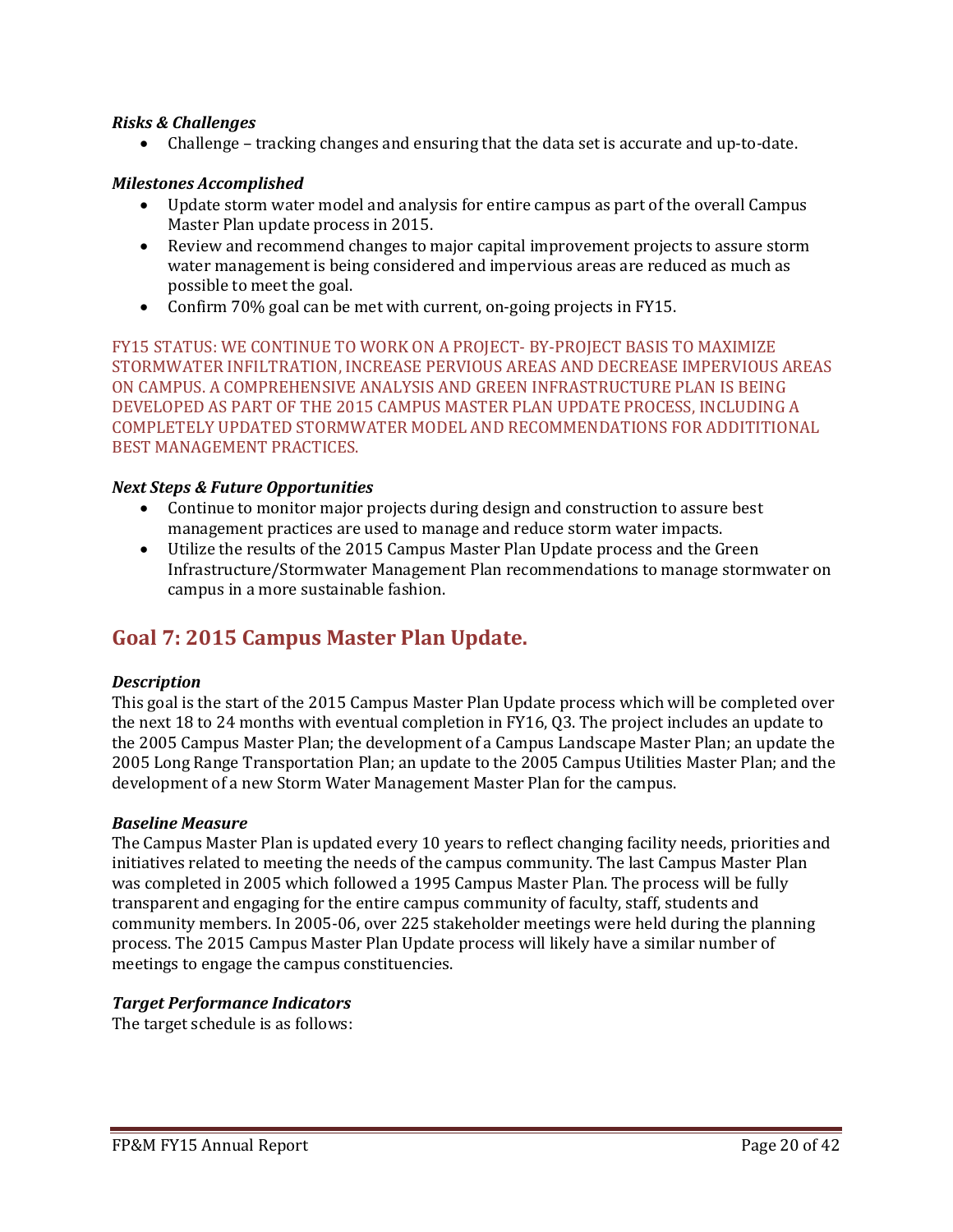- Finalize communications plan June-July 2014.
- Identify and select consultant July-August 2014.<br>• Hire additional .5 FTE in FP&M to assist in plannin
- Hire additional .5 FTE in FP&M to assist in planning efforts September 2014.
- Initiate project, gather and analyze data September 2014.<br>• Develop concepts and meet with constituency groups Sept
- Develop concepts and meet with constituency groups September 2014 January 2015.
- Present preliminary plans in a public forum March 2015.
- Present final draft plans in a public forum October 2015.<br>• Complete project and deliverables December 2015.
- Complete project and deliverables December 2015.
- Share final documents with stakeholder groups December 2015 through July 2016.

Other performance indicators include the number of stakeholder meetings held, how many people are engaged in the planning process, and how effectively the recommendations are communicated to the stakeholders, campus leaders and the various constituency groups.

# *Risks & Challenges*

- Challenge various stakeholders could feel as though they were not involved enough or their personal recommendations were not heard if not included in the final plan.
- Challenge the planning process make take longer if public discussions require additional meetings and negotiations with stakeholders.
- Risk Resource allocation and increased demands results in potential to overload/stress staff within FP&M that are facilitating the Campus Master Plan process on top of their already busy schedules.

#### *Milestones Accomplished*

- Brief campus leadership on the Campus Master Plan scope/process August 2014<br>• Work with DOA/DFD to hire consultant team **August 2014**
- Work with DOA/DFD to hire consultant team August 2014 • Hire additional .5 FTE in FP&M September 2014<br>• Kick-off meeting with consultant team September 2014 • Kick-off meeting with consultant team September 2<br>• Present preliminary plans to stakeholders March 2015 • Present preliminary plans to stakeholders March 2015<br>• Present final draft plans to stakeholders (October 2015) • Present final draft plans to stakeholders October 2015 • Complete final documents<br>• Share final documents with stakeholders **December 2016** Final documents with stakeholders
- Share final documents with stakeholders

# FY-END STATUS: REVISED SCHEDULE (BASED ON DELAY IN CONTRACTING):<br>CONSULTANT TEAM UNDER CONTRACT [AN. 29, 2015]

- 
- CONSULTANT TEAM UNDER CONTRACT JAN. 29, 2015 • KICK-OFF MEETING WITH CONSULTANT TEAM FEB. 2, 2015<br>• PRESENT PRELIM PLANS TO STAKEHOLDERS SEPTEMBER 2015 • PRESENT PRELIM PLANS TO STAKEHOLDERS SEPTEMBER 2015 • PRESENT FINAL DRAFT PLANS TO STAKEHOLDERS APRIL 2016
- 
- COMPLETE FINAL DOCUMENTS SEPTEMBER 2016 **SHARE FINAL DOCUMENTS WITH STAKHOLDERS**

# *Next Steps & Future Opportunities*

- Work to assure campus community is fully engaged in the planning process for the Campus Master Plan Update process. Meet regularly with staff in University Communications to push out public information on upcoming stakeholder meetings and input sessions on draft plans. Keep senior campus leadership informed and involved in the planning process.
- Work with the consultant team to develop draft concepts and initial planning recommendations to be shared with the campus community in September 2015. Update the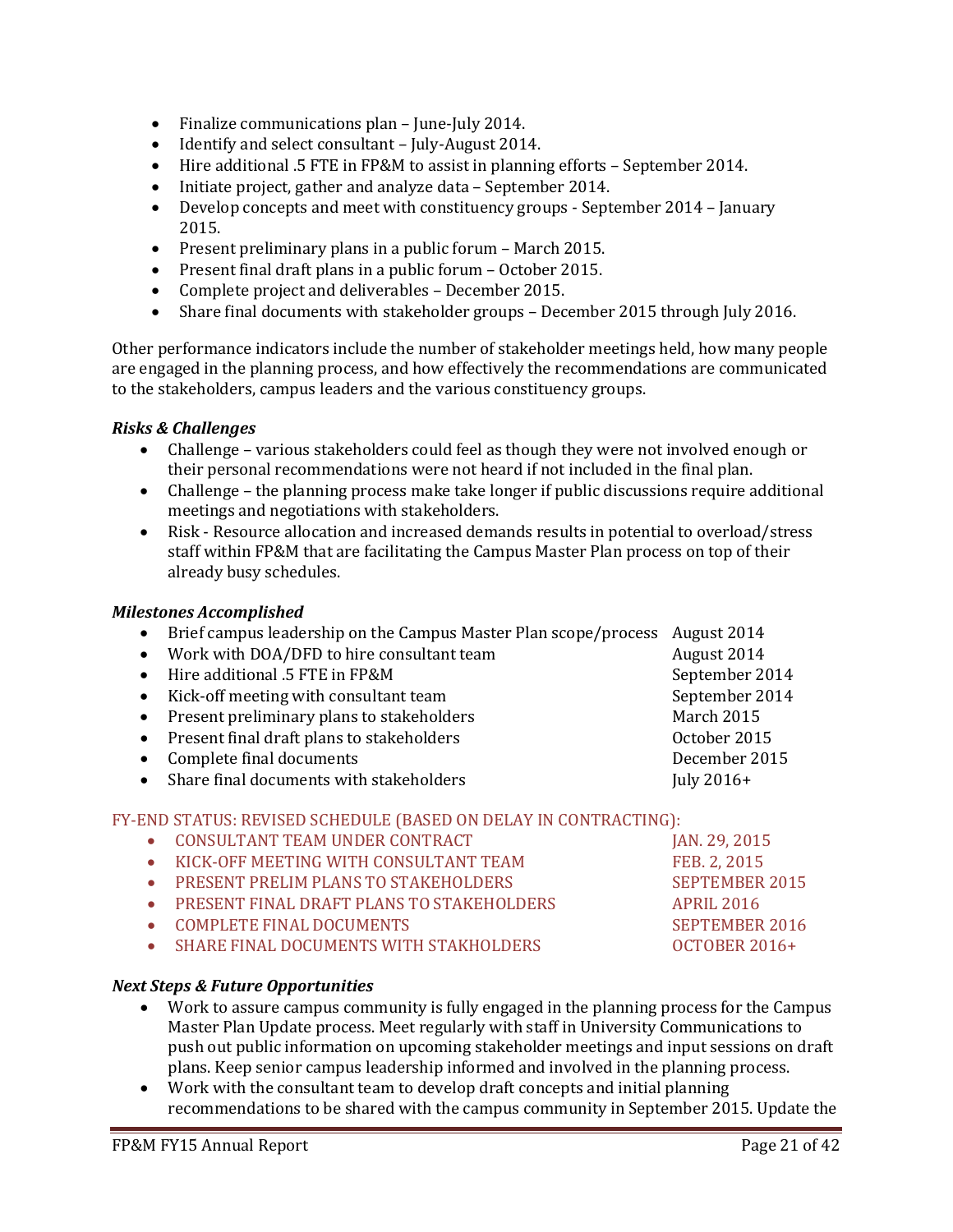plan in Spring 2016 based on comments received and present final draft documents the Fall of 2016 for completion by the end of the calendar year in 2016. Begin zoning approval process with the City of Madison early in the draft planning process to assure a smooth approval by the local neighbors, alders, city staff/leadershiup, and city committees.

# **Goal 8: Sustainability – Continue to advance the 'UW Builds Green' program.**

# *Description*

To benchmark our commitment to sustainability, the campus is pursuing Leadership in Energy and Environmental Design (LEED) certification on most of its major new construction and renovation projects.By following this commitment, LEED Silver certification level is obtainable and is the minimum level pursued on campus projects. LEED is used as a guideline and a way to measure the sustainability elements of a project; it is not used as a checklist of items required to be included. An effort is made to pursue points which are truly sustainable and have a strong return on investment.

#### *Baseline Measure*

• Advance the 'UW Builds Green' program.

# *Target Performance Indicators*

- Leadership in Energy and Environmental Design (LEED) Silver certification.
- Successful LEED certification.
- Adherence to the principles of sustainability included in the Division of Facilities Development (DFD) Sustainability Guidelines.

# *Risks & Challenges*

- Risk The ability to implement processes or procedures that are not truly sustainable. Points may still be received through the LEED point system, but the item is not sustainable for the particular project.
- Challenge The entire project team the architects, engineers, owners, and contractors need to be committed. Collaborative efforts from the very beginning of the project are needed to ensure success.
- Challenge Follow through on measurement and verification of the building's actual energy use compared to the model to ensure that it is performing as designed.
- Risk The LEED process starts at the very beginning of the project and can continue for a year or more past the point when construction is complete. During this time, members of the project team can change, and information isn't always passed on. This can result in delays and inadequate information for completing the credits.
- Risk Resource allocation and increased demands results in potential to overload/stress staff.

# *Milestones Accomplished*

Currently, there are six projects expected to achieve LEED certification:

- Aldo Leopold Residence Hall tracking LEED Silver (certification expected July 2014). STATUS: LEED GOLD CERTIFICATION AWARDED JULY 2014.
- Charter Street Heating Plant tracking LEED Gold (certification expected August 2014). STATUS: LEED CERTIFICATION PROCESS CONTINUING–GOLD CERTIFICATION EXPECTED OCTOBER 2015.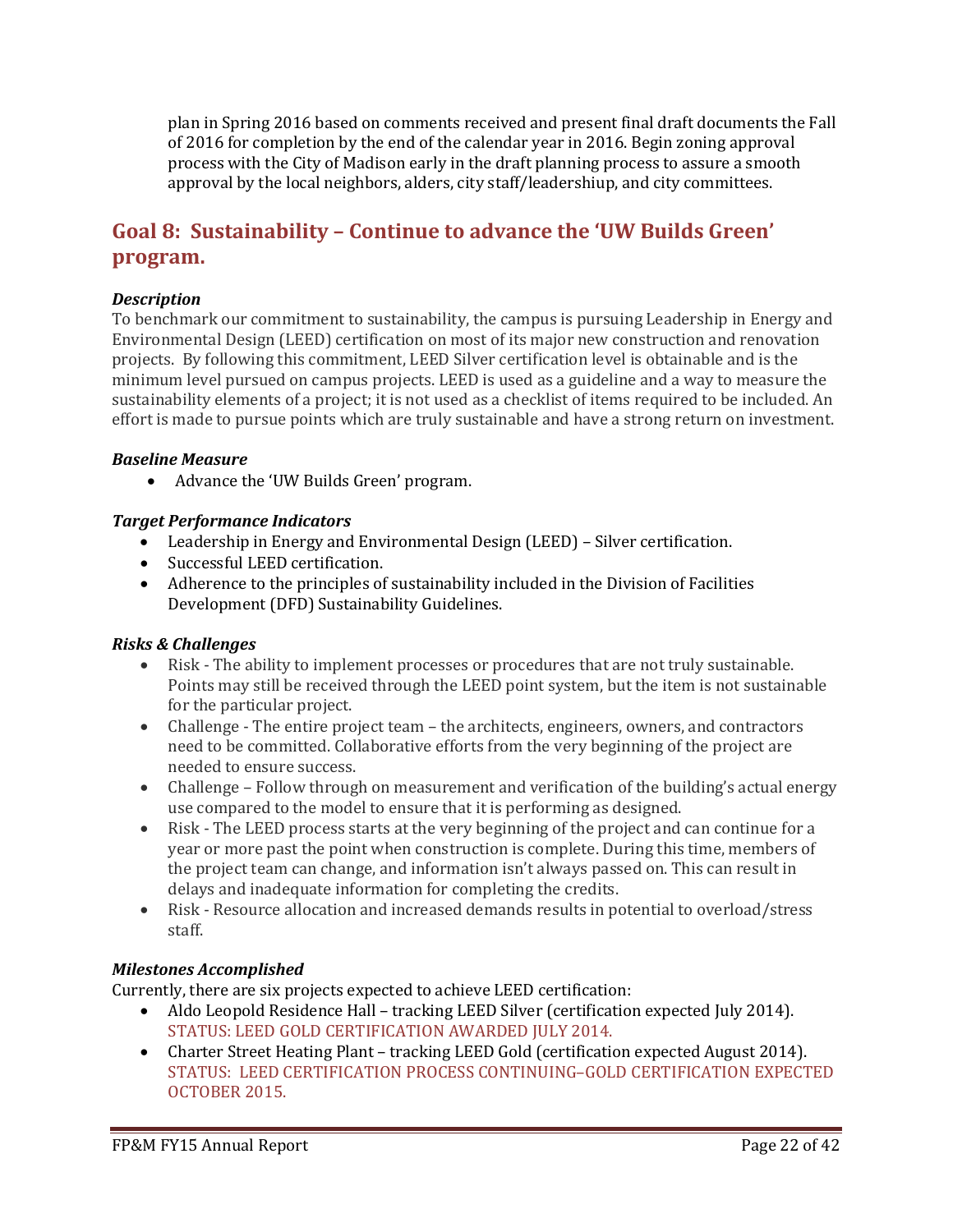- Memorial Union Renovation, Phase I tracking LEED Silver (certification expected October 2014). STATUS: LEED CERTIFICATION PROCESS CONTINUING–SILVER CERTIFICATION EXPECTED MARCH 2016.
- Signe Skott Cooper Hall tracking LEED Silver (certification expected October 2014). STATUS: LEED SILVER CERTIFICATION AWARDED OCTOBER 2014.
- Student Athlete Performance Center, Camp Randall North Addition tracking LEED Silver (certification expected August 2014). STATUS: LEED SILVER CERTIFICATION AWARDED MARCH 2015.
- Wisconsin Institutes for Medical Research Phase II tracking LEED Silver (certification expected September 2014). STATUS: LEED SILVER CERTIFICATION EXPECTED MARCH 2016.

# *Next Steps/Possible Barriers to Success*

• DOA/DFD HAVE INDICATED THAT THEIR SUPPORT FOR LEED CERTIFICATION MAY BE LIMITED GOING FORWARD

# **Goal 9: Redesign of parking permit renewal process – complete redesign to allow for annual renewal in lieu of priority ranking system.**

The current parking permit renewal system requires departments to reprioritize employees each year to allocate parking. Customers must then apply for parking every year. Departments, including Transportation Services (TS), dedicate hundreds of hours to this process while at least 80% of employees elect to park in the same lot each year (TS sells about 10,000 annual base lot permits). The prioritization process also requires substantial processing power, storage space, and system oversight due to the high traffic generated by customers attempting to accept their offers online. A parking renewal system would allow employees to keep their same lot each year and TS would only need to actively manage the 20% of employees who need to change their parking assignment. This project was begun as part of the 2014 Annual Plan. Due to the size and scope of the effort, work on this process improvement continued in FY15.

# *Baseline Measures*

• Employee parking requests are prioritized, offered, approved, and accepted annually.

# *Target Performance Indicators*

- Reduce the time needed for individuals and departments to obtain parking (reduce overall time by 70%).
- Reduce departmental costs by reducing role of Unit Transportation Coordinator (UTC) functions (reduce resource need by 50%).
- Reduce TS administrative costs to manage the process (reduce by 40%).
- Cycle time for permit process.
- Permit processing costs.
- Customer satisfaction survey/feedback.

# *Risks & Challenges*

- Transfer of decision-making a renewal policy will take decision-making authority away from Department management and shift it to TS.
- Need for an Exceptions policy to manage replacement of key personnel, departmental moves, loss of space due to construction, and sabbaticals.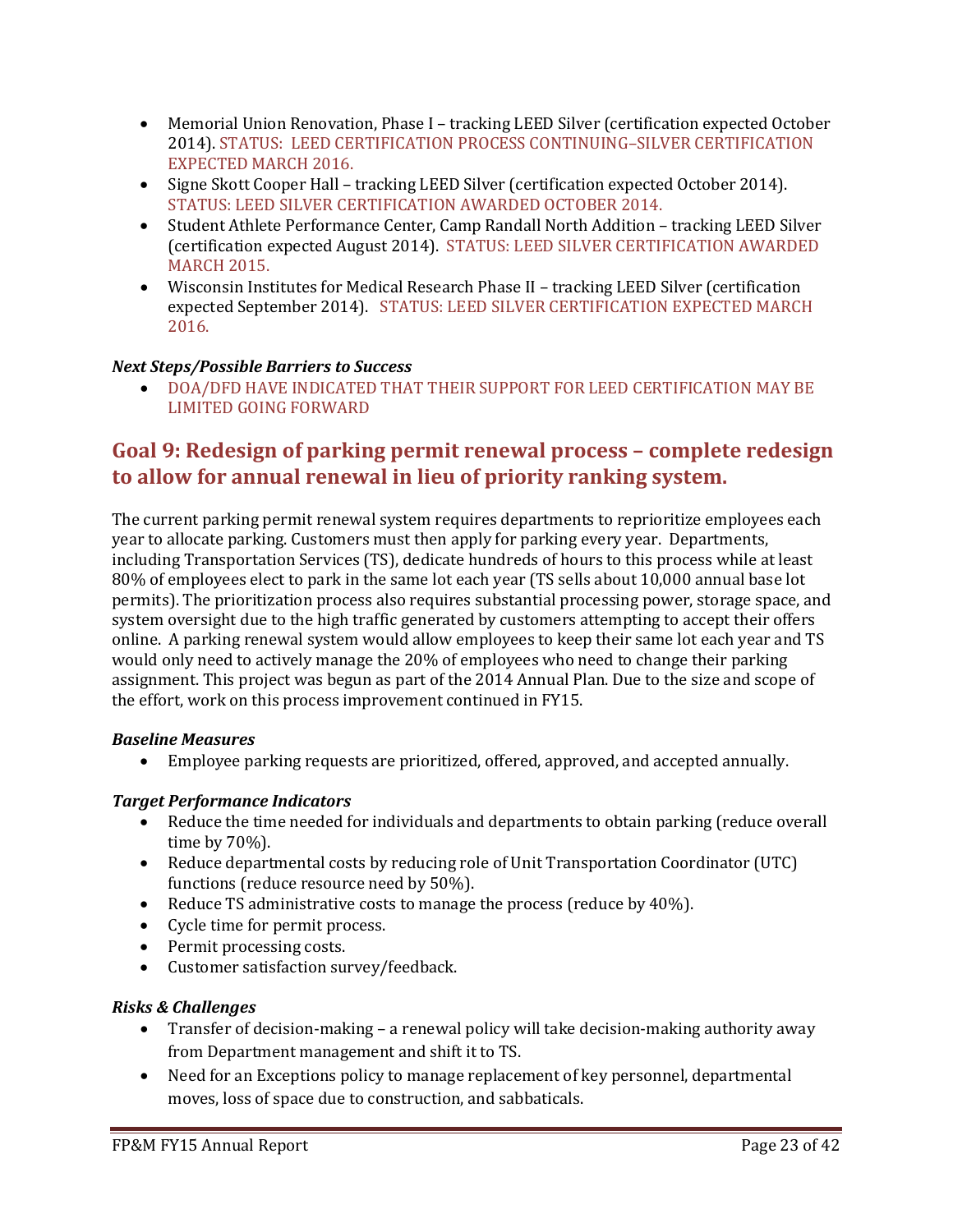- Challenge to convince Departments of the benefit to most of their staff for using a faster, more efficient process as a trade-off for a diminished decision-making role.
- Communicating a changed role for the UTCs -- more of a communication liaison with a reduced commitment of resources.
- Integration of new process into software programs and processes.
- Timeframe available for accomplishment.

# *Milestones Accomplished*

- Collect and analyze data from test group complete July 2014. STATUS: COMPLETED AUGUST 2014.
- Compile an overview of results and feedback to be shared with stakeholders complete July 2014. STATUS: COMPLETED AUGUST 2014.
- Finalize timeline, cost, and delivery dates for custom changes complete August 2014. STATUS: STILL WORKING WITH VENDOR TO FINALIZE CUSTOM SOFTWARE CHANGES.
- Implement work teams to determine role of UTCs and Exceptions process complete August 2014 (UTCs) and July 2014 (Exceptions). STATUS: WORK TEAMS WERE COMPLETED. WORK IS STILL ON-GOING TO DEVELOP EXCEPTION PROCESS.
- Develop specific guidelines for Exception handling complete November 2014. STATUS: WORK IS STILL UNDERWAY ON EXCEPTION HANDLING.
- Develop reports for UTCs (based on their role) complete November 2014. STATUS: REPORTS HAVE NOT BEEN COMPLETED.
- Develop specific Waitlist priority in T2 Flex complete.
- Begin scheduling meetings in Fall 2014 with all major stakeholder groups to present the process plan to be used in implementation; adjust the plan as needed based on feedback from groups – begin September of 2014; complete by December 2014. STATUS: MEETINGS WERE HELD WITH ALL THE SHARED GOVERNANCE GROUPS TO OUTLINE THE CHANGES AND GARNER FEEDBACK.
- Continue to test process as tasks changes are made on-going. STATUS: TESTS ARE STILL ON-GOING.
- Finalize decision to proceed January 2015. STATUS: A DECISION WAS MADE IN JANUARY 2015 TO DELAY THE PROJECT IMPLEMENTATION BASED ON THE NEED TO FURTHER DEVELOP THE EXCEPTIONS AND NEEDED SOFTWARE UPDATES.
- Develop communication plan for roll out in spring 2015 complete December 2014. STATUS: COMMUNICATION PLAN HAS BEEN DRAFTED BUT NOT COMPLETED.

# *Next Steps & Future Opportunities*

- Continue to develop plans to manage exceptions. Work with stakeholders to review and revise.
- Continue to work with our software provider to install the needed upgrades and updates to our system to effectively manage the process.
- Finalize the communication plan and meet with shared governance groups to outline the process.
- Complete the hiring of the vacant associate director positions to allow more time to be dedicated to this project.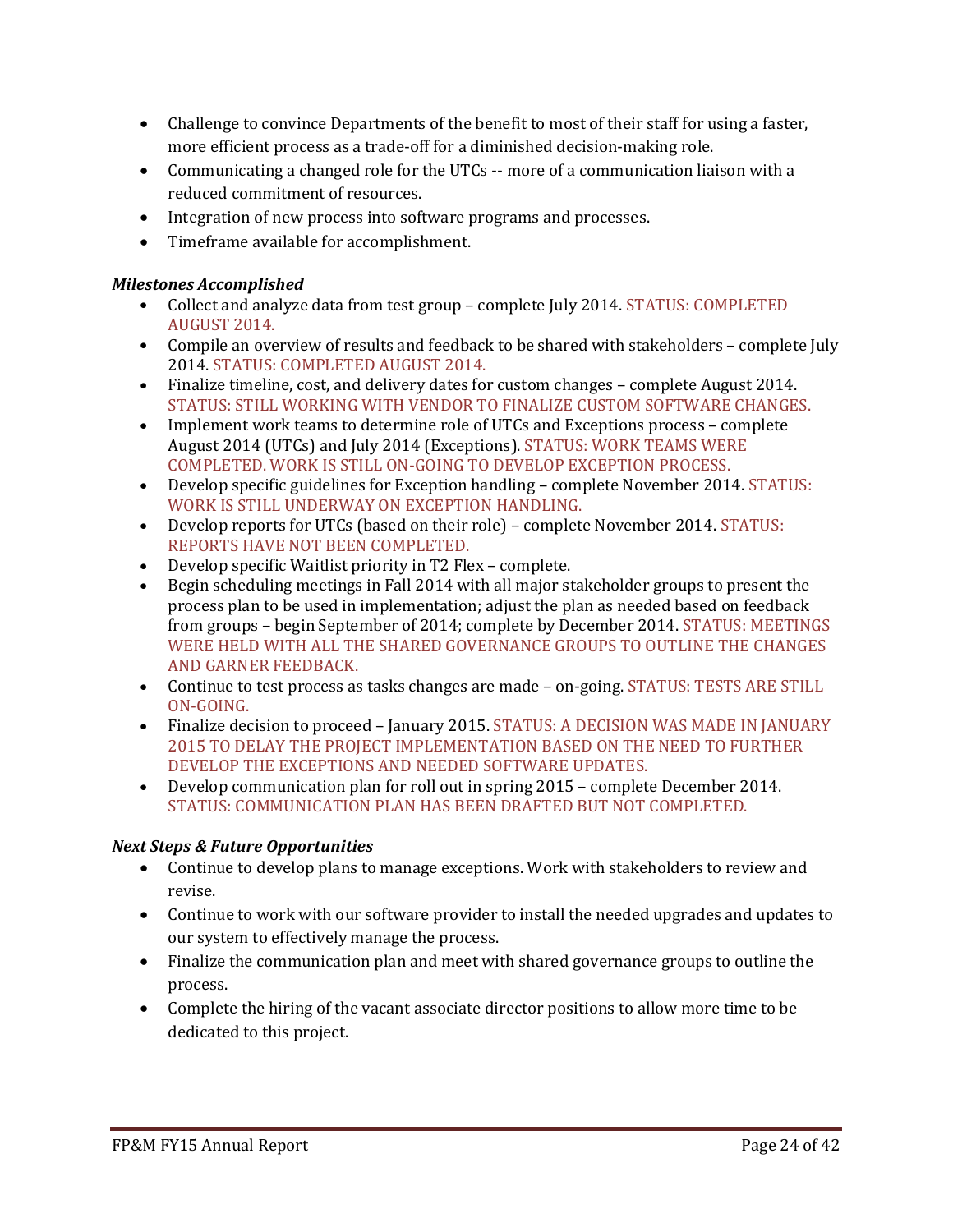# **Goal 10: Construction of the UW Hospital Parking Ramp 75 Expansion.**

### *Description*

The expansion of the Hospital parking structure will be used to replace parking on the west campus that was lost to construction and provide for additional visitor parking capacity to meet the needs of the hospital. 100% design was submitted to DOA in June 2014.

#### *Baseline Measures*

- Current parking structure is at 95% capacity.
- Project is at 100% Design.

#### *Target Performance Indicators*

- Target is to complete structure design by August 2014.
- Target is to add 780 spaces to existing facility at a cost of \$33,950,000.

#### *Risks & Challenges*

- Risk An area transportation study of street and road capacities; pedestrian access through an active construction site; and, managing construction over the full range of seasonal climatic conditions.
- Challenges Maintaining parking in one of Wisconsin's busiest parking facilities while the facility capacity is doubled; staging and construction in very limited space; heavy construction adjacent to an advanced high-risk surgery center; collaborating with Hospital operations and administration; and, providing adequate parking for patients and visitors while the construction is underway.

#### *Milestones Accomplished*

- Final Review and edits to designs August 2014. STATUS: DESIGN WAS COMPLETED.
- Bid Opening March 2015. STATUS: BIDS WERE OPENED AND PROJECT HAS INITIALLY COME IN \$2 MILLION UNDER THE A/E's CONSTRUCTION COST ESTIMATE.
- Start of Construction August 2015. STATUS: CONTRACT IS SIGNED AND CONSTRUCTION IS SCHEDULED TO BEGIN IN AUGUST 2015.
- Substantial Completion September 2016. STATUS: A MEETING WITH THE CONTRACTOR IS SCHEDULED FOR JULY 2015; FINAL SCHEDULE WILL NOT BE DETERMINED UNTIL THAT MEETING.

#### *Next Steps & Future Opportunities*

- Partner with UW Health to develop temporary parking on the future site of WIMR III and Forest Products Lab to reduce some of the parking lost during construction.
- Work with the contractor to look for early construction opportunities that will not reduce parking while moving up the Substantial Completion date.
- Maintaining communication with UW Health and customers to inform them of construction phasing and impacts.
- Schedule regular project meetings to ensure that the project remains on schedule and within budget.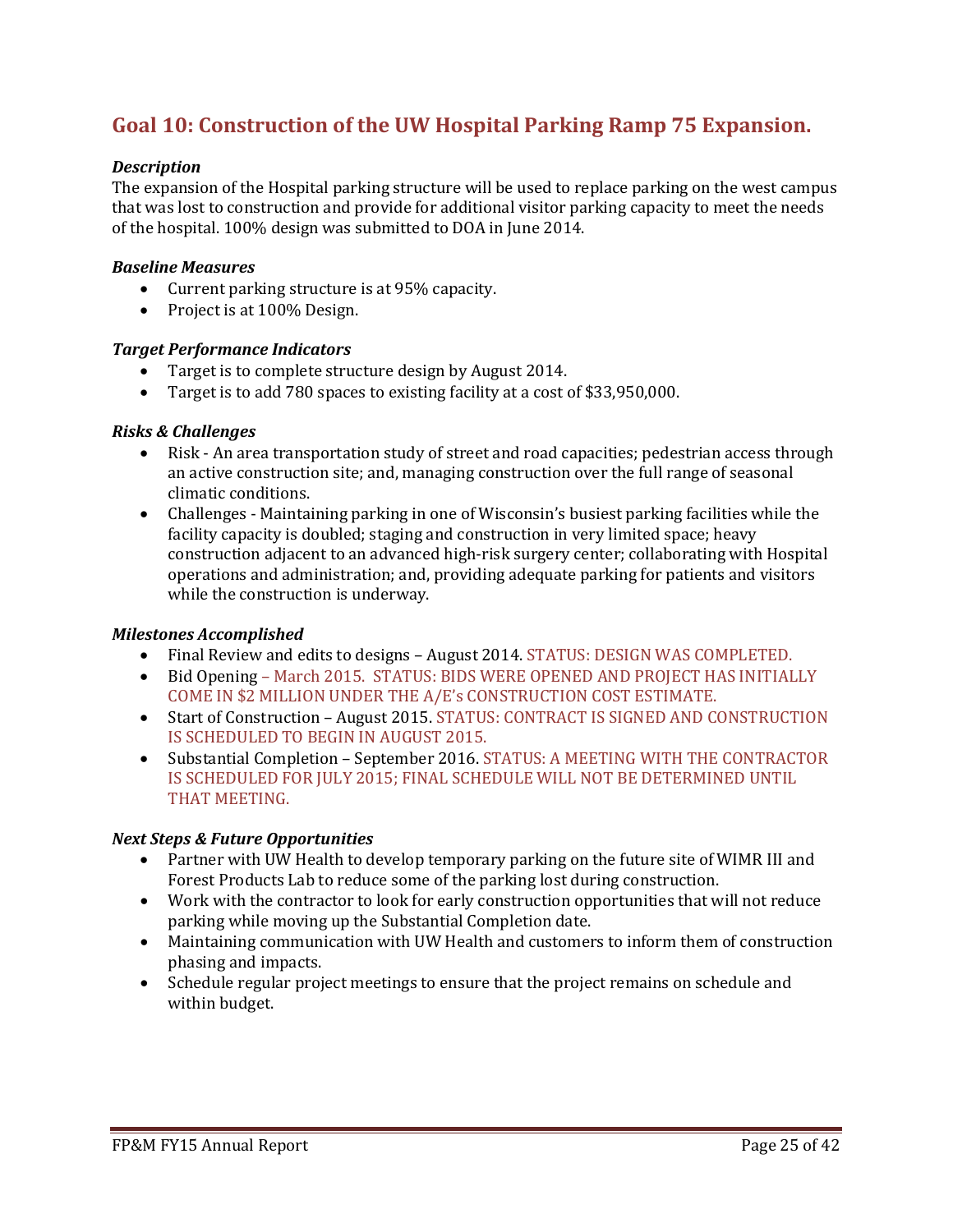# **Goal 11: Complete beta-test of Biosafety's ARROW project initiative and develop training tools for PIs. COMPLETE**

# *Description*

The Application Review for Research Oversight at Wisconsin (ARROW) project is a comprehensive campus-wide effort to streamline the process and create a single point source for animal, human, and biosafety, protocol registrations. This project is a carryover from FY13. The project is managed by the Graduate School and is designed to work in conjunction with federal grants and their management. EH&S is providing assistance to help with the final design and programming features needed to make the Institutional Biosafety Committee (IBC), Institutional Animal Care and Use Committee (IACUC) and the Institutional Review Board (IRB) process work as one unit. EH&S has contributed significant resources to develop smart forms and programing.

# *Baseline Measures*

- This goal was initiated as part of FP&M's 2014 Annual Plan and will continue in FY15.
- The current IBC protocol application is a manual paper process. Forms are reviewed manually by the Office of Biological Safety (OBS) staff. Completed forms are copied into a tracking system. Data from the tracking database are not readily available to investigators.
- PIs are required to re-enter background information for each protocol.

# *Target Performance Indicators*

- Reduced time for PIs to enter information into the ARROW database.
- Increased efficiency in the development of IBC protocols. OBS staff will spend less time checking protocol information; entering the information into a tracking system; corresponding with investigators; and, make it easier to create meeting agendas, meeting minutes, and action items.
- Automation of the current manual process.
- Wider availability of information to researchers and PIs.
- Protocol information would be held in centralized, single-source database.
- Processing time for protocol updates/reviews.
- Customer satisfaction feedback from PIs.

# *Risks & Challenges*

- Risk Existing servers may be inadequate and need to be replaced or upgraded.
- Risk Limited resources are available for on-going support.
- Challenge Loss of programmer (early retirement from the Graduate School).
- Challenge The system must meet the federal biological safety regulations and guidelines promulgated by accrediting agencies.
- Challenge The information system must support business processes and data needs of researchers and compliance mandates.
- Challenge The information system must implement a security model that ensures appropriate control over the information, allowing access only to those who are authorized.
- Challenge The information system must deliver a high level of performance for its customers.
- Risk The limitation on project resources and recent personnel changes may continue to affect meeting completion dates.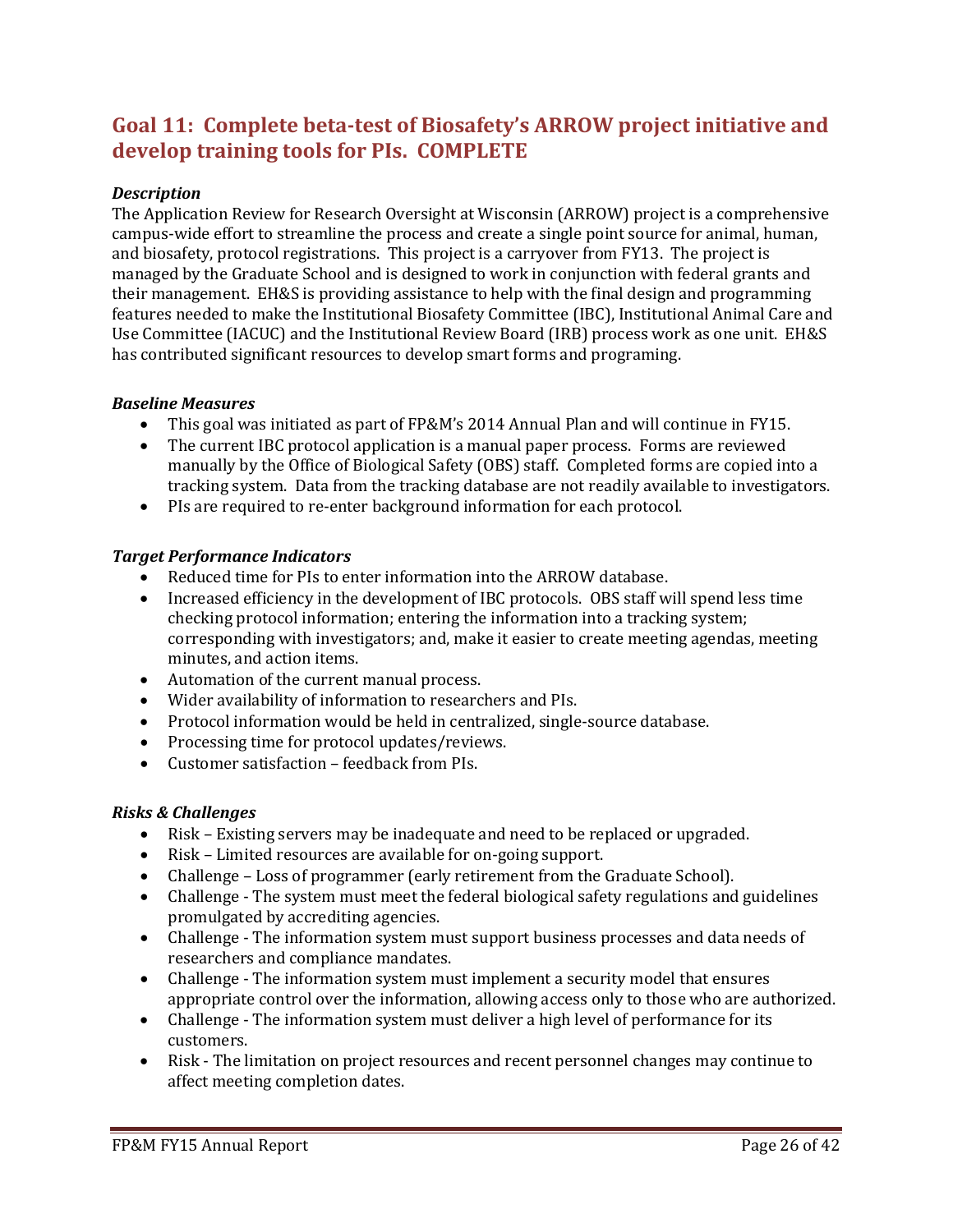• Risk - Resource allocation and increased demands results in the potential to overload/stress staff.

# *Milestones Accomplished*

- Development of forms, workflow and protocols August 2013.
- Development of reporting tools August 2013.
- Pilot testing September 2013.
- Data migration/conversion plan October 2013.
- On-going maintenance and support plan complete October 2013.
- Communication plan complete October 2013.
- Training tools and reference materials complete November 2013.
- Delivery of training December 2013.
- Initial projected 'go-live' date December 2013.
- Due to higher priorities in the Graduate School, this project has been pushed back. The latest projection of the go-live date is August 30, 2014.
- EH&S continues to work with the Graduate School on the implementation of the project. August 2014.
- The project is currently going through alpha testing September 2014.
- EH&S has been preparing UBS staff for training researchers on the rollout of the program September 2014.
- EH&S will also assist with patches to fix problems within the program September 2014.

THIS PROJECT WAS COMPLETED SEPTEMBER 2014. PATCHES WILL CONTINUE TO BE MADE TO THE PROGRAM. OVER THE NEXT THREE YEARS ALL OF THE RESEARCHERS (ABOUT 400 PRINCIPAL INVESTIGATORS) WITH IBC PROTOCOLS WILL BE CONVERTED TO THE NEW ARROW PROGRAM.

# **Goal 12: Develop an Environment, Health & Safety Strategic Plan**

# *Description*

The development of a Strategic Plan for Environment, Health and Safety (EH&S) will provide a broad framework of themes and objectives designed to guide the development of programs and specific action plans for EH&S. The Strategic Plan will build on our sixty-year history of providing high-quality customer service and institutional support to the campus community. The final product will help us to align resources with Facilities Planning and Management (FP&M) and campus missions. The EH&S Strategic Plan will assist the department with prioritizing needs and efficiently allocate resources to provide consistent, and timely responses to problems and challenges.

# *Baseline Measures*

- Benchmarking of EH&S trends:
	- o Compiling an inventory of EH&S programs
	- o EH&S program benchmarking against external (peer) programs
- Customer survey feedback and analysis:
	- o Who are our customers?; what do they need?; what is our current capability to meet those needs?; what are the biggest gaps?
		- What are our customers telling us about EH&S as a department and campus safety programs in general?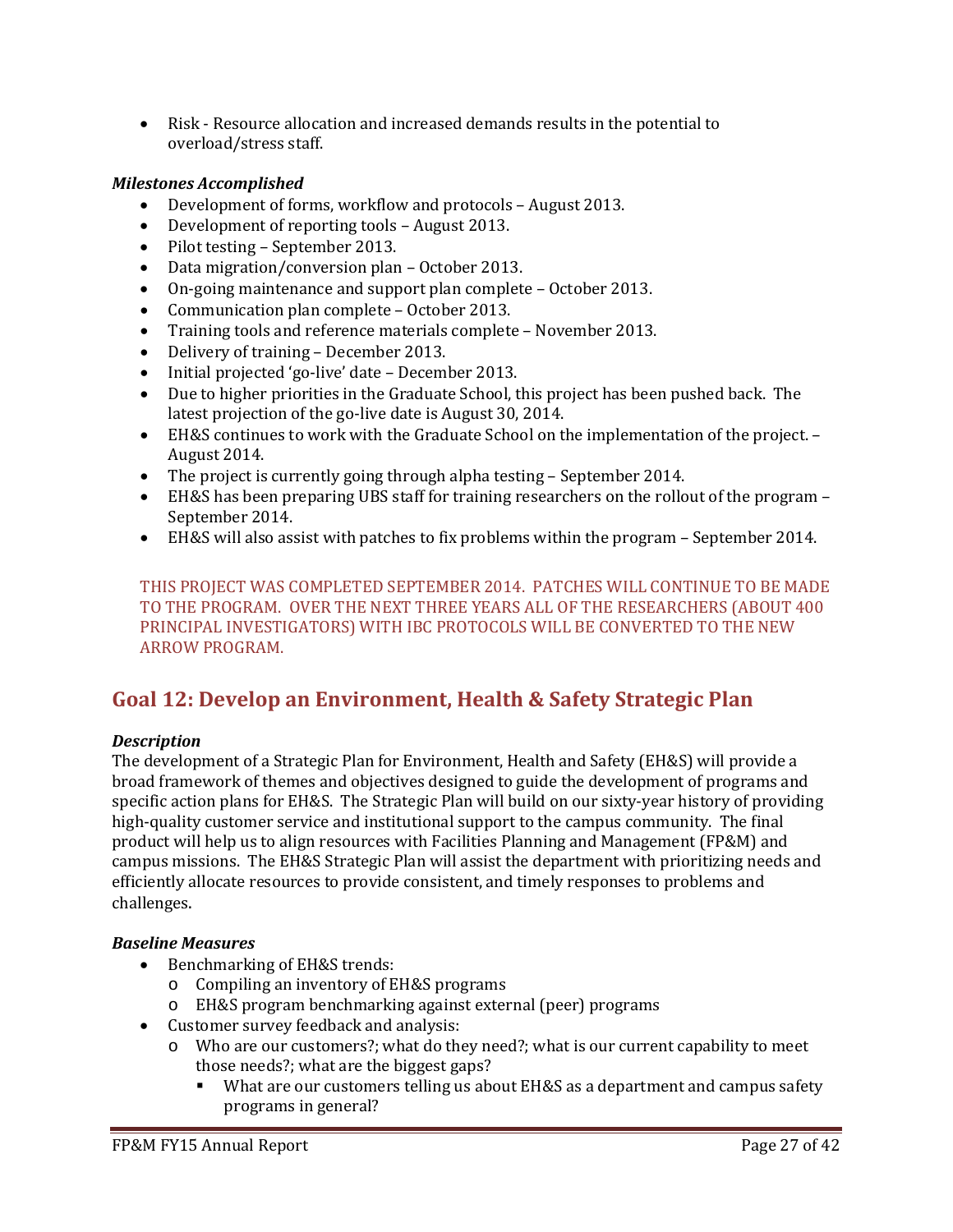- What are the customer's preferences for EH&S involvement in decisions?
- Identify potential areas for improvement:
	- o Gap analysis:
		- Identify areas of ineffectiveness.<br>■ Identify gaps for areas of require
		- Identify gaps for areas of requirements that are not being met.
	- o Workflows of internal processes to be evaluated.

#### *Target Performance Indicators*

- What will success look like for the future of EH&S at UW-Madison? Areas of focus will be:
	- o Management (leadership, engagement, inclusion, diversity, delegation, structure, interdisciplinary teams, and professional development).
	- o Customer Service (responsiveness, value, quality, and meeting expectations) and Education/ Training (in-person and on-line training, meeting demographic, and cultural needs).
	- o Facilities (services for buildings, incinerator, boathouse, and hazardous waste).
	- o Operations (budgets, technology, and regulatory compliance).
	- o Employee focus (engagement, structure, professional development, interdisciplinary teams, and training).
	- o Performance (key areas tracked using operational performance metrics).
- 2014 customer survey results.
- EID survey results (2012 and 2014).
- Department operational performance metrics evaluation.
- EH&S activities and alignment with institutional, FP&M and EH&S missions.
- **Multivariate analysis** of EH&S programs (targets) to identify strengths and weaknesses.
	- Management/Leadership.
	- Customer focus/service and education/training.
	- Building environments/facilities.
	- **•** Operations focus.
	- Workforce/employee focus.
	- **Performance and results.**

#### *Risks & Challenges*

- People resources and time to complete the various tasks. Depending on the level of work needed; some areas may be difficult to complete, especially if there are staff departures in key areas or, if a surge in work load and safety requests come into the department from the campus.
- As we review metrics and survey data, there will need to be some level of validation of the numbers. This is needed to ensure that we are not being misled in our assumptions. Utilizing common sense, subject matter area experts, and benchmarking, will help to ensure that valid conclusions are reached.
- Compliance structure and mandated changes creates a vulnerability to operations. Unfunded mandates can also create a tremendous amount of work. EH&S closely monitors federal and state regulations for changes and updates, but they continue to grow and change incessantly. We cannot predict future events; we can only react to them as they occur. A large component of ensuring compliance with regulations is through federal and state agency inspections. These may come in the form of annual, biannual programmatic inspections, or they may be in the form of surprise, unscheduled inspections. Finally, there may be inspections due to an environmental or safety-related incident on campus.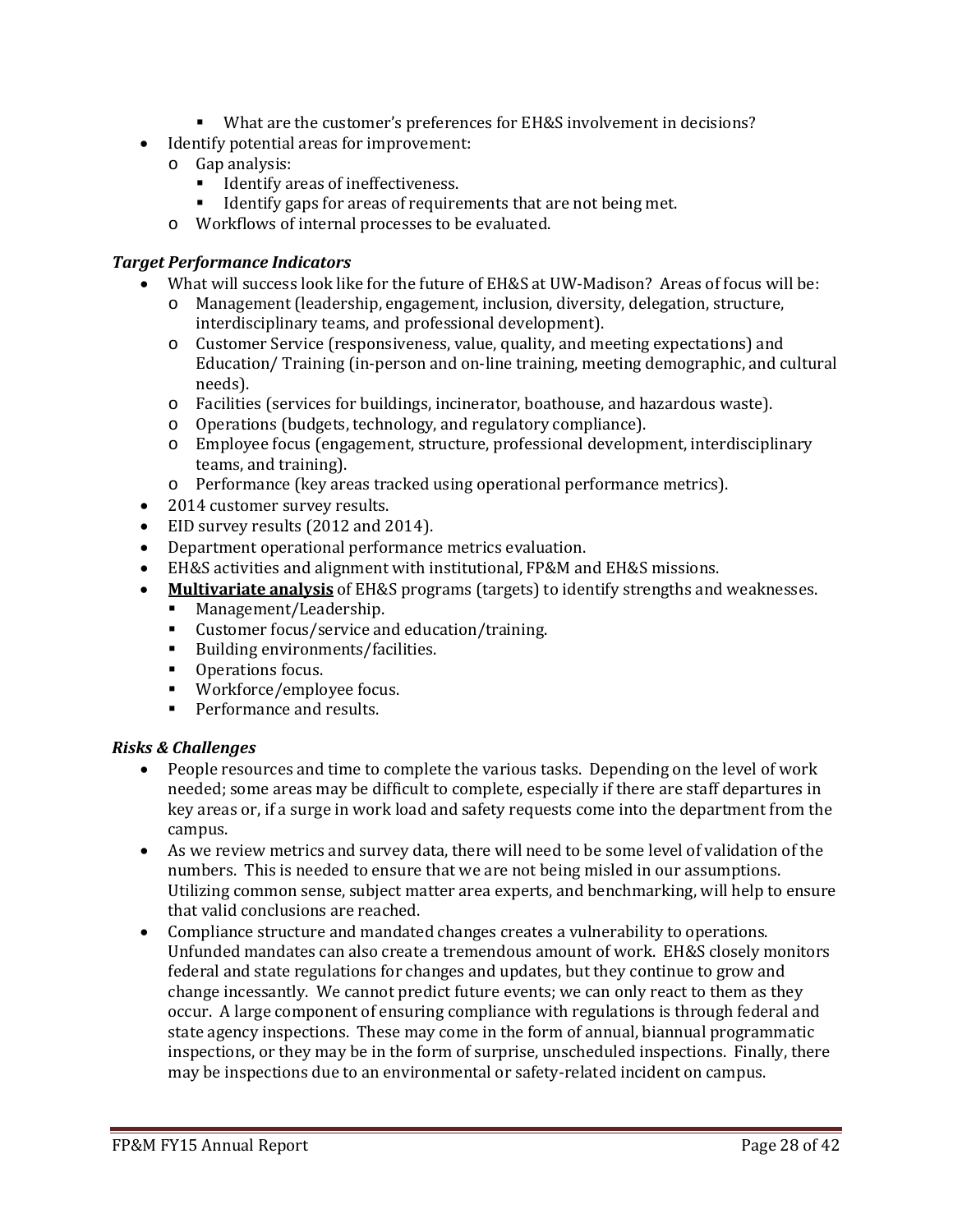# *Milestones Accomplished*

- Compile and complete the analysis of the EH&S customer and EID surveys Q1.
- Review EH&S mission and vision alignment with the university and FP&M. Review EH&S metrics for relevancy and content – Q2. STATUS UPDATE: THIS PROJECT HAS BEEN TABLED UNTIL 2016 DUE TO HIGHER PRIORITY TASKS. THE KEY PROJECT GOING FORWARD WILL BE TO ADDRESS THE ON-GOING RELATIONSHIP WITH THE UW HEALTH RADIATION SAFETY PROGRAM. A NARRATIVE DOCUMENT HAS BEEN PREPARED ENTITLED EH&S RADIATION SAFETY PROGRAM AND UW HEALTH RELATIONSHIP – HURDLES AND CHALLENGES
- Conduct and complete multivariate analysis of EH&S programs Q3.
- Prepare and finalize an EH&S Strategic Plan report Q4.

# *Next Steps & Future Opportunities*

- THE EH&S STRATEGIC PLAN GOAL HAS BEEN DEFFERED TO 2016 DUE TO A HIGHER PRIORITY TASK. THE NEW GOAL IS ENTITLED EH&S RADIATION SAFETY PROGRAM AND UW HEALTH RELATIONSHIP.
- A NEW WORK PLAN IS BEING PREPARED AND WILL BE COMPLETED BY JULY 2015.
- THE GOAL OF AN EH&S STRATEGIC PLAN WILL BE REVISITED AT THE END OF THE 2015- 2016 FISCAL YEAR.
- THE STRATEGIC PLAN GOAL WILL BE RE-EVALUATED. THE PROJECT OUTLINE AND OBJECTIVES WILL BE REVIEWED AND THE MILESTONES WILL UPDATED TO REFLECT THE NEW TIMELINE IN MAY/JUNE 2016.
- THE REVISED STRATEGIC PLAN GOAL WILL BE ADDED TO FP&M'S FY16 ANNUAL REPORT IN JULY 2016.

# **Goal13: Collaborate with Educational Innovation groups to develop a learning space improvement plan.**

# *Description*

For the past several biennia UW-Madison has requested funding from the UW System Classroom Renovation Instructional Technology (i.e. instructional space) Improvements Program in the capital budget to upgrade the condition and instructional environment in the general assignment classrooms. In FY13-15, UW-Madison will create new collaborative, flexible learning spaces by remodeling eleven classrooms into seven classrooms. The Educational Innovation (EI) initiative will create a sustained campus environment that maintains and enhances student learning while gaining efficiencies and generating new resources. EI will take place across campus, within and across programs, departments, colleges and centers, and will be supported by new and streamlined policies and practices. A learning space improvement plan needs to be developed which embodies the goals and principles of EI while leveraging the funding opportunities in the biennial capital budget.

# *Baseline Measures*

- The number and type of classroom renovation projects completed through the UW System program.
- The current inventory of collaborative, flexible learning spaces on campus.
- The current utilization rates for classrooms with instructional technology.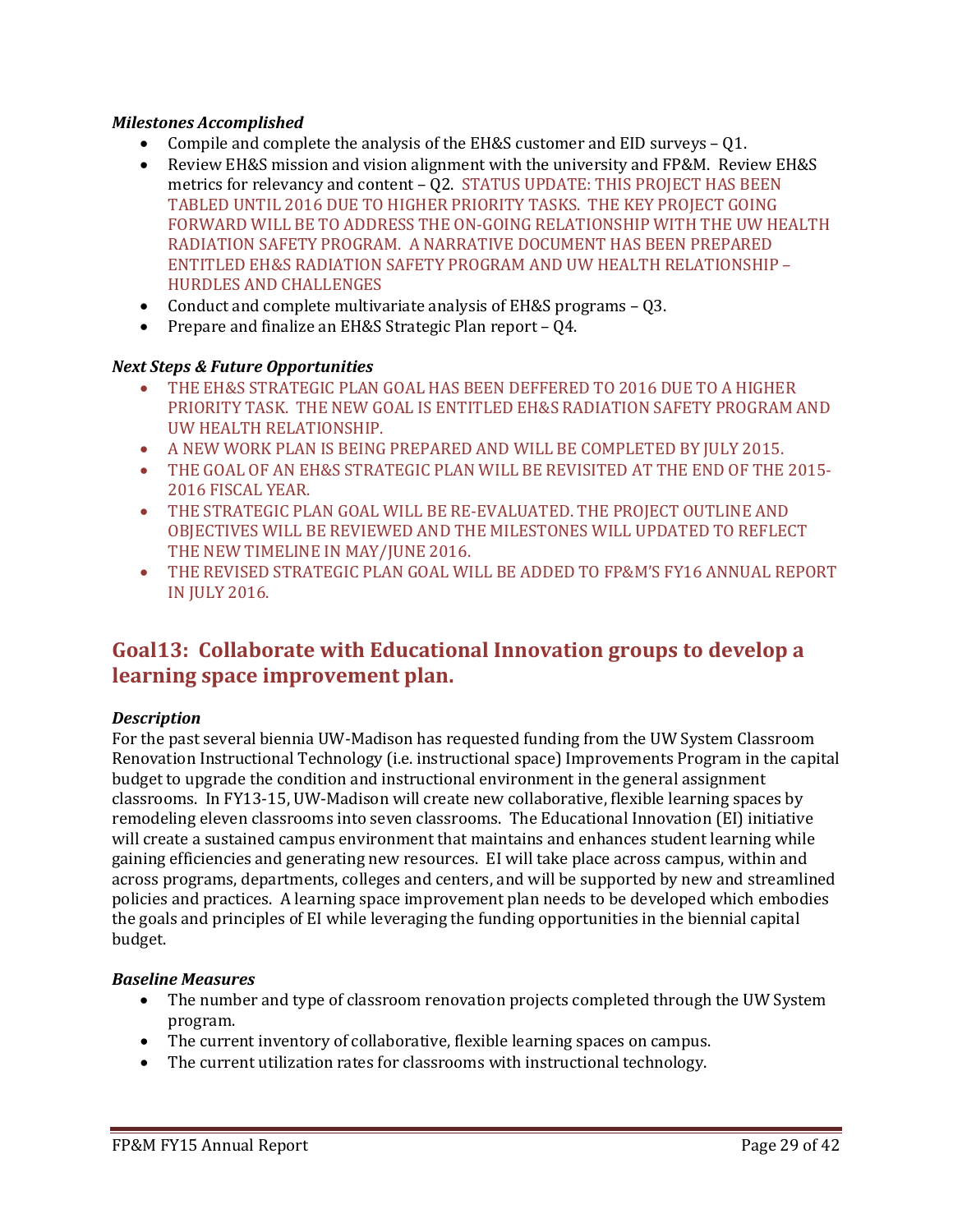# *Target Performance Indicators*

Increased interaction with EI groups on campus.

- Develop a comprehensive learning space improvement plan. STATUS: A LEARNING SPACE IMPROVEMENT COMMITTEE WAS FORMED WITH THE VICE PROVOST FOR TEACHING AND LEARNING. THE COMMITTEE INCLUDES FACULTY, STUDENTS, AND VARIOUS ACADEMIC UNITS.
- Coordination and acceptance of learning space improvement plan by UW System. STATUS: A LEARNING SPACE IMPROVEMENT PLAN WILL BE PREPARED BY FALL 2015 TO PROVIDE A CONTEXT FOR THE 2015-17 CLASSROOM RENOVATION AND INSTRUCTIONAL TECHNOLOGY IMPROVEMENT CAPITAL BUDGET REQUST FOR UW-MADISON.
- The number of collaborative, flexible learning spaces funded through the UW System capital program. STATUS: THE NEED AND DESIRE FOR ADDITIONAL COLLABORATIVE, FLEXIBLE LEARNING SPACES IS SELF-EVIDENT. THESE ARE BEING PROVIDED IN BOTH GENERAL ASSIGNMENT AND DEPARTMENTAL SPACE.
- The utilization rates for instructional space with collaborative, flexible environments.
- The ability to adapt and provide instructional environments to meet changing pedagogies and learning approaches. STATUS: THIS HAS BEEN STUDIED IN THE COLLEGE OF ENGINEERING MASTER PLAN AND WILL BE STUDIED IN THE LEARNING SPACE IMPROVEMENT COMMITTEE, THE SCHOOL OF BUSINESS MASTER PLAN, AND THE CAMPUS LIBRARIES MASTER PLAN.

# *Risks & Challenges*

- Risk Meeting the growing and changing demand for collaborative, flexible learning spaces.
- Challenge Creating collaborative, flexible learning spaces which lack adequate resources or the needed support to sustain their operation.
- Challenge Implementing scheduling policies, processes and practices which maximize the utilization of the flexible learning environments.
- Challenge Aligning the curricular changes and new pedagogies contemplated by academic departments and faculty with the learning space inventory to identify a plan for development.
- Risk Resource allocation and increased demands results in potential to overload/stress staff.

# *Milestones Accomplished*

- Complete design in fall 2014 and early spring 2015 to allow the remodeling/construction to occur in summer 2015. STATUS: THE GROUP A CLASSROOM RENOVATION AND INSTRUCTIONAL TECHNOLOGY IMPROVEMENT PROJECTS ARE IN PLANNING AND WILL BE COMPLETED BY EARLY 2016. THE GROUP B PROJECTS ARE BEGINNING DESIGN NOW.
- Engage EI groups in FY15 to assess current state and create a context/plan/request for future needed learning space improvements on campus. STATUS: THE LEARNING SPACE IMPROVEMENT COMMITTEE BEGAN MEETING IN EARLY 2O15 AND WILL PREPARE A PLAN BY OCTOBER/NOVEMBER 2016.

# **Goal 14: Extend the access to university facilities and related data via INSITE to FP&M units and campus administrative users.**

# *Description*

The Space Management Office (SMO) collects, maintains and analyzes information about university facilities and space use. UW-Madison facilities information in tabular and graphic formats resides,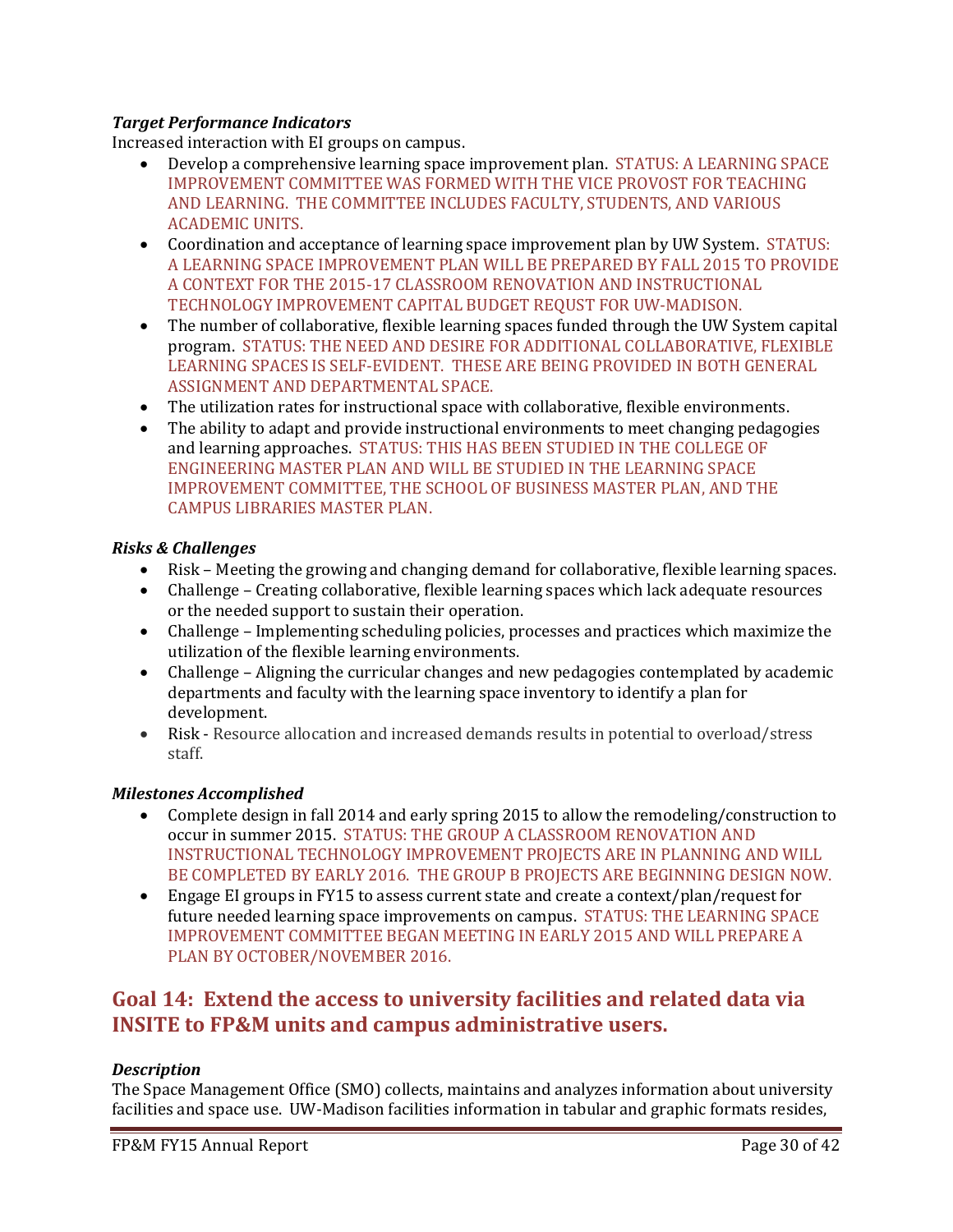etc. in INSITE, a web-based application. Additional data (i.e. Principal Investigators, occupancy, grants) was collected through the 2012 Facilities and Administrative space survey and populated in INSITE. Person/payroll data is refreshed twice per year and occupancy data is updated as provided by campus departments.

The goal for FY15 is to extend access to university facilities and related data to FP&M units and campus administrative users. The data can be used to respond to basic inquiries, for analytical purposes in planning, or for daily decision-making.

# *Baseline Measures*

- Inventory of FP&M users with access to university facilities data via INSITE.
- Inventory of campus administrative users with access to university facilities data via INSITE.
- Inventory of facilities and related data residing in INSITE.

# *Target Performance Indicators*

- Increased value of facilities and related data in analysis and decision-making. STATUS: UNITS ARE BECOMING MORE CONFIDENT IN THE USE OF FACILITIES DATA FOR THEIR MANAGEMENT AND DECISION-MAKING.
- Expand the consultative role of the SMO to campus administration, deans and departments.
- Establish an INSITE users group and conduct regular meetings to share facilities and related data applications. STATUS: INSITE USERS GROUP MEETINGS HAVE BEEN SCHEDULED ANNUALLY. THE INCREASED NUMBER OF INSITE USERS MAY REQUIRE ADDING ANOTHER USER GROUP MEETING EACH YEAR.
- Increased inventory of FP&M users with access to university facilities data via INSITE.
- Increased inventory of campus administrative users with access to university facilities data via INSITE.
- Increased inventory facilities and related data residing in INSITE. STATUS: THE GENERAL LIBRARY SYSTEM AND THE SCHOOL OF MEDICINE AND PUBLIC HEALTH ARE INITIATING SPACE SURVEYS TO ASSURE THE ACCURACY AND TIMELINESS OF THEIR DATA.

# *Risks & Challenges*

- Risk Assurance of the accuracy, quality, and timeliness of facilities and related data residing in INSITE.
- Challenge Identify adequate resources to provide training and oversight for departmental use of INSITE and the data contained therein.
- Challenge Processes necessary to keep facilities and related data up-to-date.
- Challenge Achieve optimal system performance as additional INSITE users increase.
- Risk Resource allocation and increased demands results in potential to overload/stress staff.

# *Milestones Accomplished*

- THE GENERAL LIBRARY SYSTEM AND SMPH STAFF HAVE BEEN TRAINED IN INSITE AND PLAN FOR COMPLETION OF SPACE SURVEYS AND THE INCREASED USE OF FACILITIES AND RELATED DATA.
- Target completion date July 2015.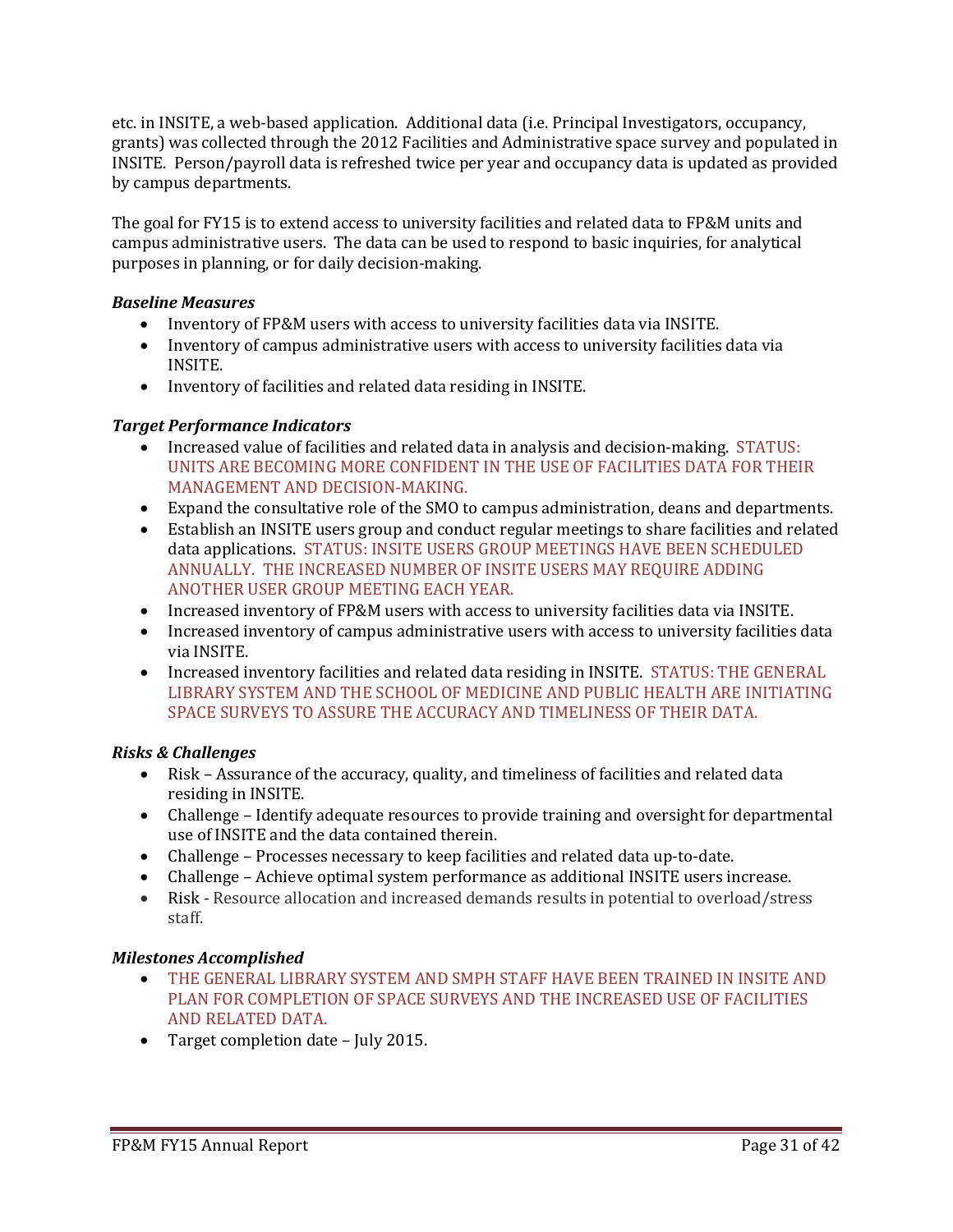#### *Next Steps & Future Opportunities*

• Increase the FP&M and campus academic and administrative staff trained and authorized to use INSITE. Expand the INSITE users group and conduct semi-annual meeting.

# **Goal 15: Continue to re-energize the Physical Plant Safety Program, including review and update of policies, procedures, and implementation to create a "Culture of Safety".**

#### *Description*

In an on-going effort of continuous improvement, the Physical Plant (PP) Department is committed to re-engaging all its employees in an effort to fully establish a "Culture of Safety"; where performing work in a safe and efficient manner is "just the way we do things" at UW-Madison. Work process evaluations, collaborative observations with supervisors and employees, on-going safety issue identification by all employees and appropriate education/training that were established as part of FP&M's 2014 Annual Plan will be continued. Follow-up, and site visits will be undertaken for verification of safe working conditions, and subsequent process improvement/education/action will be administered.

#### *Baseline Measure*

• To be developed through safety trend analysis – There has been an inconsistent level of safety training for new and existing employees.

#### *Target Performance Indicators*

- To maintain a "Culture of Safety" across all aspects of Department work. Ensure all employees have received adequate training to complete their work in a safe, yet efficient, manner. Educate through positive safety behavior acknowledgement and through on-going safety refresher training and procedural implementation.
- There is an engaged commitment to, and an integration of, safety into "the way we work" in PP. Anticipated trend reduction of incident, by type.

# *Risks & Challenges*

• Challenge – Resource commitment to develop Standard Operating Procedures (SOPs). Challenge – Continuation of issue identification and corrective action across groups. Challenge – Obtaining commitment from Supervisors to complete post-training observations to ensure that newly identified and/or modified safety protocols are being followed in the field.

# *Milestones Accomplished*

- Request for written indication of perceived or outstanding safety issues (or not) from every employee. STATUS: ON-GOING. INITIAL 2014 SUPERVISOR RESPONSES HAVE BEEN PROCESSED; WORK ORDERS HAVE BEEN ISSUED WHERE SAFETY CONCERNS HAVE BEEN DISCOVERED.
- Form a Safety Oversight Group to oversee the Safety program operation. STATUS: WILL BE COMPLETE BY THE END OF 2015.
- Continue to investigate and prioritize identified safety-related issues. STATUS: ON-GOING.
- Form an Employee Safety Advisory Board to hear issues, appeals, and resolve impasses. STATUS: COMPLETION ANTICIPATED BY THE END OF 2015.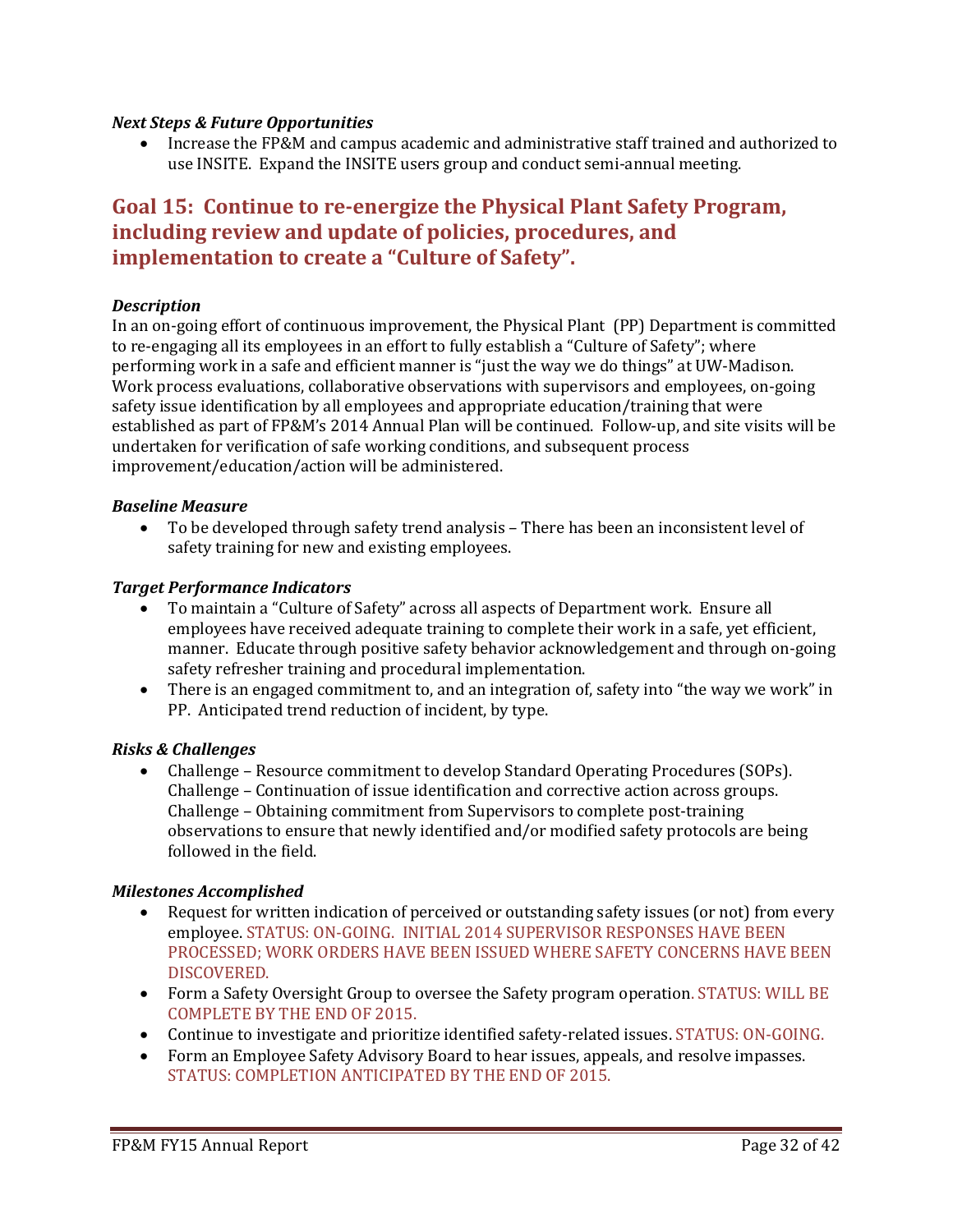- Develop on-going training and operational protocol to address prioritized safety-related issues/concerns. STATUS: OPERATIONAL TRAINING IS ON-GOING. OSHA 30 WAVE 003 COMPLETED. OSHA WAVE 004 SCHEDULED FOR LATE FALL OF 2015. OSHA10 COURSE WAVE 001 (CUSTODIAL SUPERVISORS) SCHEDULED FOR COMPLETION IN JUNE 2015.
- Develop implementation plan and execute on-going as we respond to our findings.
- "Draft" a PP Safety Program Manual developed for initial release intended to be a "living document" to be updated and improved as required. STATUS: FINAL DRAFT IN REVIEW; RELEASE BY END OF 2015.
- Begin Supervisor Safety Meeting Program to include safety observations, incident investigation, and incident prevention. STATUS: BEGIN OCTOBER 2015.
- Develop Department/Shop specific safety programs, SOPs, and department/shop-specific training for PP employees. STATUS: REMAINS ON-GOING.
- Additional activities:
	- o SAFETY BRIEFING WITH SAFETY SHIRTS BEING ISSUED HAS BEEN COMPLETED FOR ALL CRAFTS IN APRIL.2015.
	- o IMPLEMENTED MONTHLY "SAFETY BOOT CAMP" SESSION FOR NEW HIRES AND EMPLOYEES THAT MISSED THE INITIAL SAFETY BRIEFING. EMPLOYEES ARE BEING TRAINED ON THE BASIC SAFETY REQUIREMENTS INCLUDING SAFETY AWARENESS AND PERSONAL PROTECTIVE EQUIPMENT. THE SESSION HAS DURATION OF ≈ 4 HOURS AND IS HELD ONCE A MONTH ON THE LAST MONDAY OF THE MONTH OF A NEW PAY PERIOD. THE INTENT WILL BE TO ASSIGN OVERALL SAFETY RESPONSIBILITIES TO THE HIRING SUPERVISOR FOR COMPLETION AS REQUIRED BY THE HIRING OF NEW EMPLOYEES.

# *Next Steps & Future Opportunities*

- Advance scheduling of activities will be coordinated through PP Safety and EH&S supervision to ensure proper resource allocation.
- Program communication will ensure all understand that, "There are no stupid questions, except those that go un-asked." [Originators name can be kept confidential at the writer's request.]
- All responses resulting in identified issues will be prioritized for investigation.
- Real issues as uncovered will move to the top of the list, and addressed.
- All issues/concerns presented will be responded to and/or addressed, to ensure that we always "close the loop" through good communication.
- All affected parties will be slated to receive safety refresher training regarding compliance and operational requirements.
- Any questions and all comments related to process improvement will be considered, evaluated, answered and implemented where feasible.

# **Goal 16: Advance Physical Plant Energy Conservation Measures.**

# *Description*

Physical Plant (PP) promotes education and awareness of the importance of energy conservation and environmental stewardship. The University has been able to leverage its resources to reduce its annual campus energy consumption. Further reductions through campus operational energy efficiency projects in FY15 will include those listed below.

#### *Baseline Measure*

• Current conditions and energy consumption data and modeling results.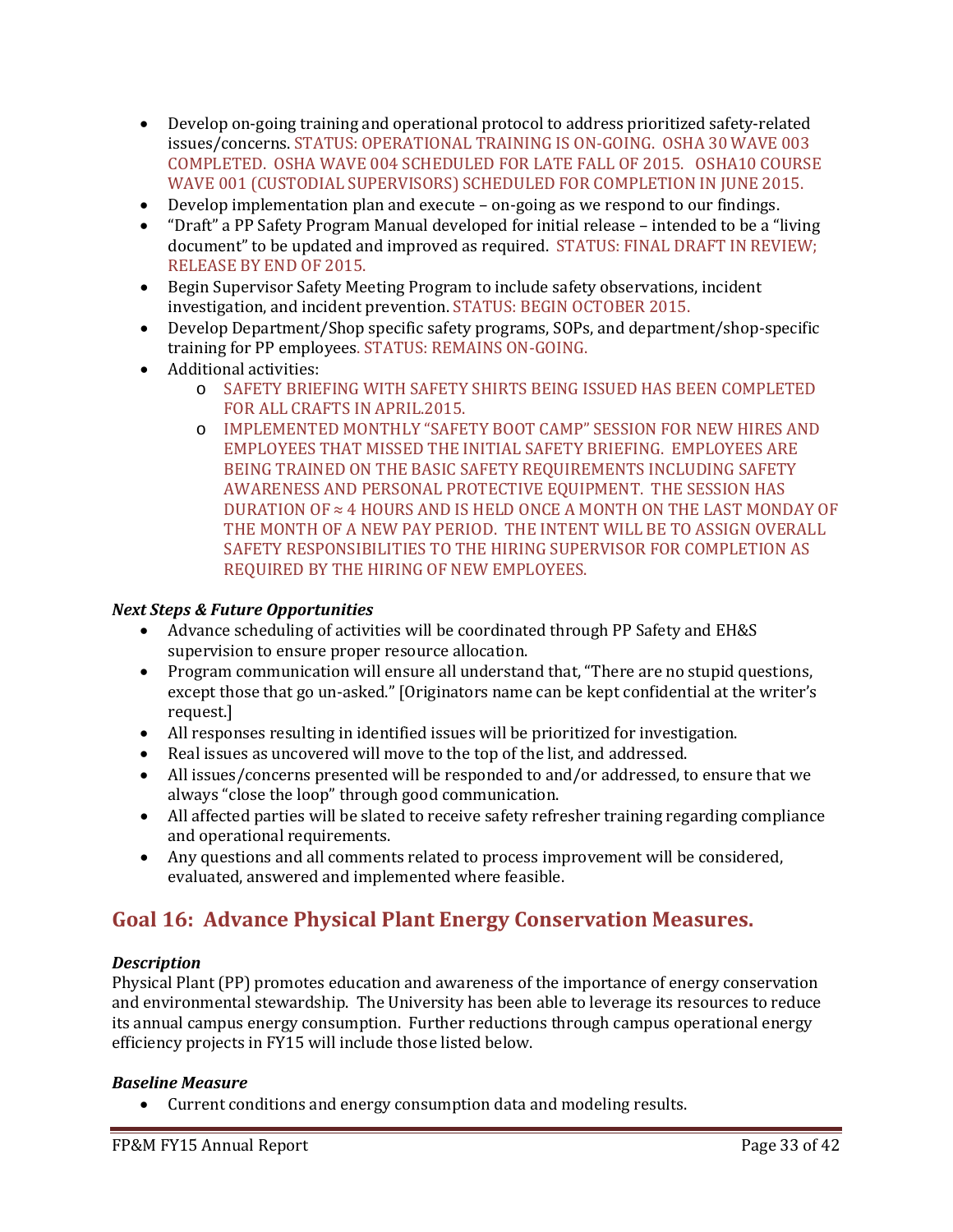# *Target Performance Indicators*

- Accomplishments of the set goals.
- Measurement and verification of results confirming anticipated savings.

# *Risks and challenges*

• Risk - Unforeseen possible construction project constraints or funding complications during the various stages of the projects.

# *Milestones Accomplished*

- Complete construction phase of the energy retrofit project at Biotron building (annual savings of \$446,000 with 13.7 year payback) in FY15. STATUS: COMPLETE.
- Complete construction phase of the campus exterior lighting retrofit phase II (annual savings of \$282,000 with 12.8 year payback) in FY15. STATUS: COMPLETE.
- Complete construction phase of the TURN (Tunnel Upgrade and Refurbishment Now) phase II project (annual savings of \$122,000 with 20 year payback) in FY15. STATUS: COMPLETION IN FY16.
- Continue construction phase of the energy retrofit project at Vet Med (annual savings of \$361,000 with payback of 10.5 years) in FY15. STATUS: COMPLETION IN FY16.
- Continue construction phase of the energy retrofit project at Bock Labs (annual savings of \$202,000 with 10.7 year payback) in FY15. STATUS: COMPLETION IN FY16.
- Complete the design process and start construction (assuming funding gets approved by DFD) for energy retrofit project at WIMR (annual savings of \$70K with 7.8 year payback) in FY15. STATUS: DESIGN PROCESS COMPLETE. START CONSTRUCTION IN FY16.
- Complete the design process and start construction (assuming funding gets approved by DFD) for energy retrofit at Waisman Center (annual savings of \$216K with 10.4 year payback) in FY15. STATUS: DESIGN PROCESS COMPLETE. START CONSTRUCTION IN FY16.
- Complete the design process and start construction for the McArdle Lab (annual savings of  $\sim$ \$219,000) and 445 Henry Mall (annual savings of  $\sim$ \$36,000 with a 5 year payback) in FY16. STATUS: SCOPE, COST, AND FUNDING DISCUSSION COMPLETE.
- Work with DFD (contingent on possible State sale of the campus heating/cooling plants) on scope, cost, and funding for a comprehensive Chilled Water System Optimization project (annual savings of \$2.8 million with 10 year payback) in FY15. STATUS: DEFERRED TO FY16.

# *Next Steps & Future Opportunities*

• Keep and enhance close working relationships with UWSA and DFD staff and coordination of the projects with building occupants.

# **Goal 17: Initiate a campus-wide program to address reuse, recycling and/or disposal of solid waste streams to provide value to the University.**

# *Description*

Physical Plant (PP) promotes education and awareness of the importance of environmental stewardship. This includes all waste and recycling streams. PP proposes to engage its WE CONSERVE program and the UW-Madison Office of Sustainability to develop a solid waste program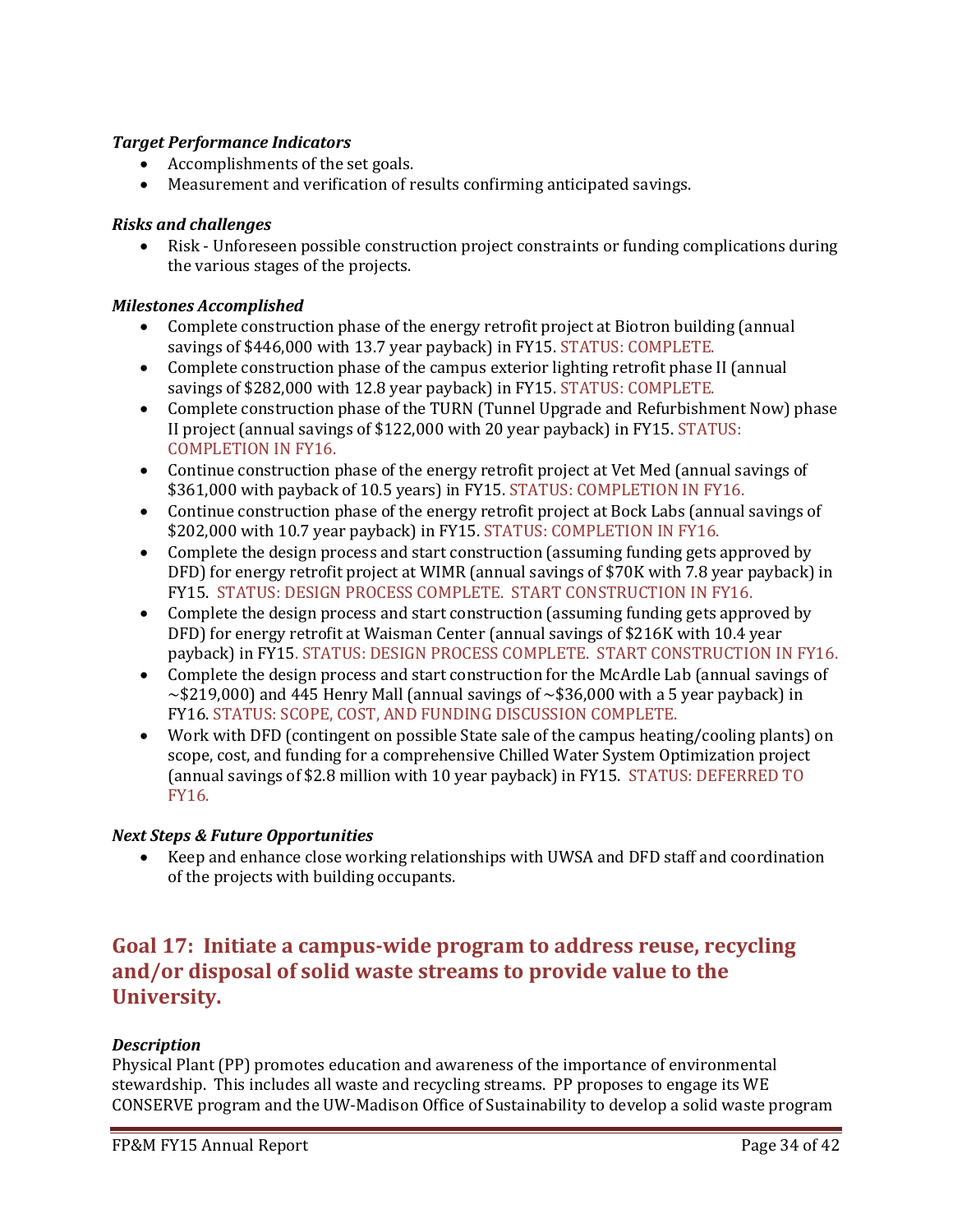aimed at minimizing disposal costs, while working to identify options to provide maximum returns for its recycled waste streams. In addition, incentives could be developed to encourage all Schools, Colleges, and Departments to look at how they might reclaim space in their facilities by recycling, reclaiming, reusing, or getting rid of unwanted items through this program.

# *Baseline Measure*

• Annual breakdown of solid waste quantities (tons) by type vs. cost to dispose minus revenue from recyclable waste streams.

# *Target Performance Indicators*

- Maximize returns on recyclable streams and minimize quantity of waste sent to the landfill.
- $\bullet$  Reduction in tons of refuse sent to the landfill and associated cost.  $\$/$  ton received for recyclable streams. Number of tons of product identified for reuse and/or repurpose.

# *Risks & Challenges*

- Determine whether or not SWAP fits into the program, and if so, what is their role and how do we get them to perform?
- Are there alternatives to SWAP that we can utilize?
- What roles will WE CONSERVE and the UW-Madison Office of Sustainability play in the program?
- How should we engage the Facility Managers?
- How do we manage the ebbs and flows in the program?
- Pursuing Green Initiatives is the right thing to do. However, it will be important for us to know how much the University is willing to financially support these initiatives.

# *Milestones Accomplished*

- Engage WE CONSERVE and the Office of Sustainability to help develop program Sept 2014.
- Audit/review all current solid waste streams Oct 2014.
- Review existing contracts for recyclables, and re-bid/change if necessary to increase revenue. STATUS: COMPLETE.
- Develop draft program for disposal and recycled materials. STATUS: IN-PROGRESS. WORKING WITH THE NEW FPM/SWAP DISPOSAL WORKGROUP.
- Contact SWAP to determine how/where they would fit into the overall program. STATUS: THEY HAVE BEEN INTEGRATED INTO THE NEW FPM/SWAP DISPOSAL WORKGROUP FOR PLANNING.
- Look into alternatives to SWAP. STATUS: WHETHER OR NOT TO DO THIS WILL BE DETERMINED THROUGH THE WORKGROUP PROCESS.
- Engage Facility Managers in the development of the program. STATUS: HAVE ENGAGED REPRESENTATIVES FROM THIS GROUP TO JOIN THE NEW WORKGROUP.
- Develop final program and schedule for waste/recyclable product streams. STATUS: DEFFER UNTIL THE END OF SECOND QUARTER FY16.
- Record disposal/recyclable/reused amounts and related cost and/or revenue. STATUS: ON-GOING.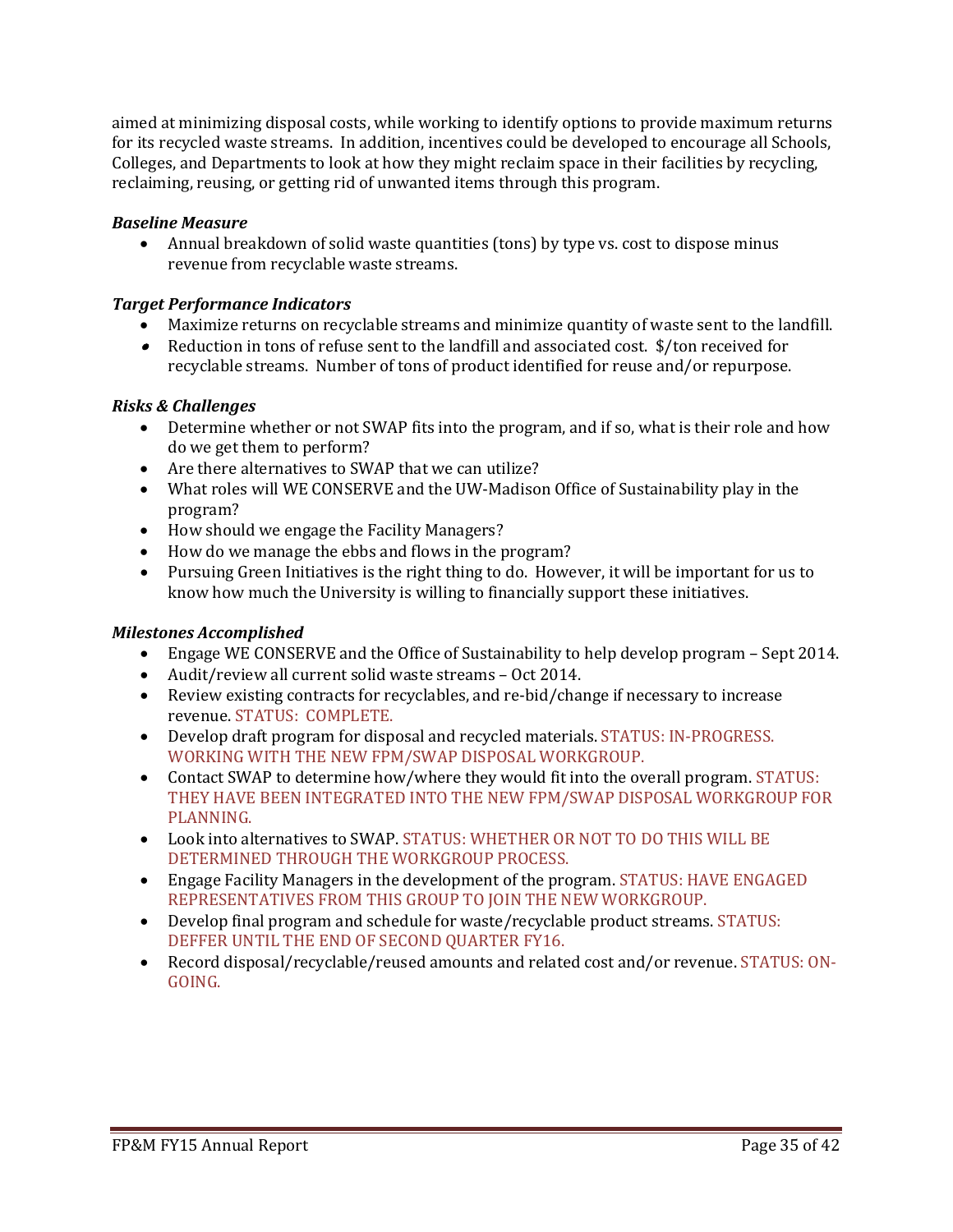### **Facilities Planning & Management - FY15 Strategic and Operational Priorities Year-end Summary Chart** (Highlighted goals were new for FY15)

| <b>Priority Area</b>                                            | Goal/Objective                                                                                                                                                                                                                                                          | <b>Baseline Measure</b>                                                                                                                                                                     | <b>Defined Target</b>                                                                                                                                                                                                                                                                                                                                                                  | <b>Year-end Actual Measure</b>                                                                                                                                                                                                                                                                                                                                                                                                                                                                                                                                                                                                                                                                 |
|-----------------------------------------------------------------|-------------------------------------------------------------------------------------------------------------------------------------------------------------------------------------------------------------------------------------------------------------------------|---------------------------------------------------------------------------------------------------------------------------------------------------------------------------------------------|----------------------------------------------------------------------------------------------------------------------------------------------------------------------------------------------------------------------------------------------------------------------------------------------------------------------------------------------------------------------------------------|------------------------------------------------------------------------------------------------------------------------------------------------------------------------------------------------------------------------------------------------------------------------------------------------------------------------------------------------------------------------------------------------------------------------------------------------------------------------------------------------------------------------------------------------------------------------------------------------------------------------------------------------------------------------------------------------|
| VCFA: Engagement,<br>Inclusion, and Diversity                   | Establish 2015 EID goals.                                                                                                                                                                                                                                               | 2014 EID employee<br>survey results.                                                                                                                                                        | The FP&M 2014 EID Plan<br>identified seven priority<br>areas: 1) diversity,<br>recruitment and<br>retention; 2) employee<br>onboarding; 3)<br>performance<br>management; 4)<br>supervisor/manager<br>training; 5) develop<br>internal talent; 6)<br>recognition; 7)<br>communication.                                                                                                  | Two FP&M project teams were commissioned last<br>Spring to work on the following EID priorities:<br>employee onboarding and performance management.<br>The employee onboarding group is currently<br>completing its work and preliminary team<br>recommendations have been shared with the AVC and<br>Deputy AVC. The next step is to appoint/hire an FP&M<br>Onboarding Coordinator who will be responsible for<br>implementing the program. The performance<br>management group completed its work in May and is<br>currently completing a pilot of the new performance<br>management process. Two additional work teams will<br>be chartered this Summer: recognition and<br>communication. |
| VCFA: Student<br>Leadership Development<br>(WiGrow)             | <b>Extend WiGrow Initiative</b><br>to all FP&M student<br>employees.                                                                                                                                                                                                    | Two pilot groups<br>participated in WiGrow<br>project in FY14.                                                                                                                              | Provide training for all<br>supervisors of student<br>employees. Achieve 100%<br>engagement of all student<br>employees.                                                                                                                                                                                                                                                               | All 16 FP&M student staff supervisors participated in<br>the on-going WiGrow program and we had 100%<br>participation from our 77 eligible students. Student<br>survey responses to the program varied with many<br>strong to moderate responses to the success of the<br>program providing the students with the tools they<br>need to advance in their careers outside of FP&M.                                                                                                                                                                                                                                                                                                              |
| <b>VCFA: Process</b><br>Improvement and<br>Resource Stewardship | Improve the FP&M<br>customer billing process.<br>NOTE: In November, this<br>project was paused due to<br>the start of another APR<br>project focused on the<br>FP&M Physical Plant Work<br>Order process. The year-<br>end update provided here<br>is for this project. | Customers perceive<br>FP&M as not being timely<br>or within cost estimates<br>in addressing service<br>requests, providing<br>required maintenance<br>and delivery of in-house<br>projects. | Redesigned process(es)<br>for Work Orders, small<br>project delivery, and<br>customer billing.<br>Requirements for new<br>technology/system to<br>support the redesigned<br>process(es).<br>A plan to implement the<br>new Work Order<br>process(es), including<br>specific points of<br>customer communication.<br>A set of metrics to<br>support and control the<br>new process(es). | Phase 1: Voice of Customer, Baseline Data, and<br>Identification of Improvement Areas completed in May<br>2015.<br>Phase 2: Intake, Work Order Process, Small Project<br>Delivery, and Billing project charter has been drafted.                                                                                                                                                                                                                                                                                                                                                                                                                                                               |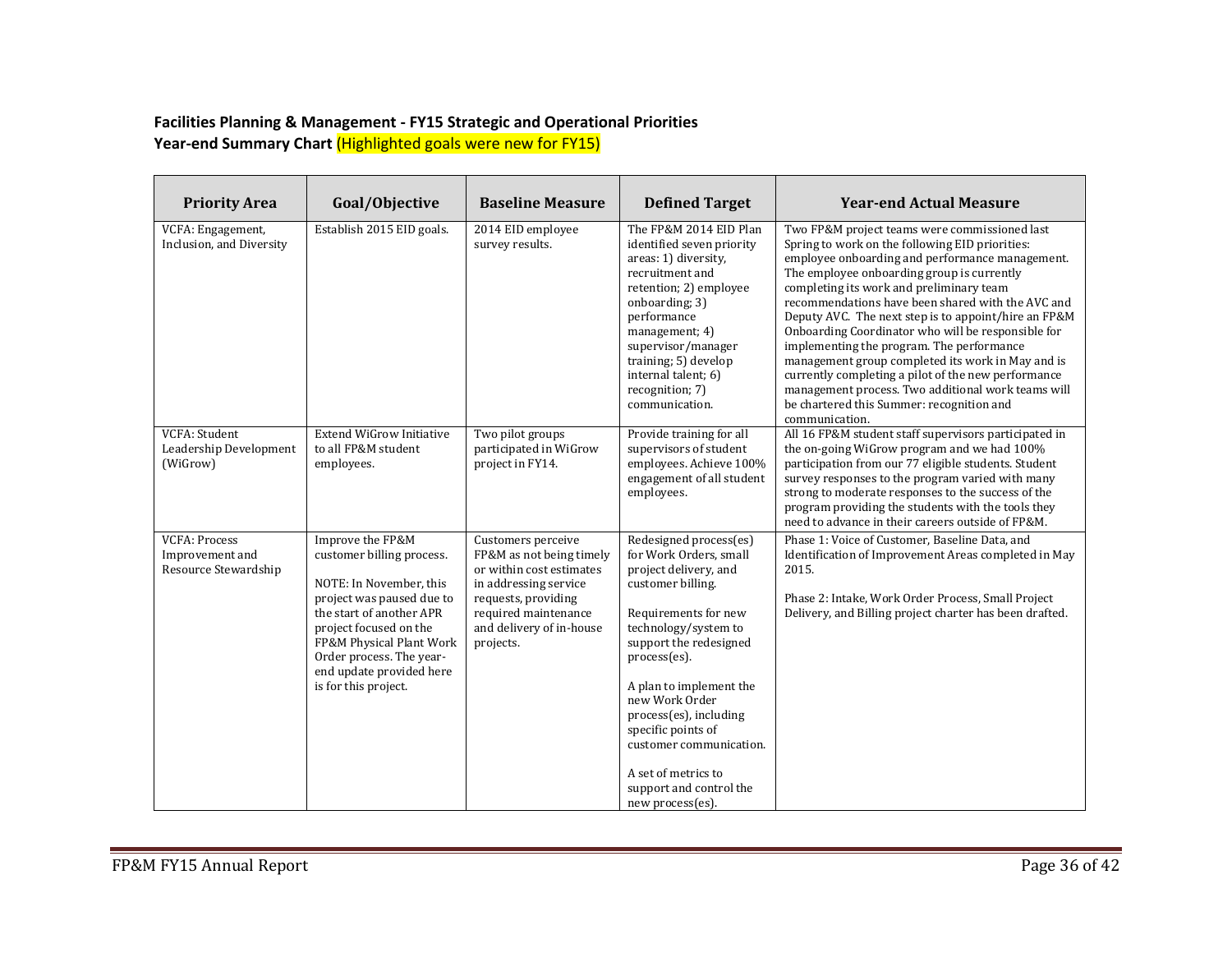| <b>Priority Area</b>               | Goal/Objective                                                                                   | <b>Baseline Measure</b>                                                                                                                                                         | <b>Defined Target</b>                                                                                                                                                                              | <b>Year-end Actual Measure</b>                                                                                                                                                                                                                                                                                                                                                                                                                                                                                                                                                                                                              |
|------------------------------------|--------------------------------------------------------------------------------------------------|---------------------------------------------------------------------------------------------------------------------------------------------------------------------------------|----------------------------------------------------------------------------------------------------------------------------------------------------------------------------------------------------|---------------------------------------------------------------------------------------------------------------------------------------------------------------------------------------------------------------------------------------------------------------------------------------------------------------------------------------------------------------------------------------------------------------------------------------------------------------------------------------------------------------------------------------------------------------------------------------------------------------------------------------------|
| Process Improvement                | 1. Strengthen FP&M's<br>annual performance<br>review<br>process/incorporate EID<br>competencies. | Performance evaluations<br>required for permanent<br>staff each year.<br>Evaluations not<br>competency-based and<br>do not include EID<br>competencies for exempt<br>staff.     | All performance reviews<br>include EID competencies,<br>consistent categories, and<br>professional development<br>component. Training<br>provided to all<br>supervisors. 100%<br>completion rate.  | Year-end status: In December 2014, FP&M leadership<br>formed a cross-functional work team comprised of<br>supervisors and front-line staff to develop<br>recommendations for a standardized performance<br>review process and forms that would be consistent<br>across the division, incorporate EID competencies for<br>managers/supervisors, and comply with the new<br>campus performance management policy. Because of<br>the magnitude of the changes, it was decided to pilot<br>the new process and forms in Physical Plant-Grounds,<br>Capital Planning & Development, and the Office of the<br>Associate Vice Chancellor for FY15. |
| Process Improvement                | 2. Continue to develop and<br>disseminate FP&M<br>policies and procedures.                       | Policies and procedures<br>formatted and tracked.<br>Policies readily available<br>to staff.                                                                                    | Process communicated<br>across the entire<br>organization. Reviewed<br>and updated on regular<br>basis.                                                                                            | Status: In total, eight policies were drafted and<br>approved in FY15: procedure for policy development,<br>tuition reimbursement, committee participation, event<br>participation, discretionary equity and retention<br>adjustment, discretionary merit compensation, staff<br>parking assignment policy, and purchasing card.                                                                                                                                                                                                                                                                                                            |
| Process Improvement:<br>Technology | 3. Complete update and<br>launch of a new FP&M<br>website.                                       | Two departments have<br>implemented new<br>websites using the new<br>DoIT CMS package; the<br>FP&M website is<br>externally focused with<br>limited resources for<br>employees. | Complete re-design of the<br>FP&M website. All<br>departments have a<br>consistent, user-friendly<br>design; the website<br>includes an intranet to<br>facilitate communication<br>with employees. | The FP&M website was successfully launched in<br>November 2014 using the CMS, with a designated<br>section for FPM staff resource content. Remaining<br>department sites for Physical Plant, Campus Planning<br>& Landscape Architecture, and Space Management are<br>in various stages of website development using the<br>upgraded responsive CMS template.                                                                                                                                                                                                                                                                               |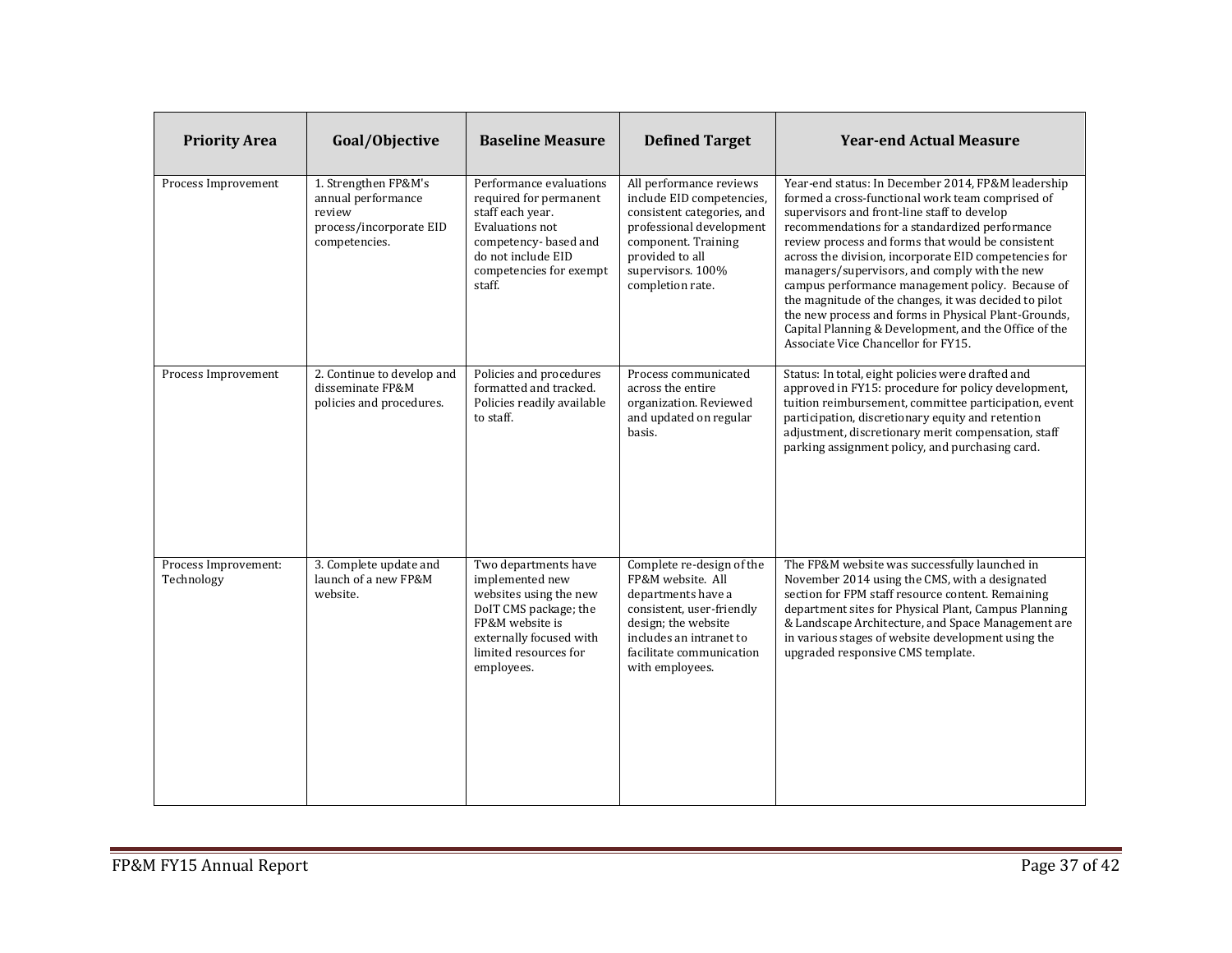| <b>Priority Area</b> | Goal/Objective                                                     | <b>Baseline Measure</b>                                                                                       | <b>Defined Target</b>                                                                                                                                                                              | <b>Year-end Actual Measure</b>                                                                                                                                                                                                                                                                                                                                                                                                                                                                                                                                                                                              |
|----------------------|--------------------------------------------------------------------|---------------------------------------------------------------------------------------------------------------|----------------------------------------------------------------------------------------------------------------------------------------------------------------------------------------------------|-----------------------------------------------------------------------------------------------------------------------------------------------------------------------------------------------------------------------------------------------------------------------------------------------------------------------------------------------------------------------------------------------------------------------------------------------------------------------------------------------------------------------------------------------------------------------------------------------------------------------------|
| Resource Stewardship | 4. Provide project<br>management services for<br>capital projects. | Budgets, schedule, and<br>specifications established<br>by construction<br>documents and<br>contractor's bid. | Complete projects to<br>required quality/scope,<br>on time, and within<br>budget. Complete<br>planning and design on<br>14 projects and complete<br>construction of three<br>projects during FY15. | Seven of the 14 projects were completed by the target<br>measure of the end of FY15. The remaining seven<br>projects continue in various stages of design and<br>construction.                                                                                                                                                                                                                                                                                                                                                                                                                                              |
| Resource Stewardship | 5. 2005 Campus Master<br>Plan on-going<br>implementation.          | Number of major<br>projects and overall goals<br>completed annually from<br>2005-2015.                        | In FY15, six projects will<br>continue with planning<br>and design development;<br>three projects will begin<br>planning and design<br>development.                                                | In FY15, 7 projects continue in design development<br>and 3 projects are, or will be, in construction soon.                                                                                                                                                                                                                                                                                                                                                                                                                                                                                                                 |
| Resource Stewardship | 6. Improve storm water<br>management on campus.                    | As of 2008, 556 acres of<br>pervious area (66%) and<br>283 acres of impervious<br>area (34%).                 | Increase pervious areas to<br>70% and decrease<br>impervious area to 30%.                                                                                                                          | All major capital improvement projects continue to<br>develop and implement best management practices for<br>handling stormwater on their development sites. More<br>urban sites, like Music Performance and Chemistry,<br>will have difficulty meeting the campus policies but all<br>avenues will be investigated as part of the overall<br>design phase of each project. Pervious vs. impervious<br>area continues to be monitored on a project by project<br>basis. Stormwater management and the development<br>of a comprehensive green infrastructure plan is part of<br>the 2015 Campus Master Plan Update process. |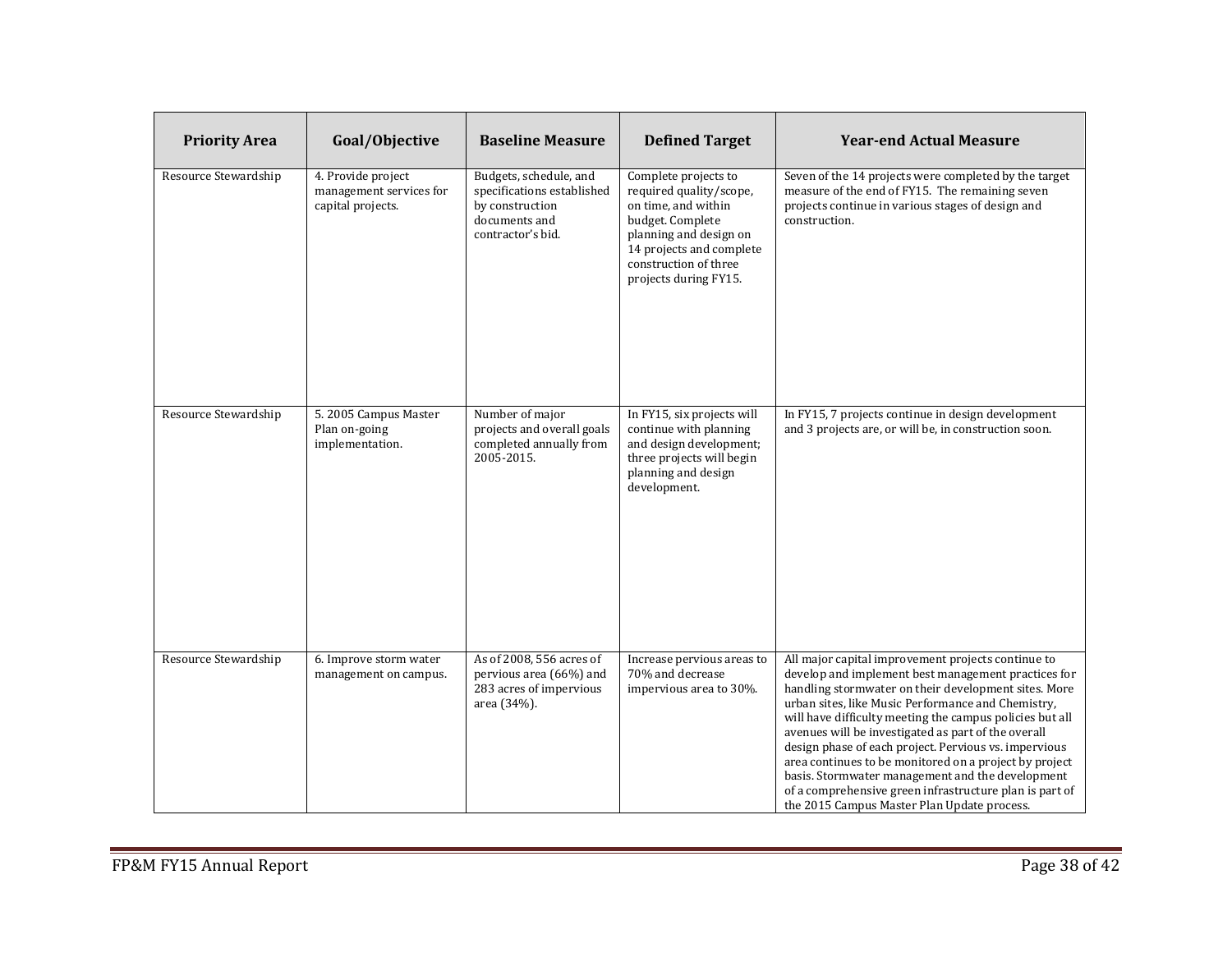| <b>Priority Area</b>                    | Goal/Objective                                                           | <b>Baseline Measure</b>                                                                                                                                                                                                             | <b>Defined Target</b>                                                                                                                    | <b>Year-end Actual Measure</b>                                                                                                                                                                                                                                                                                                                                                                                                                                                                                                                                                                                                                                                                                                                                       |
|-----------------------------------------|--------------------------------------------------------------------------|-------------------------------------------------------------------------------------------------------------------------------------------------------------------------------------------------------------------------------------|------------------------------------------------------------------------------------------------------------------------------------------|----------------------------------------------------------------------------------------------------------------------------------------------------------------------------------------------------------------------------------------------------------------------------------------------------------------------------------------------------------------------------------------------------------------------------------------------------------------------------------------------------------------------------------------------------------------------------------------------------------------------------------------------------------------------------------------------------------------------------------------------------------------------|
| Resource Stewardship                    | 7.2015 Campus Master<br>Plan Update.                                     | Update of the 2005<br>Campus Master Plan for<br>2015: development of a<br>Campus Landscape<br>Master Plan, update of<br>the long-range<br>Transportation Plan, and<br>update of the 2005<br><b>Campus Utilities Master</b><br>Plan. | Complete updated plans<br>by third quarter, FY16.                                                                                        | The 2015 Campus Master Plan Update process is well<br>underway. The process was started late due to<br>extended contract negotiations and contract signing<br>which will delay completion until December 2016 (02-<br>FY17). All campus and community leadership groups,<br>along with all major shared governance groups on<br>campus, have been briefed on the planning process<br>and the scheduled including public engagement and<br>approval processes. The first round of public<br>information meetings has been held and the consultant<br>team is completing their data gathering and site<br>analysis phase of the project. Next step is to synthesize<br>that data and being development concepts and ideas to<br>be share in the fall semester of 2015. |
| Resource Stewardship:<br>Sustainability | 8. Sustainability -<br>Continue to advance 'UW<br>Builds Green' program. | LEED Silver certification.                                                                                                                                                                                                          | Six projects are seeking<br>LEED certification in<br>FY15.                                                                               | Three projects received LEED Certification in FY 15<br>and the certification process is continuing for the<br>remaining three.                                                                                                                                                                                                                                                                                                                                                                                                                                                                                                                                                                                                                                       |
| Process Improvement                     | 9. Redesign of parking<br>permit renewal process.                        | Employee parking<br>requests are prioritized,<br>offered, approved and<br>accepted annually.                                                                                                                                        | Reduce overall parking<br>permit renewal time by<br>70%; reduce TS<br>administrative costs;<br>improve overall customer<br>satisfaction. | It was determined in January 2015 that more work<br>was needed before the changes could be implemented.<br>Work is still on-going to develop exception handling<br>processes updating the permit software to manage the<br>new system.                                                                                                                                                                                                                                                                                                                                                                                                                                                                                                                               |
| Resource Stewardship                    | 10. Construction of the<br>UW Hospital Parking<br>Ramp 75 Expansion.     | Current parking<br>structure at 95%<br>capacity. Project is at<br>100% Design.                                                                                                                                                      | Start construction by<br>August 2015; complete<br>the project by September<br>2016 adding 780 spaces<br>at a cost of \$33,900,000.       | The design of the project was completed and bids were<br>opened in December 2014. The bids came in \$2 million<br>under the A/E construction cost estimate. The contract<br>was signed with the low bidder JP Cullen. A pre-<br>construction meeting is scheduled for July 2015 with<br>construction scheduled to start in August 2015. Final<br>schedule will not be determined until the meeting with<br>the contractor.                                                                                                                                                                                                                                                                                                                                           |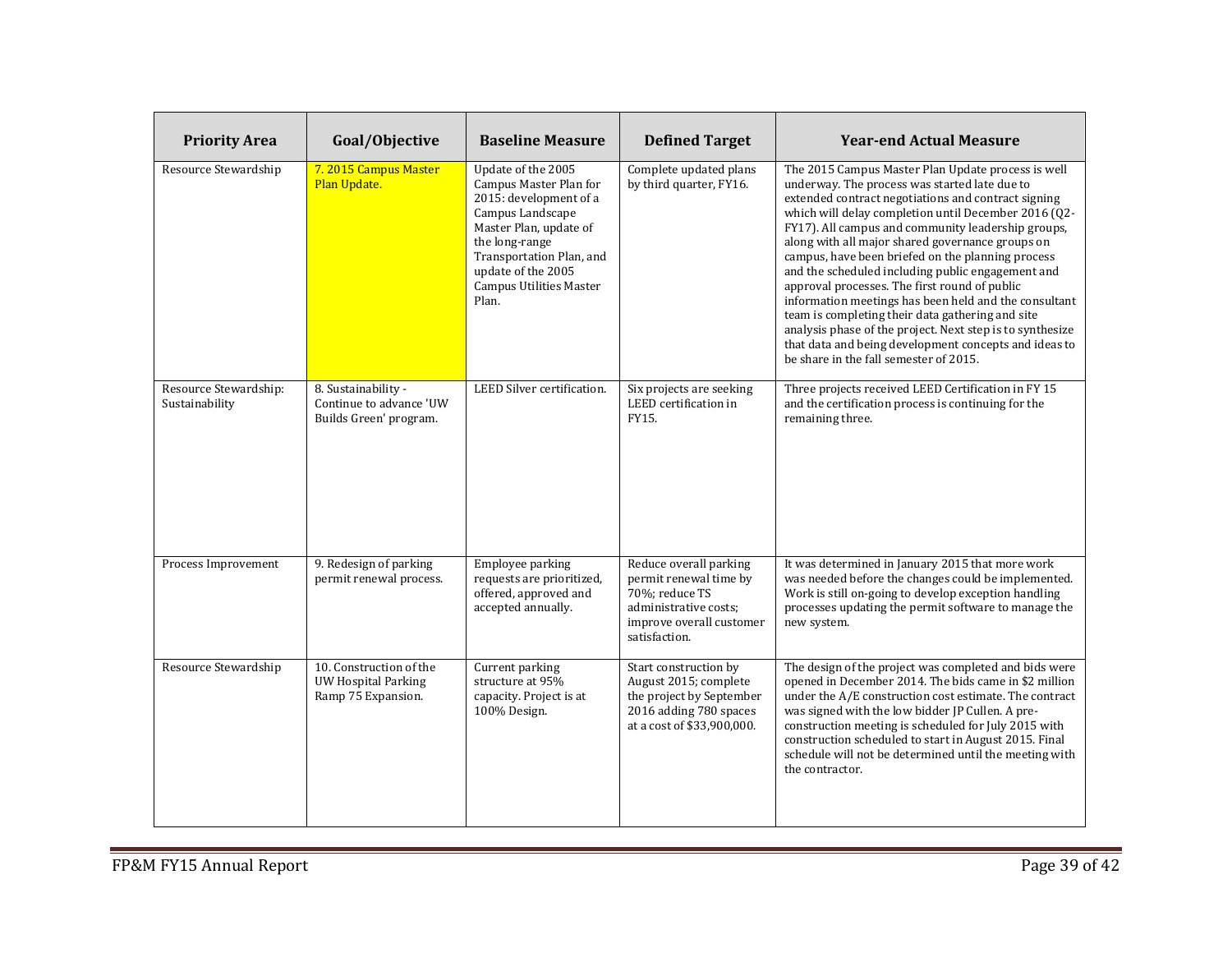| <b>Priority Area</b>                               | Goal/Objective                                                                                                           | <b>Baseline Measure</b>                                                                                                                                                                                                                  | <b>Defined Target</b>                                                                                                                                                                                                                      | <b>Year-end Actual Measure</b>                                                                                                                                                                                                                                                                                                                                                                                                                                                                                                                                  |
|----------------------------------------------------|--------------------------------------------------------------------------------------------------------------------------|------------------------------------------------------------------------------------------------------------------------------------------------------------------------------------------------------------------------------------------|--------------------------------------------------------------------------------------------------------------------------------------------------------------------------------------------------------------------------------------------|-----------------------------------------------------------------------------------------------------------------------------------------------------------------------------------------------------------------------------------------------------------------------------------------------------------------------------------------------------------------------------------------------------------------------------------------------------------------------------------------------------------------------------------------------------------------|
| Process Improvement                                | 11. Complete beta-test of<br><b>Biosafety's ARROW</b><br>project initiative and<br>develop training tools for<br>PIs.    | <b>Current International</b><br><b>Biosafety Committee</b><br>(IBC) protocol<br>application is a manual<br>paper process. PIs are<br>required to re-enter<br>background information<br>for each protocol.                                | Reduce data entry time<br>required by PIs; increase<br>efficiency in development<br>of IBC protocols;<br>automate the process;<br>provide wider availability<br>of information/data; and,<br>establish a centralized<br>protocol database. | The project was completed in September 2014.<br>Patches to the ARROW tool will be on-going. Over the<br>next three years, researchers will be adding new<br>information through the ARROW database. Currently,<br>about 40% of principal investigators are entered into<br>the ARROW database. All new research protocols<br>must use the ARROW program. As older protocols<br>come up for renewal they will be entered into the<br>database. To achieve 100% enrollment, it will take<br>three years since all protocols must be renewed every<br>three years. |
| Process Improvement                                | 12. Develop an<br>Environment, Health &<br>Safety Strategic Plan.                                                        | Benchmarking, customer<br>survey, department<br>survey and feedback.                                                                                                                                                                     | Align EH&S with FP&M<br>and campus missions.<br>prioritize needs, and<br>more efficiently allocate<br>resources.                                                                                                                           | This project has been tabled until 2016 due to higher<br>priority tasks. The key project going forward will be to<br>address the on-going relationship with UW Health<br>Radiation Safety program. A narrative document has<br>been prepared entitled EH&S Radiation Safety<br>Program and UW Health Relationship - Hurdles and<br>Challenges.                                                                                                                                                                                                                  |
| Process Improvement<br>and Resource<br>Stewardship | 13. Collaborate with<br><b>Educational Innovation</b><br>(EI) groups to develop a<br>learning space<br>improvement plan. | The number and type of<br>classroom renovation<br>projects completed<br>through UW System.<br>Current inventory of<br>flexible learning spaces<br>and utilization rates for<br>classrooms with<br>instructional technology<br>on campus. | Increased interaction<br>with EI groups.<br>Comprehensive learning<br>space improvement plan.<br>Coordination and<br>acceptance of learning<br>space improvement plan<br>by UW System.                                                     | A learning space improvement committee was formed<br>with the Vice Provost for Teaching and Learning. The<br>committee includes faculty, students, and various<br>academic support and administrative units. A<br>Learning Space Improvement Plan will be prepared by<br>Fall 2015 to provide a context for the 2015-17<br>Classroom Renovation and Instructional Technology<br>Improvement Capital Budget request for UW-Madison.                                                                                                                              |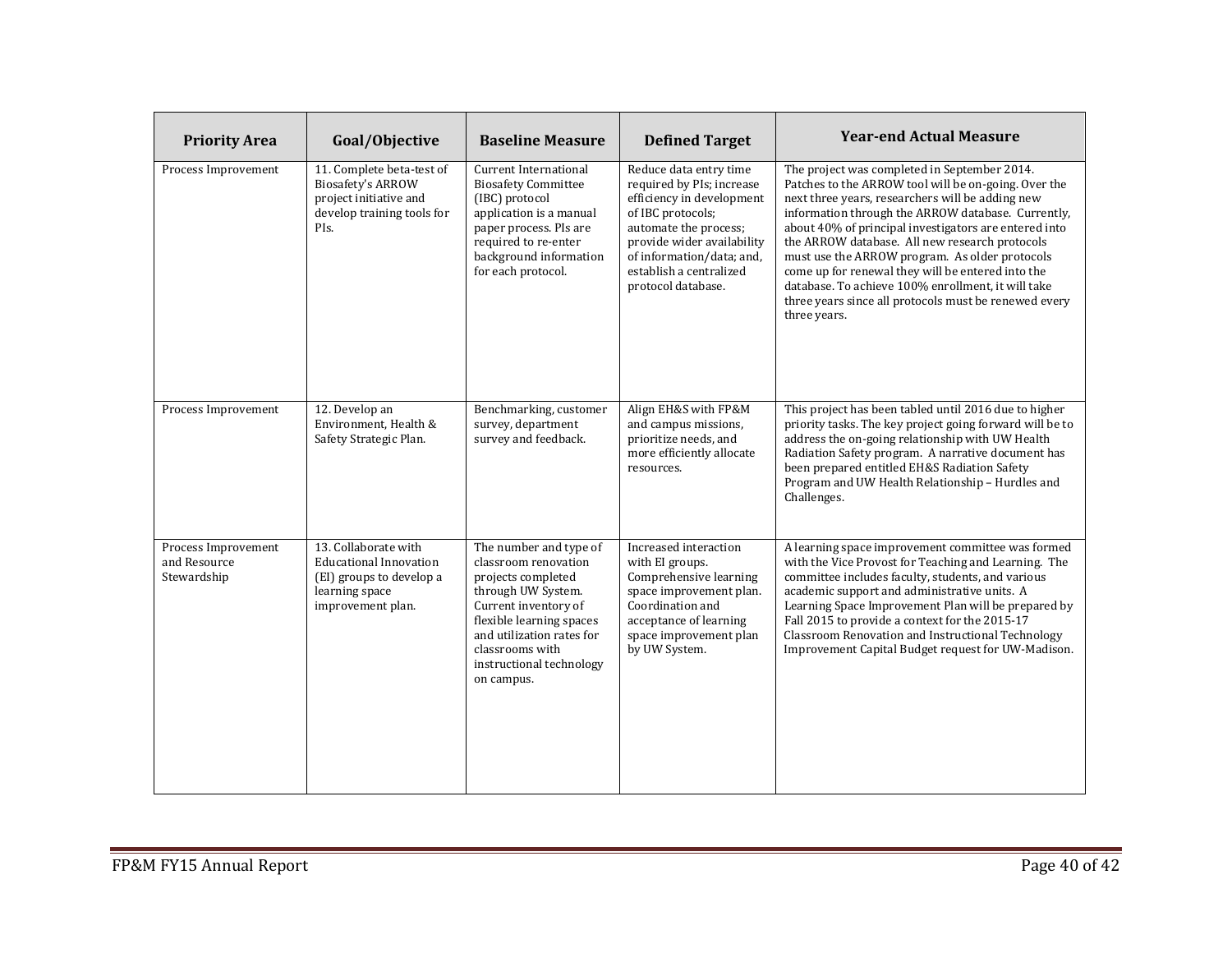| <b>Priority Area</b>                               | Goal/Objective                                                                                                                                                                                     | <b>Baseline Measure</b>                                                                                                                                                                                                              | <b>Defined Target</b>                                                                                                                                                                                          | <b>Year-end Actual Measure</b>                                                                                                                                                                                                                                                                                                                                                                                                                                                                                                                                                                                                                                                                                                                                                                                                                                                                                                                                                                                                                                                                                                          |
|----------------------------------------------------|----------------------------------------------------------------------------------------------------------------------------------------------------------------------------------------------------|--------------------------------------------------------------------------------------------------------------------------------------------------------------------------------------------------------------------------------------|----------------------------------------------------------------------------------------------------------------------------------------------------------------------------------------------------------------|-----------------------------------------------------------------------------------------------------------------------------------------------------------------------------------------------------------------------------------------------------------------------------------------------------------------------------------------------------------------------------------------------------------------------------------------------------------------------------------------------------------------------------------------------------------------------------------------------------------------------------------------------------------------------------------------------------------------------------------------------------------------------------------------------------------------------------------------------------------------------------------------------------------------------------------------------------------------------------------------------------------------------------------------------------------------------------------------------------------------------------------------|
| Process Improvement<br>and Resource<br>Stewardship | 14. Extend the access to<br>university facilities and<br>related data via INSITE to<br>FP&M units and campus<br>administrative users.                                                              | Inventory of FP&M users<br>with access to facilities<br>data via INSITE;<br>Inventory of campus<br>administrative users with<br>access to facilities data<br>via INSITE; and,<br>inventory of facilities<br>data residing in INSITE. | Increased value of<br>facilities and related data<br>in analysis and decision-<br>making. Expand<br>consultative role of the<br>Space Management Office<br>to campus administration,<br>deans and departments. | INSITE user's group meetings have been scheduled<br>annually. The increased number of INSITE users may<br>require adding another user's group meeting each<br>year. General Library System and the School of<br>Medicine and Public Health are initiating space<br>surveys to improve the accuracy and scope of their<br>data.                                                                                                                                                                                                                                                                                                                                                                                                                                                                                                                                                                                                                                                                                                                                                                                                          |
| Process Improvement                                | 15. Continue to re-<br>energize the Physical Plant<br>(PP) Safety Program;<br>including review and<br>update of policies,<br>procedures, and<br>implementation to create<br>a "Culture of Safety". | To be developed through<br>safety trend analysis.                                                                                                                                                                                    | Maintain a "Culture of<br>Safety" across all areas.<br>There is an engaged<br>commitment to, and an<br>integration of, safety into<br>"the way we work" in PP.                                                 | "Safety Boot Camp" module is on-going. Delivery<br>improvements have been initiated as<br>unpredictability of the number of participants has<br>been realized. Real time improvements include<br>conducting 1 session per month with 1 training<br>coordinator. Additional improvements to be<br>implemented:<br>Work with HR to gain an understanding of incoming<br>new hires and adjust training accordingly.<br>Migrate toward method of Supervisor completed<br>training.<br>SOP development activity - in progress.<br>"LOTO" SOP's -Scheduled Completion September<br>2015.<br>Sheet metal fall prevention methods-Completed May<br>2015.<br>Shop periodic safety meeting launch in progress -<br>Scheduling will be ongoing.<br>OSHA 10 Wave 001 - 2 <sup>nd</sup> Shift Training: June 09th -<br>11 <sup>th</sup> .<br>OSHA 10 Wave 002 - 3rd Shift Training: June 16th -<br>$18th$ .<br>Safe Supervisor Module Tentative Schedule of ≈<br>October 2015.<br>OSHA 30 Wave 004 Scheduled for October 2015.<br>OSHA 30 Wave 005 Scheduled for November 2015.<br>2016 Retain-Maintain-Sustain Safety Program in<br>planning phase. |